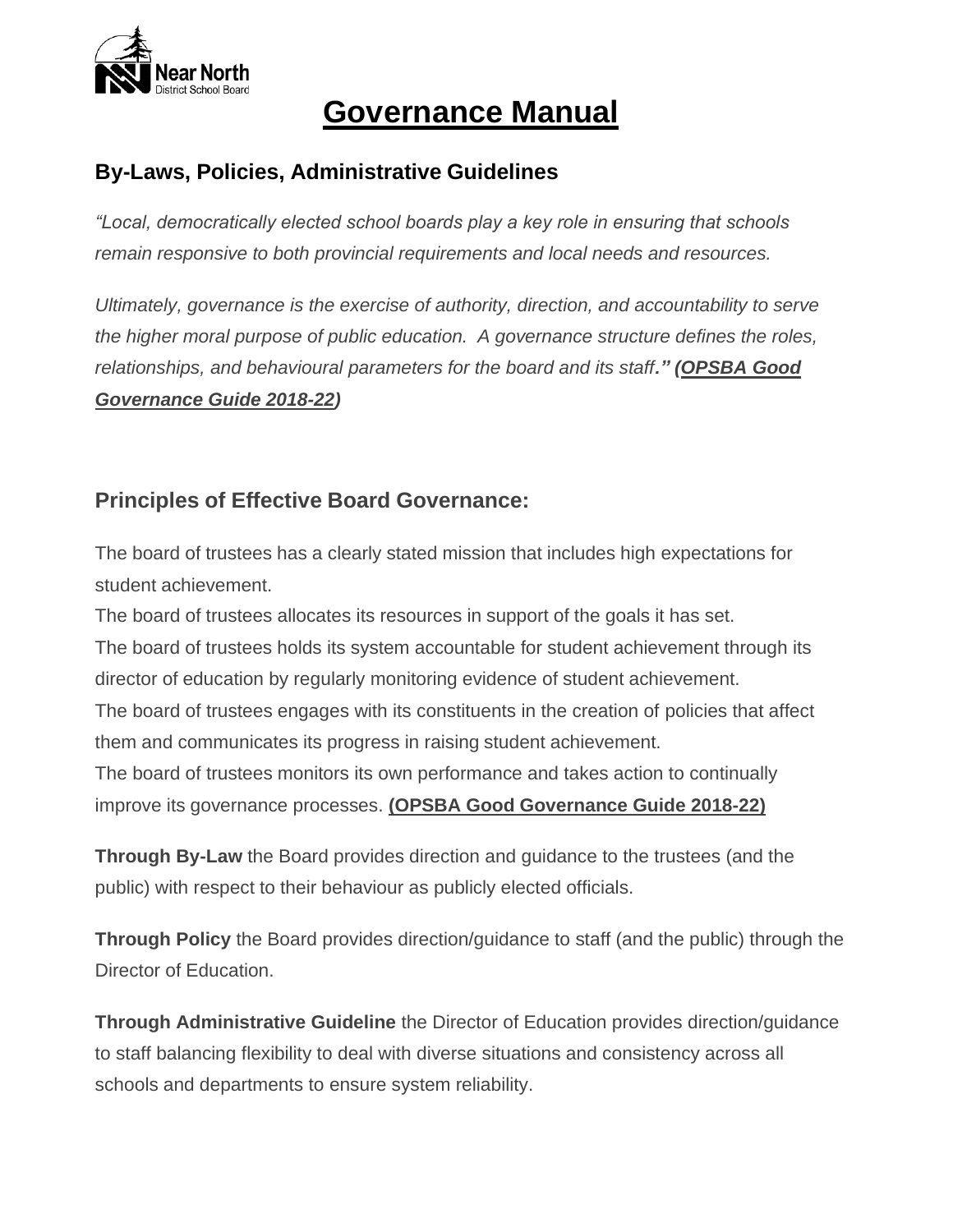

### **TABLEOFCONTENTS**

### **Definitions** 04

| 100 By-Laws                                                         |    |
|---------------------------------------------------------------------|----|
| BL-101: Inaugural and Annual Meeting of the Board Inaugural Meeting | 06 |
| BL-102: Board Meetings                                              | 08 |
| BL-103: Minutes                                                     | 10 |
| BL-104: Committee of the Whole Board                                | 11 |
| BL-105: Special Meetings of the Board                               | 12 |
| BL-106: Meetings in Private Session                                 | 13 |
| BL-107: Place and Time of Meetings /Notification of News Media      | 14 |
| <b>BL-108: Board Committees</b>                                     | 15 |
| BL-109: Quorum                                                      | 16 |
| BL-110: The Presiding Officer                                       | 17 |
| BL-111: Duties of the Vice Chair                                    | 18 |
| BL-112: Correspondence                                              | 19 |
| BL-113: Delegations                                                 | 20 |
| <b>BL-114: Public Question Period</b>                               | 21 |
| BL-115: Motions at Board Meetings                                   | 22 |
| BL-116: Voting                                                      | 24 |
| BL-117: Rules for Meetings of the Board                             | 25 |
| BL-118: Decorum at Board Meetings                                   | 30 |
| BL-119: Conflict of Interest                                        | 31 |
| BL-120: Officers of the Board                                       | 33 |
| <b>BL-121: Electronic Meetings</b>                                  | 34 |
| <b>BL-122: Extraordinary Circumstances</b>                          | 36 |
|                                                                     |    |

### **200GovernancePolicies**

| GP-201: Vision, Mission, and Values                                    | 38 |
|------------------------------------------------------------------------|----|
| GP-202: Development of Policies, Administrative Guidelines and By-Laws | 39 |
| GP-203: Role of the Board of Trustees                                  | 43 |
| GP-204: Board Self-Assessment Governance Performance                   | 47 |
| GP-205: Board of Trustees Code of Conduct                              | 49 |
| GP-206: Role of the Director of Education                              | 53 |
| GP-207: Selection of the Director of Education                         | 57 |
| GP-208: The Director of Education Performance Review Process           | 59 |
| GP-209: Delegation of Authority                                        | 64 |
| GP-210: Equity and Inclusive Education                                 | 67 |
| GP-211: Safe Schools                                                   | 71 |
| GP-212: Community Planning and Partnerships                            | 73 |
| GP-213: Student Accommodation                                          | 76 |
| GP-214: Transportation                                                 | 87 |
|                                                                        |    |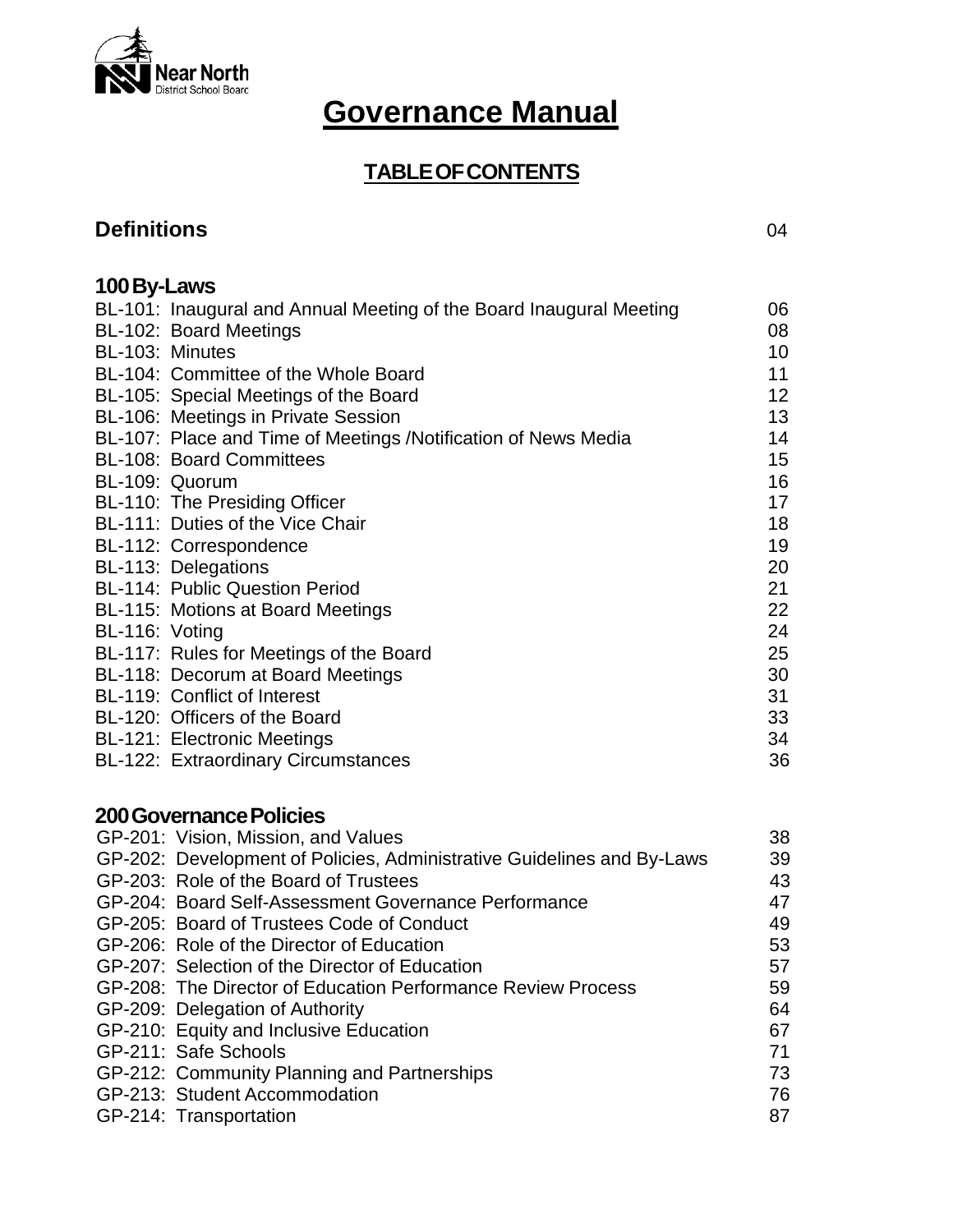

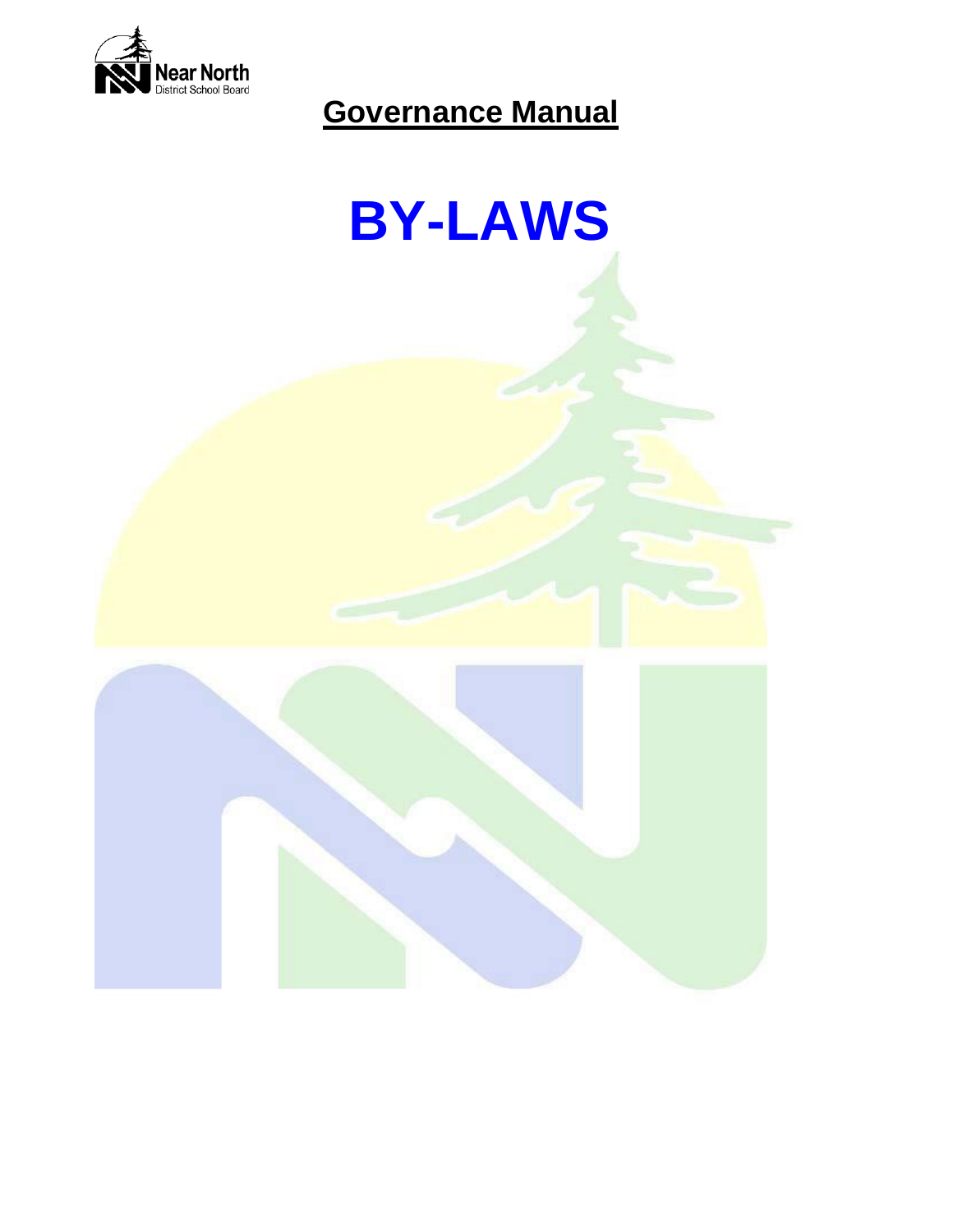

### **BY-LAWS**

### **DEFINITIONS AND MEANINGS OF TERMS**

For this By-law and all other By-laws of the Near North District School Board, unless the context otherwise requires:

- 1. Definition and Meaning of Terms
- the singular includes the plural;
- "ACT" means the *Education Act* as amended from time to time;
- "ANNUAL ORGANIZATIONAL MEETING" means the first meeting held in November of each year which is not a municipal election year;
- "BOARD" means the Near North District School Board which, in accordance with the *Education Act*, is a public school board representing the Districts of Nipissing and Parry Sound; and a portion of the District of Muskoka;
- "BOARD MEETING" means a meeting of the whole Board for the purpose of informal discussion, dialogue, information sharing, formulation and monitoring of policy;
- "CHAIR" means the Chair of the Board, and/or of any Committee or Subcommittee established by the Board;
- "COMMITTEE" means any Special Committee, Statutory Committee, Ad-hoc Committee or Committee of the Whole established by the Board;
- "CONSENSUS" means trustees present at the meeting can "live with" or "agree" with the proposed decision;
- "DIRECTOR OF THE BOARD" means the Chief Executive Officer of the school system and Secretary of the Board;
- "FIRST NATIONS REPRESENTATIVE" means a person elected by his/her peers to represent First Nations interests on the Board (this member is a voting member) in accordance with the Act and Regulations;
- "INAUGURAL MEETING: means the first meeting of a newly-elected Board to be held following a municipal election and the commencement of the term of office;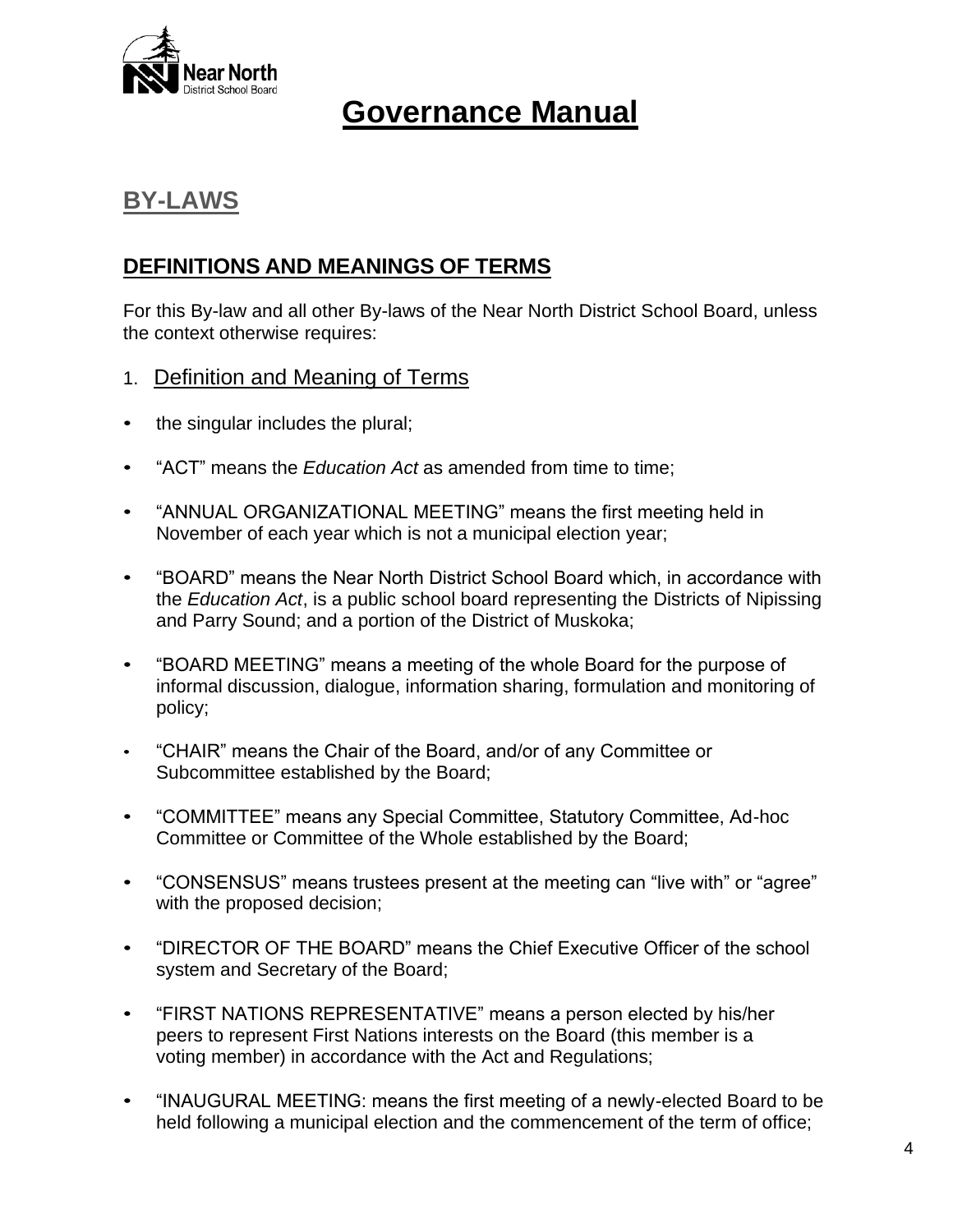

- "MEETING" includes a meeting of the Board and of Committees;
- "PRIVATE SESSION" matters will be dealt with in accordance with the *Education Act*
- (2) A meeting of a committee of a board, including a committee of the whole board, may be closed to the public when the subject-matter under consideration involves:
- (a) the security of the property of the board;
- (b) the disclosure of intimate, personal or financial information in respect of a member of the board or committee, an employee or prospective employee of the board or a pupil or his or her parent or guardian;
- (c) the acquisition or disposal of a school site;
- (d) decisions in respect of negotiations with employees of the board; or
- (e) litigation affecting the board. R.S.O. 1990, c. E.2, s. 207 (2).

#### Closing of meetings re certain investigations

(2.1) A meeting of a board or of a committee of a board, including a committee of the whole board, shall be closed to the public when the subject-matter under consideration involves an ongoing investigation under the *Ombudsman Act* respecting the board. 2014, c.13, Sched. 9, s.19 (2).

- "QUORUM" means a majority of all members who are entitled to vote.
- "SIMPLE MAJORITY" means a majority of trustees present and eligible to vote
- "STUDENT TRUSTEE" means the student representative elected by his/her peers to represent pupils on the Board (not a member of the Board) in accordance with the Act and Regulations and GP#17 (3.4);
- "TRUSTEE" means a person elected, acclaimed or appointed to the office of trustee of the Board pursuant to the provisions of the *Municipal Elections Act*;
- "TWO THIRDS" means not less than two-thirds of trustees present and eligible to vote or not-less than two-thirds of all trustees eligible to vote.
- "VICE CHAIR" means the Vice-Chair of the Board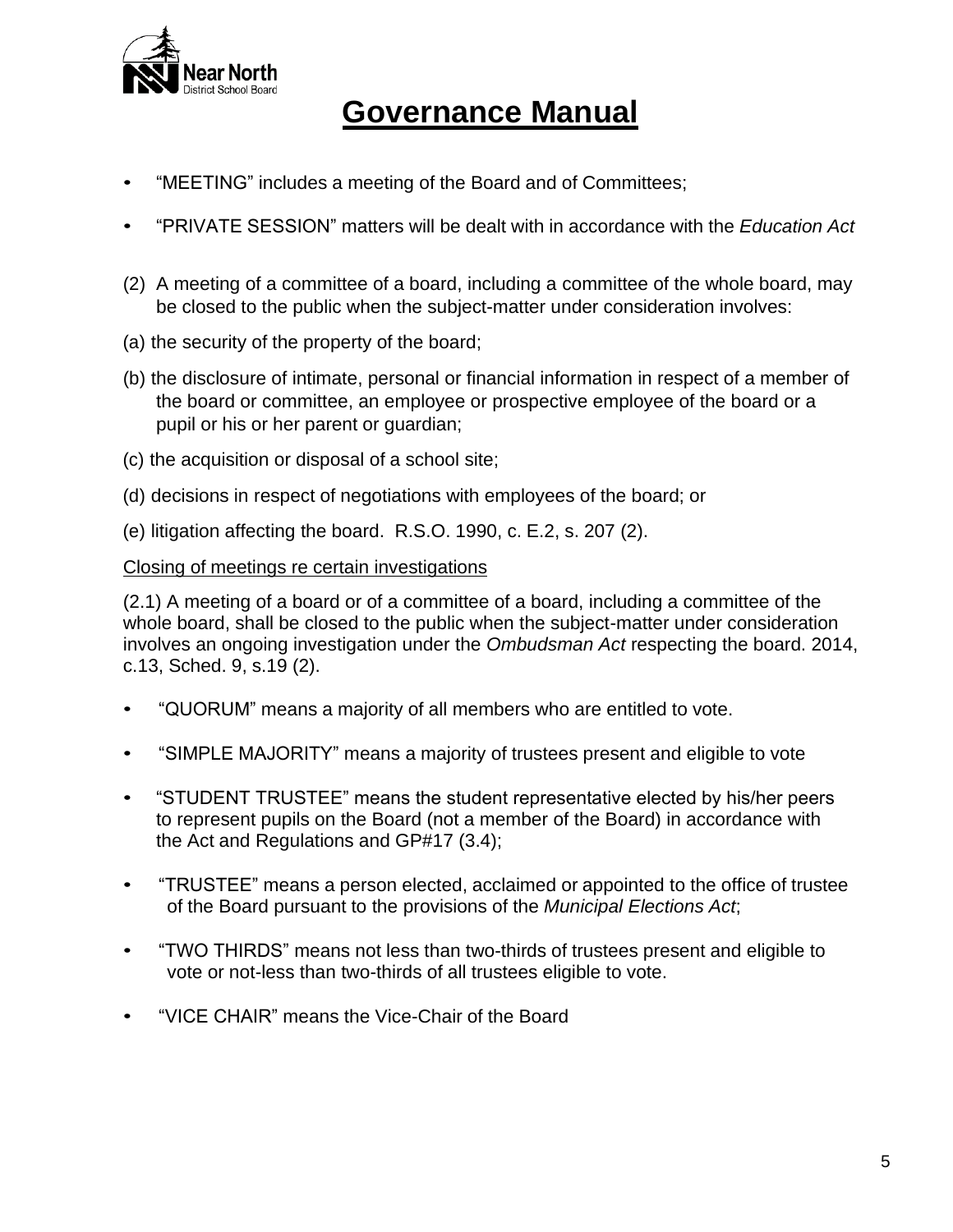

**BL-101**

Approved: June 22, 2020 Review: March 22, 2022

### **INAUGURAL AND ANNUAL MEETING OF THE BOARD**

#### **A. Inaugural Meeting**

The inaugural meeting is to be held in the calendar year in which all trustees are elected or acclaimed at the regular Municipal Election under the *Municipal Elections Act* shall be held on or within seven days following the date of November 15 at the Near North District School Board Head Office. At such a meeting, at the appointed time, the Director of Education shall call themeeting to order, and utilize the following procedure:

- 1. The Director of Education shall proceed to read the returns of election to the Board, as certified by the clerks.
- 2. The Director of Education shall certify that the members have met all procedural requirements and are eligible to take office.
- 3. The Director of Education may request a District Judge to attend to take the Declarations and the Oaths of Allegiance. In the event that a District Judge is unable to attend, the Director of Education shall take the Declarations and Oaths of Allegiance.
- 4. With the Director of Education presiding, the Board shall proceed to elect a Chair for the ensuing year.
	- a) The Director of Education shall name the scrutineers for the election of the Chair and Vice-Chair and shall then call for nominations for the Office of Chair.
	- b) Any board member may nominate any other board member for the position of Chair. The nominator may speak on behalf of the nominee and the time limit shall not exceed three minutes. Nominations shall remain open for a period of at least one minute following the receipt of the last nomination. The Director of Education shall then declare nominations closed.
	- c) Any nominee may indicate to the Director of Education, a desire to speak before the vote is taken, and shall then be invited to address the Board for a period not exceeding three minutes.
- 5. A vote by ballot shall be conducted. The member receiving a clear majority of votes cast by all members present shall be elected but the count shall not be declared. Should no member receive a clear majority of votes cast, the scrutineers shall announce the result and the name of the member receiving the smallest number of votes shall be dropped and balloting shall be continued until a majority of ballots cast for the nominees shall be in favour of one person.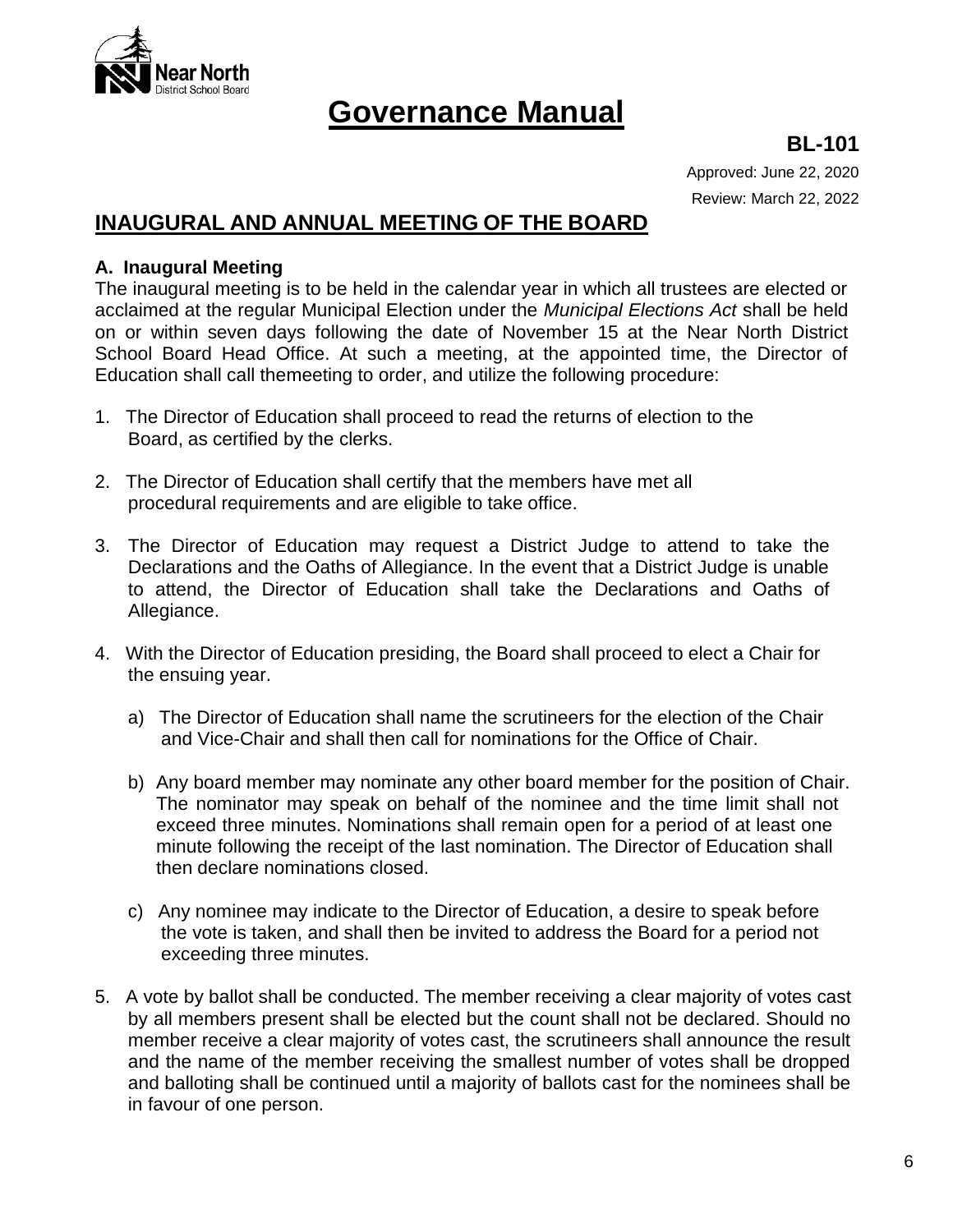

- 6. The person with the clear majority of votes shall be the Chair until the next annual organizational meeting and shall at once take the Chair and preside over the further conduct of the business of the meeting.
- 7. In the case of an equality of votes at the election of the Chair, the candidates shall draw lots to fill the position of Chair. The name of the tied candidates will be placed on a separate ballot. The ballots will be placed in a ballot box and a scrutineer shall draw one ballot which will indicate the successful candidate. The same process will be followed when the first candidate does not have a clear majority and the candidates with the least votes are tied. The name drawn from the ballot box by a scrutineer shall remain for the next ballot.
- 8. With the Chair presiding, the Board shall then proceed to elect a Vice-Chair and the procedure shall be as for the election of the Chair, as per item 4. (b) and (c).
- 9. All ballots shall be destroyed at the Organizational Meeting by resolution of the Board.
- 10. Following a Municipal Election, it is the responsibility of the Director of Education to coordinate a series of orientation seminars for trustees. The first orientation seminar will be scheduled prior to the inaugural meeting to review the By-laws and the process for the election of Officers.

#### **B. Annual Organizational Meeting**

- 1. The November meeting of the Board each year, when not immediately after a Municipal Election, shall be designated as the annual organizational meeting, and shall be held prior to the Regular Board meeting at the Head Office ofthe Near North District School Board, 963 Airport Road, North Bay. At such a meeting, at the appointed time, the Director of Education shall call the meeting to order, and followthe procedures outlined in "Inaugural Meeting" *(above).*
- 2. At the next regular meeting of the Board, the Board shall appoint trustees to Board Committees.
- 3. The signing officers of the Board shall be the Chair, Director of Education and/or Superintendent of Business.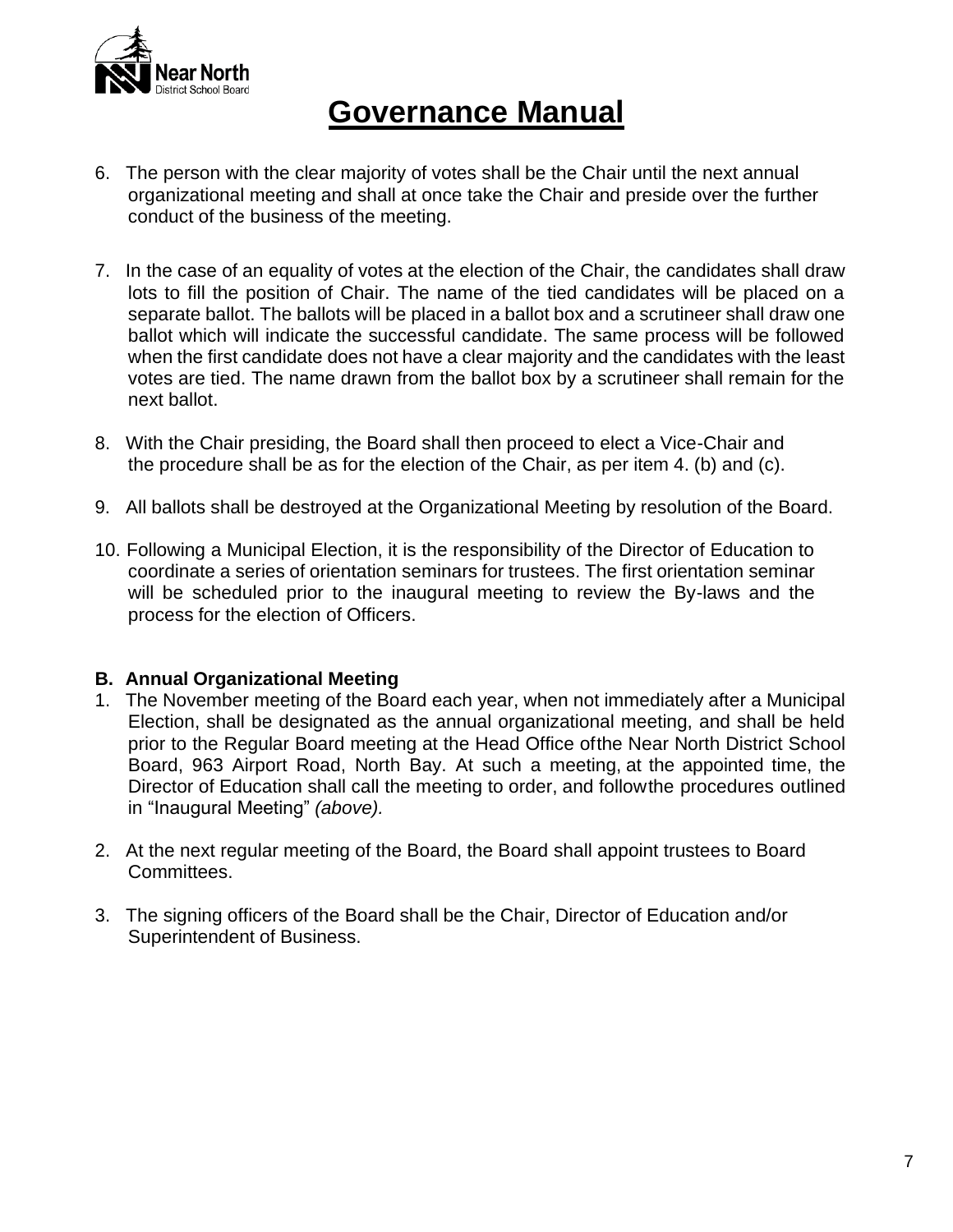

**BL-102** Approved: June 22, 2020 Review: March 22, 2022

### **BOARD MEETINGS**

- 1. Regular meetings of the Near North District School Board shall normally be held on the second Tuesday of each month, September through June.
- 2. Videoconferencing at satellite offices may be provided if advance notice (48 hours) is received by the Office of the Director.
- 3. When the amount of business requires it, the Chair, or in the absence of the Chair, the Vice- Chair, may call additional meetings.
- 4. All meetings of the regular Board in public session may be video-voice recorded by Board employees only.
- 5. Meetings during July and August may be held, as needed, at the call of the Chair.
- 6. The Board, by majority vote, may resolve itself into private session, during any regular meeting.
- 7. Electronic notice of all meetings of the Board together with the agenda and supporting information shall be communicated by the Secretary to the Near North District School Board to each member of the Board at least seventy-two (72) hours before the time of the meeting. Agendas will be posted on the Board website at least forty-eight (48) hours before the time of the meeting.
- 8. Notice of postponement of a meeting, as determined by the Chair or in the absence of the Chair, the Vice-Chair, in consultation with the Director of Education or Designate, will be transmitted in the same manner as the notice of meeting. In the event of inclement weather or an unanticipated emergency, the Director of Education or Designate will notify members by telephone and a notice of cancellation shall be posted at the meeting place.
- 9. The agenda for each meeting shall be prepared by the Chair and Vice-Chair, in consultation with the Director of Education or designate.
- 10. The board agenda for regular meetings of the Board shall be approved by the Board. Any amendment must be approved and recorded appropriately.
- 11. Trustees may raise questions under the appropriate section of the meeting agenda for information related to issues from the agenda.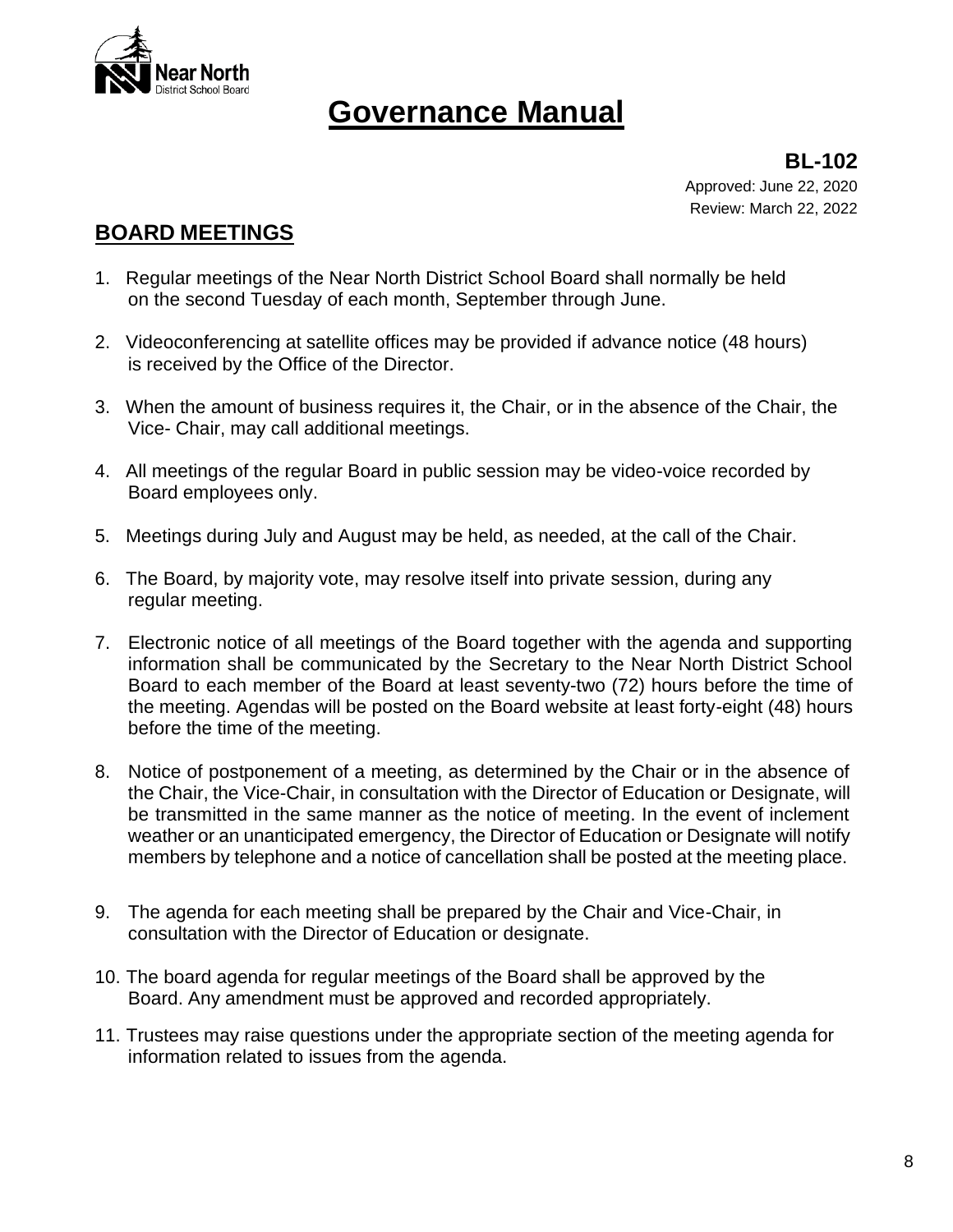

- 12. No matter will be placed on the agenda of a meeting of the Board:
	- a) unless it is a Notice of Motion as prescribed in Item 12 of these by-laws;
	- b) unless the matter is one for which Notice of Motion has been given at a prior meeting of the Board;
	- c) unless it is a presentation given without debate.
- 13. A Trustee may place a Notice of Motion, regarding any matter with respect to which the Trustee has a right to vote, upon the agenda of a meeting of the Board. Such Notice of Motion:
	- a) shall be wholly in writing, accompanied by explanatory rationale;
	- b) shall be delivered to the Secretary of the Board prior to the agenda setting before the Board meeting;
	- c) shall, after its appearance on the agenda, be taken as read unless any Trustee requests that it be read in full; and
	- d) may be referred by resolution of the Board to a meeting of the Board or an appropriate Committee.
- 14. Attendance of all trustees will be recorded in the minutes of regular and special meetings of the Board, with absences with regrets, and absence without notice also recorded. The onus for reporting shall be on the trustees, who must advise the Director's Office prior to the meeting. In accordance with the *Education Act*, ss. 228 (1), which states in part: b) "A member of a board vacates his or her seat if he or she, (b) absents himself or herself without being authorized by resolution entered in the minutes, from three consecutive regular meetings of the board."
- 15. The Board shall not remain in session later than 8:00 p.m. unless a majority of members present agree by a majority vote to extend the meeting for a specified period of time.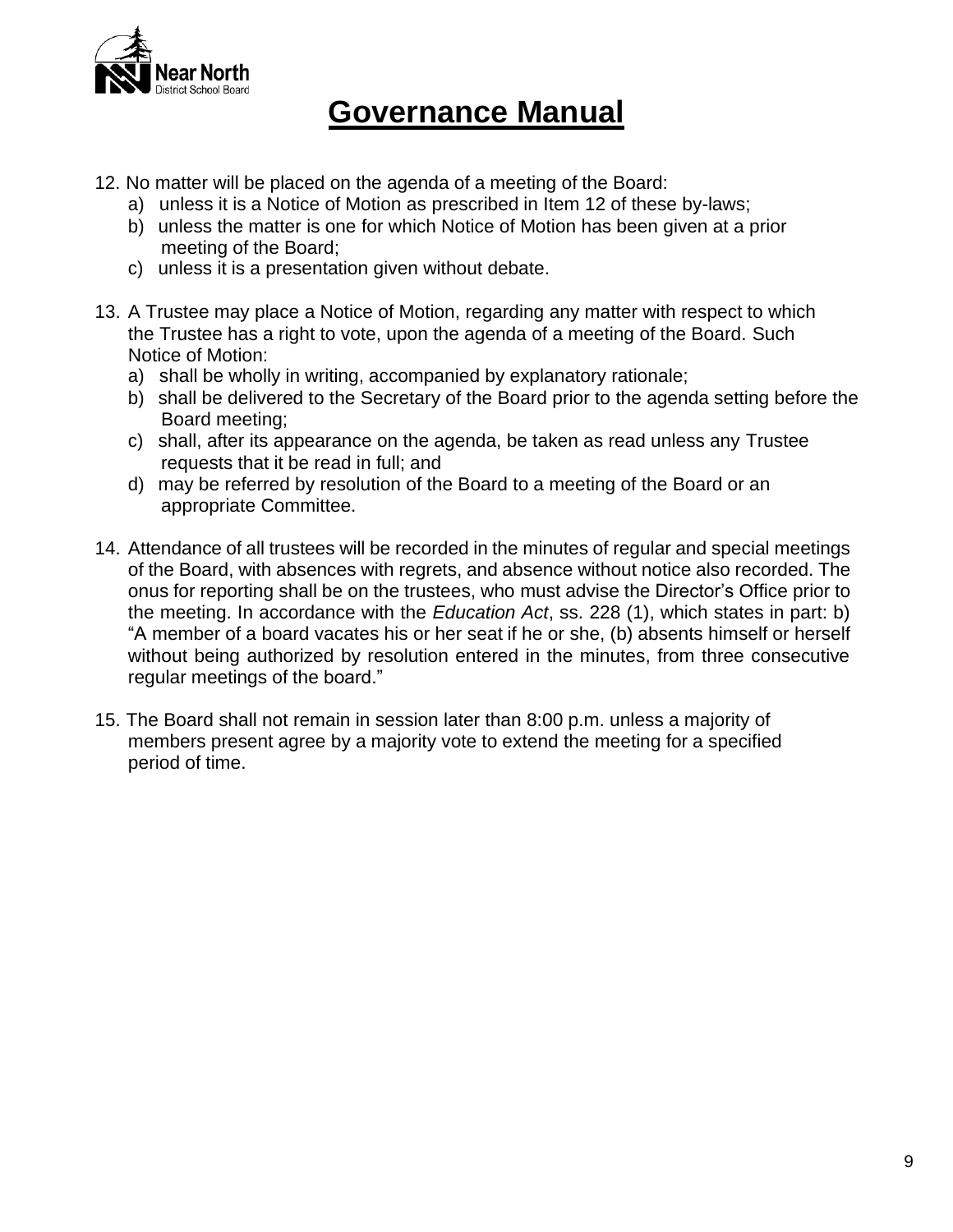

**BL-103** Approved: June 22, 2020 Review:

### **MINUTES OF BOARD MEETINGS**

- 1. Minutes of the meetings of the Near North District School Board shall be kept in accordance with the following provisions of the *Education Act*, ss. 170(4), 198(1)(a), and 207 (4), and shall be confirmed as accurate at the next regular Board meeting.
- 2. Minutes of the meeting of the Near North District School Board will record:
	- meeting date, time, place, attendance;
	- the signature of the Secretary and Chair of the Board;
	- official actions of the Board that are decided by consensus or formal vote; and
	- statements for the record upon request by an individual Board member.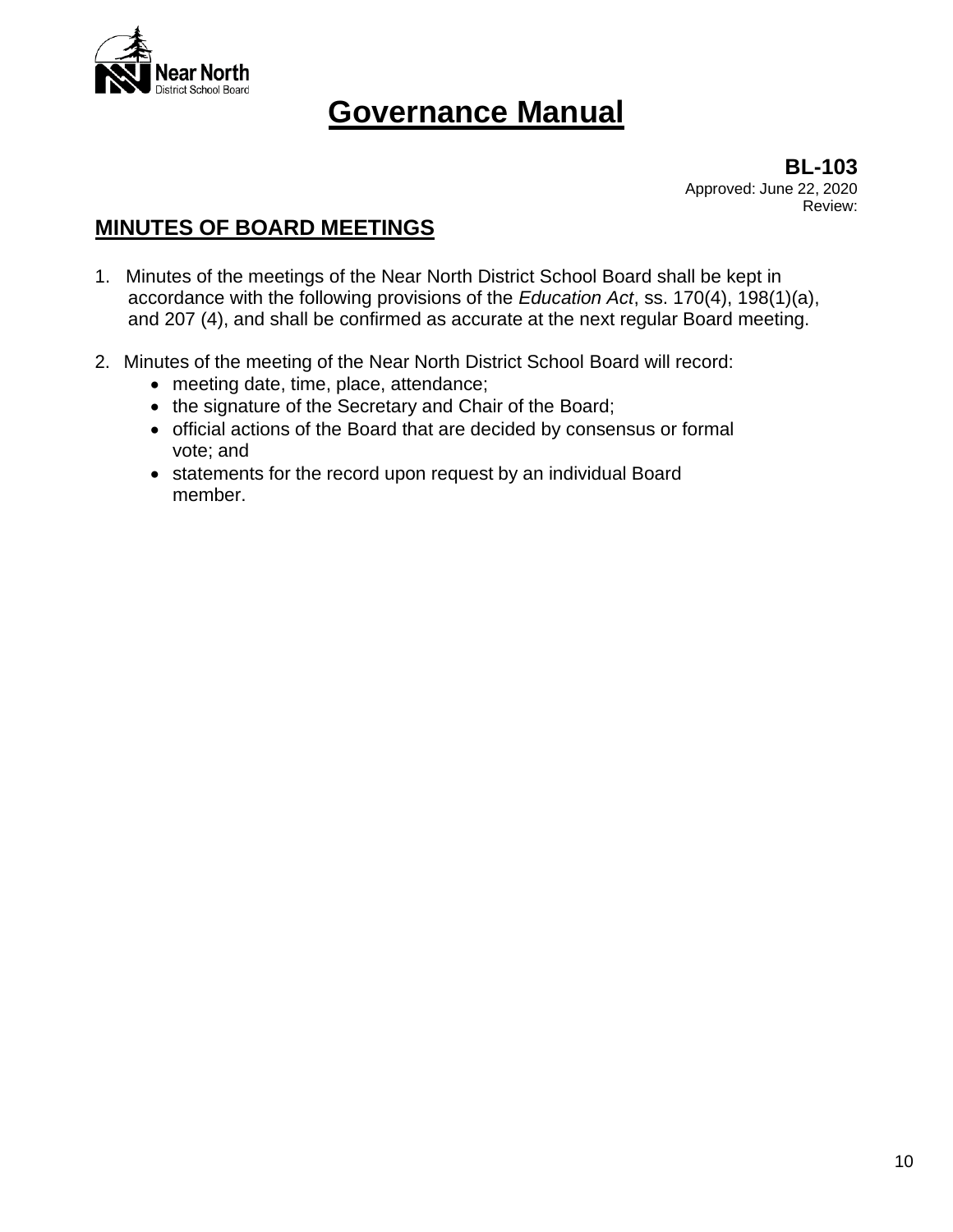

### **COMMITTEE OF THE WHOLE BOARD**

**BL- 104** Approved: June 22, 2020 Review: March 22, 2022

- 1. Committee of the Whole Board shall be open to the public.
- 2. Committee of the Whole Board is an opportunity for trustees to engage in informal discussion necessary for quality decision making. Since this knowledge-based decisionmaking process does not limit the number to times a trustee may speak, sufficient latitude is allowed for an in-depth discussion on any issues presented on a particular agenda item. Recommendations from these discussions held in Committee of the Whole Board are brought forward and presented to the Board as motions in regular session.
- 3. Electronic notice of all Committee of the Whole meetings of the Board together with the agenda and supporting information shall be transmitted by the Secretary to the Near North District School Board to each member of the Board at least seventy-two (72) hours before the time of the meeting. Agendas will be posted on the Board website at least forty-eight (48) hours before the time of the meeting.
- 4. Where possible, Committee of the Whole meetings will be scheduled to occur on the same meeting date as the Regular meetings.
- 5. Notice of postponement of a meeting, as determined by the Chair or in the absence of the Chair, the Vice-Chair, in consultation with the Director of Education or designate, will be transmitted in the same manner as the notice of meeting. In the event of inclement weather or an unanticipated emergency, the Director of Education or Designate will notify members by telephone and a notice of cancellation shall be posted at the meeting place.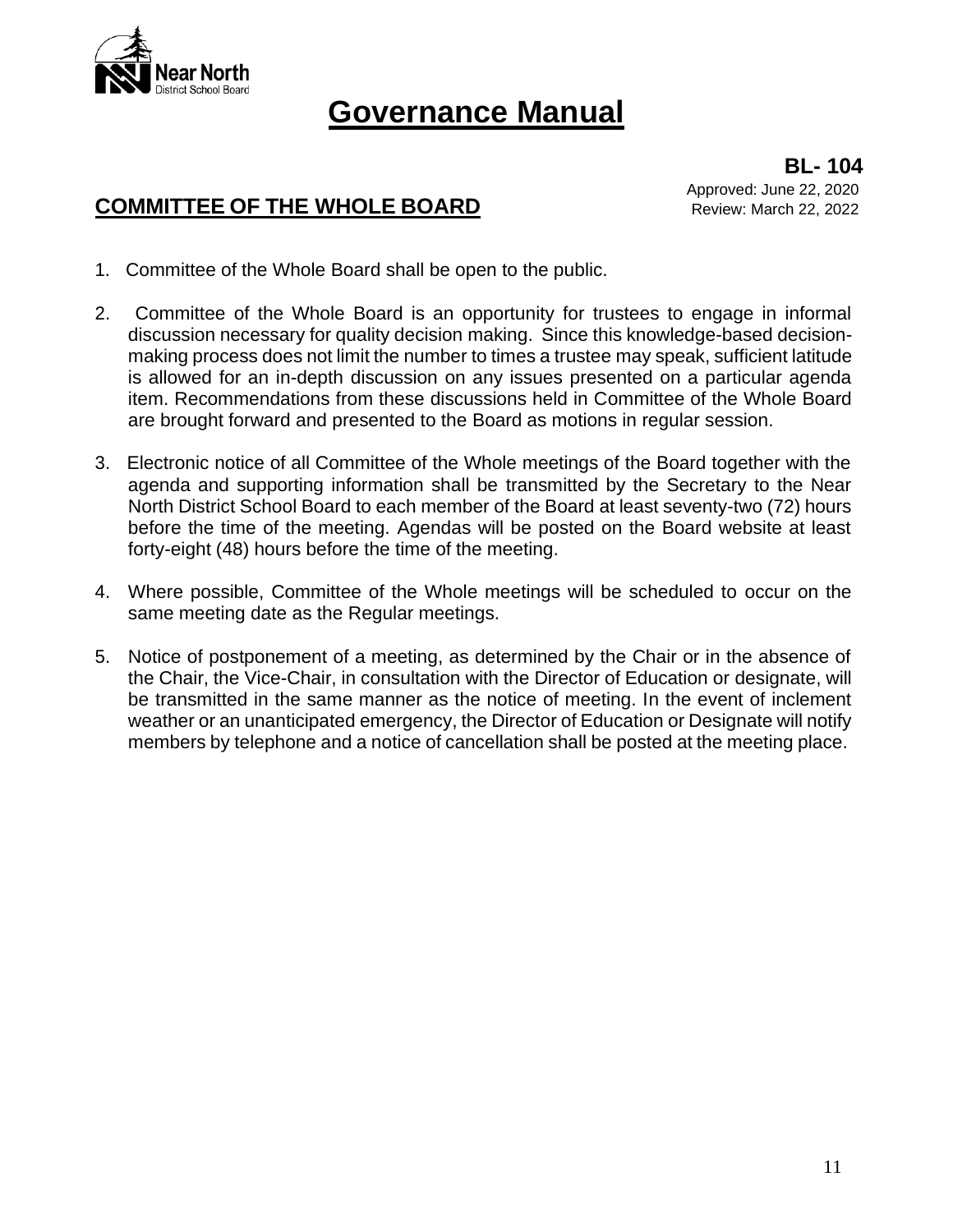

**BL-105** Approved: June 22, 2020 Review:

### **SPECIAL MEETINGS OF THE BOARD**

- 1. Special meetings of the Board shall be held:
	- a) At the call of the Chair, in consultation with the Vice-Chair and Director of Education, or in the absence of the Chair, the Vice-Chair, in consultation with the Director of Education; or
	- b) A special meeting shall be called on the written request of five members of the Board made to the Director of Education, or by Board resolution;
	- c) A special meeting may be called for the purposes of a Trustee Workshop (ex. development of a Multi-Year Strategic Plan, trustee orientation, program workshop).
- 2. Notice of special meetings of the Board shall be given in the manner prescribed for regular meetings, or verbal notice of special meetings of the Board may be given by the Director of Education to each member of the Board at least forty-eight (48) hours before the time of the meeting and any such notice shall state all business to be transacted or considered thereat.
- 3. No other action items shall be transacted or considered thereat unless, all members of the Board qualified to vote on the matter are present, and agree unanimously to so consider.
- 4. No action items shall be transacted or considered during a Trustee Workshop.
- 5. All Special meetings of the Board are deemed to be open to the public unless otherwise defined in the *Education Act* [s. 207(2)]: (2). (See BL-106 Meetings in Private Session)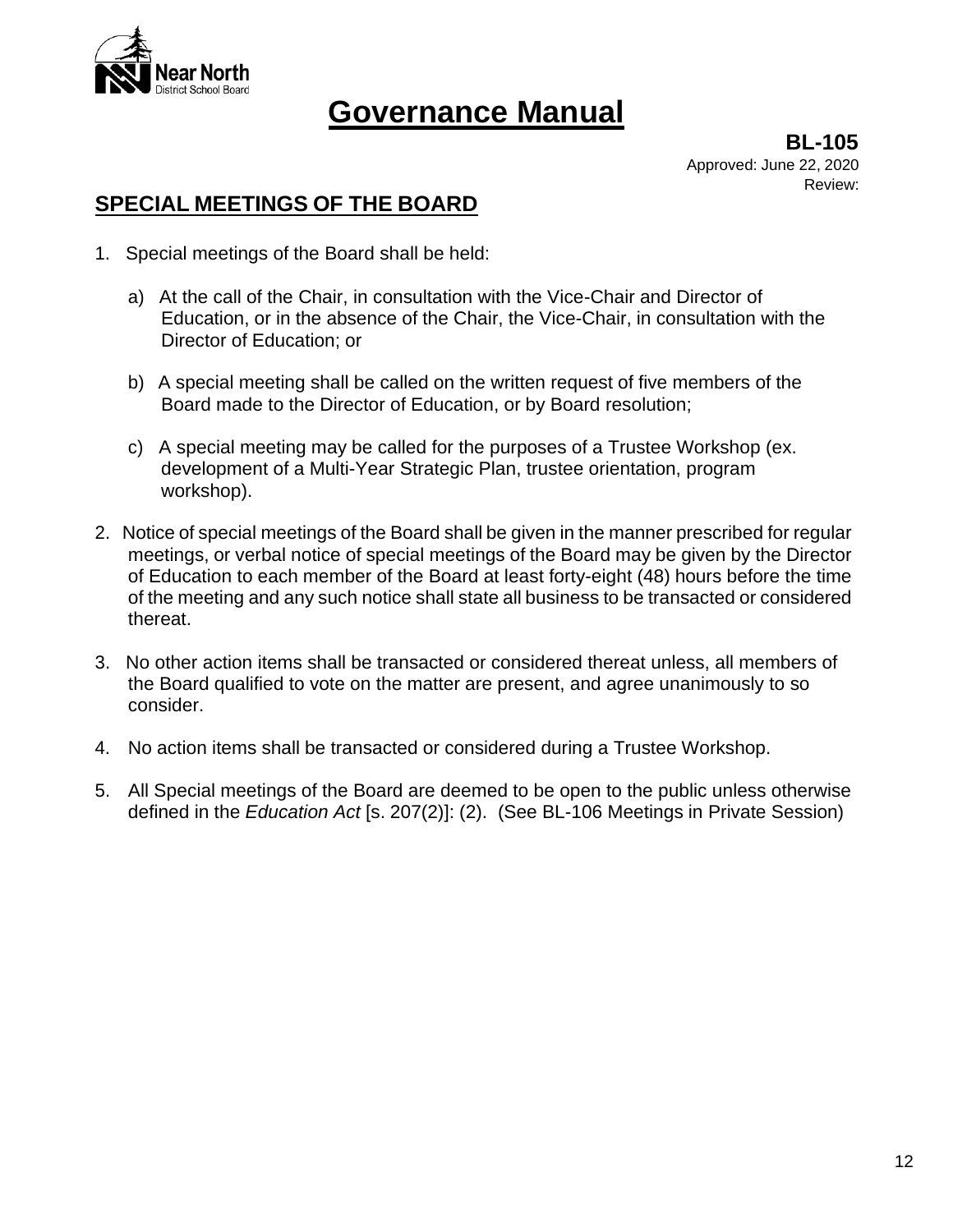

**BL-106** Approved: June 22, 2020 Review:

### **MEETINGS IN PRIVATE SESSION**

- 1. The Board or Committee of the Whole may move to Private Session through a duly moved and approved Board motion.
- 2. A meeting in Private Session may only be closed to the public in accordance with the *Education Act* [s. 207(2)]: (2) A meeting of a committee of a board, including a committee of the whole board, may be closed to the public when the subject-matter under consideration involves,
	- (a) the security of the property of the board;
	- (b)the disclosure of intimate, personal or financial information in respect of a member of the board or committee, an employee or prospective employee of the board or a pupil or his or her parent or guardian;
	- (c) the acquisition or disposal of a school site;
	- (d) decisions in respect of negotiations with employees of the board; or
	- (e) litigation affecting the board. R.S.O. 1990, c. E.2, s. 207 (2).

Closing of meetings re certain investigations

(2.1) A meeting of the board or of a committee of the board, including a committee of the whole shall be closed to the public when the subject-matter under consideration involves an ongoing investigation under the *Ombudsman Act* respecting the board. 2014, c. 13, Sched. 9, s. 19

The Chair of Private Session will make the determination with respect to an item falling within the parameters of the *Act*.

- 3. In the absence of the Chair, the Vice-Chair of the Board will Chair Private Session.
- 4. All recommendations approved in Private shall be presented for ratification in Public Session. The recommendations may be revised to protect privacy of individuals or entities.
- 5. Except for permitting the request to record votes, the same rules shall be observed in Private Session as for other meetings of the Board. The request for recorded votes in Private Session will not be allowed and will be deferred until any issue is voted upon in Public Session.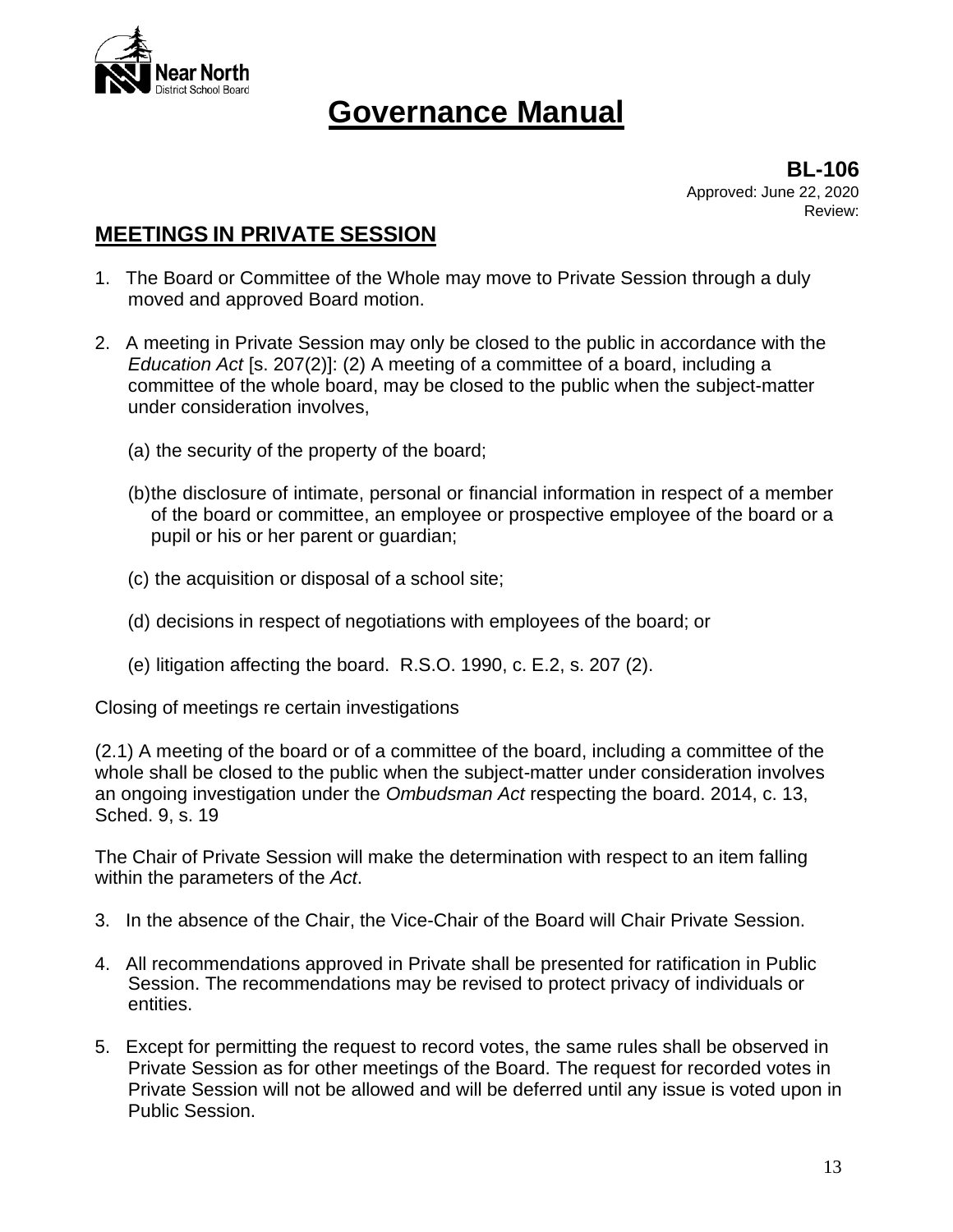

**BL-107** Approved: June 22, 2020 Review: March 22, 2022

### **PLACE AND TIME OF MEETINGS / NOTIFICATION OF NEWS MEDIA**

- 1. Regular meetings of the Board in Public Session shall normally be called to order at 6:30 p.m.
- 2. At Regular Meetings of the Board, Private Session shall be held prior to the Public Session meeting commencing at 5:30 p.m.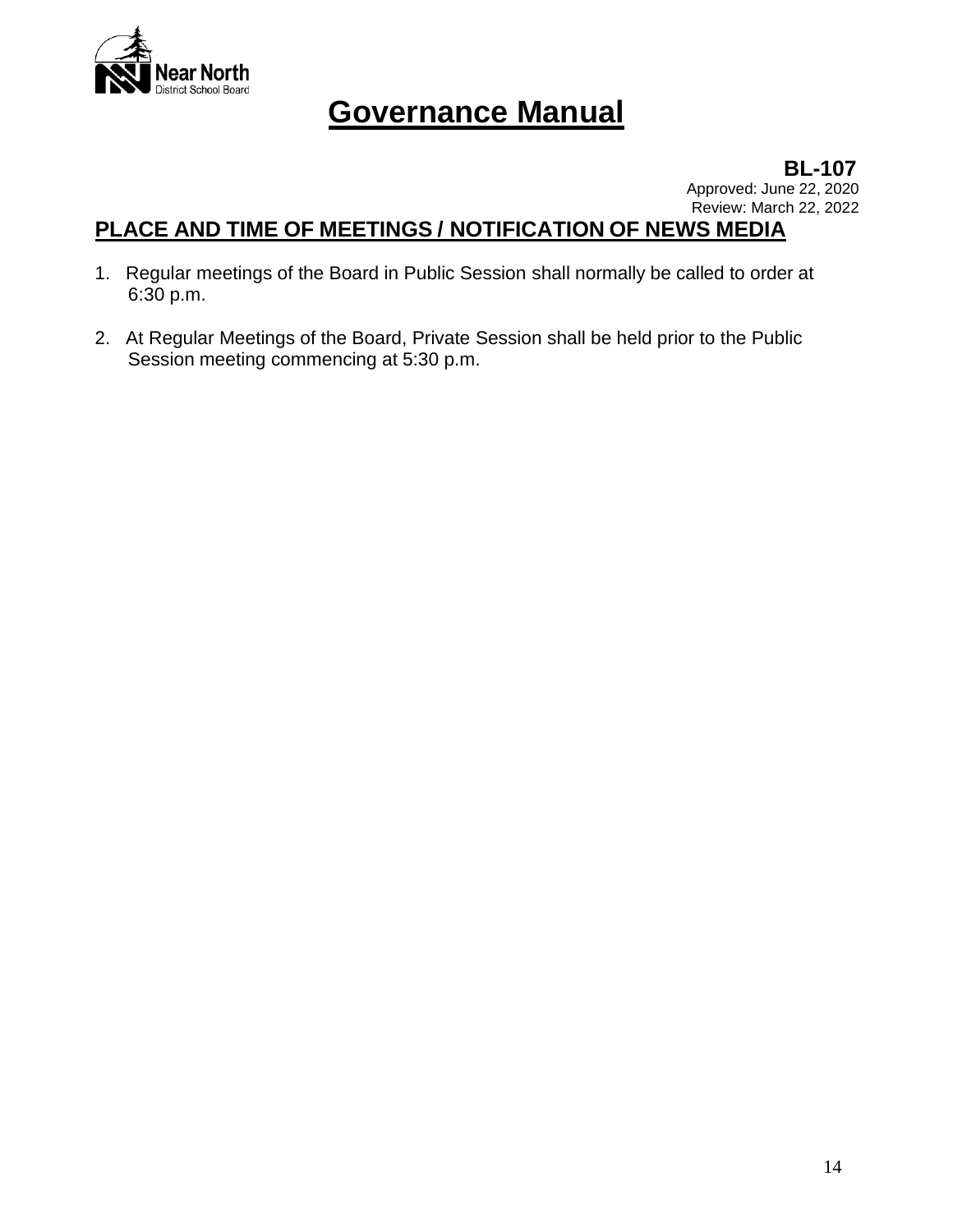

**BL-108** Approved: June 22, 2020 Review:

### **BOARD COMMITTEES**

#### **1. Statutory Committees:**

Statutory Committees are required in accordance with the relevant regulation. Trustee representation on these advisory committees is required. The four statutory committees are:

- Special Education Advisory Committee (Ontario Regulation 464/97)
- Audit Committee (Ontario Regulation 361/10)
- School Councils and Parent Involvement Committee (Ontario Regulation 612/00)
- Supervised Alternative Learning Committee (Ontario Regulation 374/10)
- First Nations Advisory Committee (Ontario First Nation, Métis, and Inuit Education Policy Framework 2007)

#### **2. Ad Hoc Committees:**

Ad hoc committees may be formed to assist the Board by doing "pre-board work".

All ad hoc committees shall have terms of reference determined and approved by the Board.

Where a Chair has not been named, the ad hoc committee shall appoint a Chair.

A quorum shall be a majority of the appointed members of the ad hoc committee.

The Chair shall be an "ex-officio" voting member of all ad hoc committees and the Director of Education or designate shall attend all meetings of the ad hoc committees.

Minutes will be recorded at all ad hoc committee meetings which will include: meeting date, time and location, attendance and an itemized list of all actions of the committee that are decided by consensus or formal vote.

Ad hoc committees shall provide regular progress reports to the Board.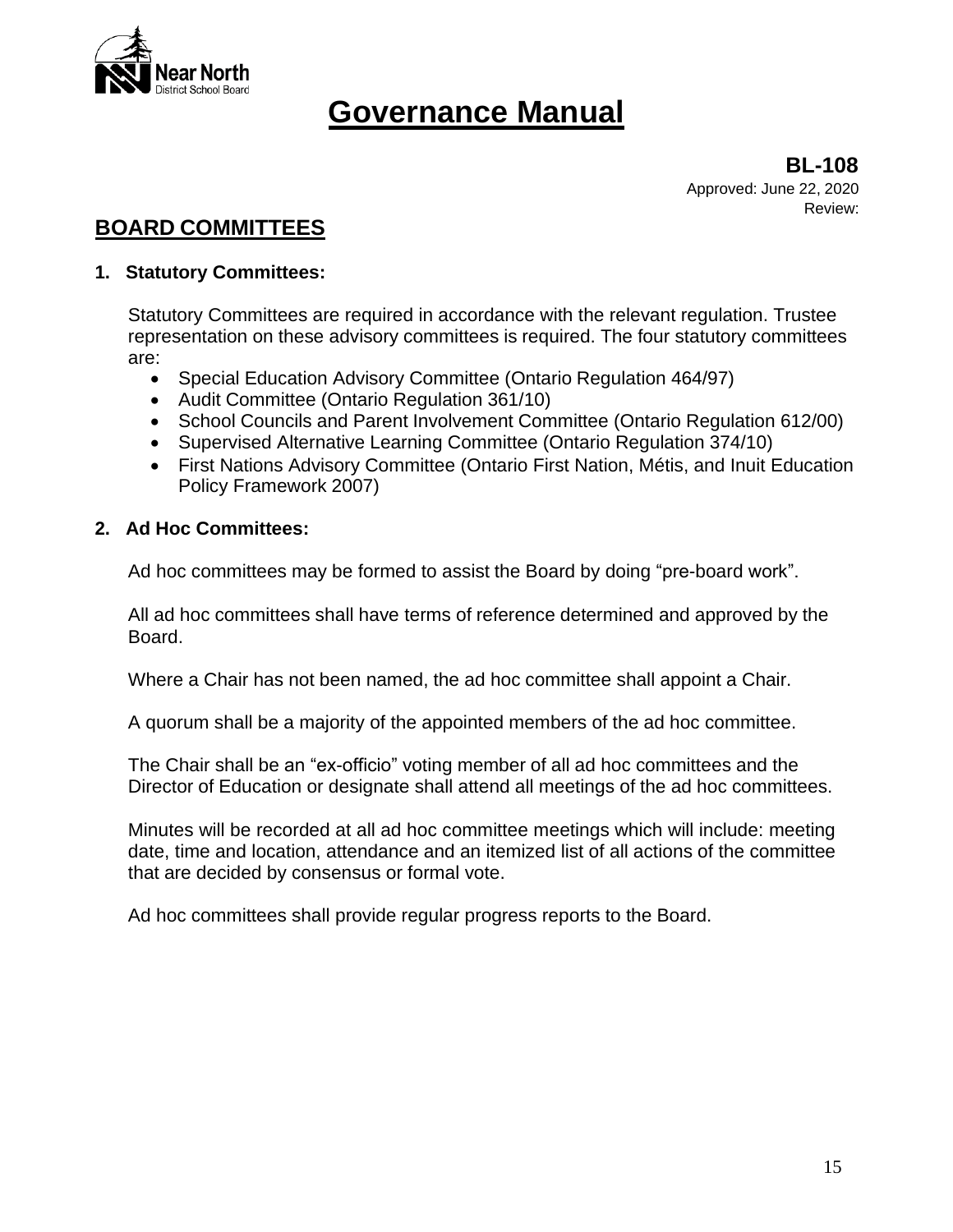

**BL-109** Approved: June 22, 2020 Review:

### **QUORUM**

- 1. At all meetings of the Board the presence of a majority of all the members constituting the Board shall be necessary to form a quorum.
- 2. Should there be no quorum present within thirty (30) minutes after the time appointed for the meeting, the Secretary of the Board shall record the names of those members present and the Board shall forthwith stand adjourned until the next regular meeting of the Board.
- 3. When a quorum is no longer in attendance, no business can be legally transacted and it shall be the responsibility of the presiding Chair and the recording secretary to note the lack of a quorum and have the fact recorded in the minutes. The presiding Chair may then adjourn the meeting or declare a recess.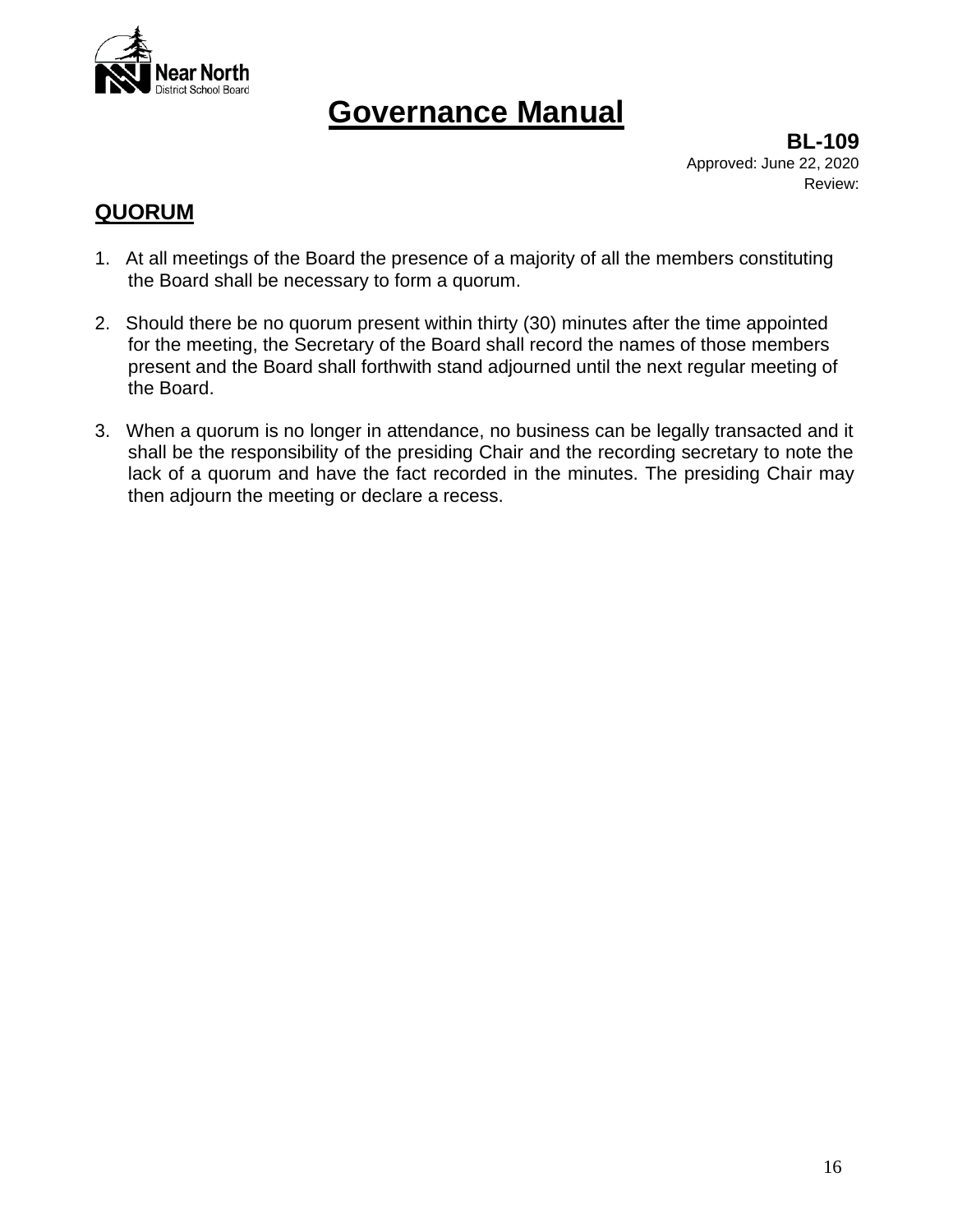

**BL-110** Approved: June 22, 2020 Review:

### **THE PRESIDING OFFICER**

- 1. The Chair of the Board, or in the Chair's absence, the Vice-Chair, shall preside at all regular and Committee of the Whole meetings of the Board.
- 2. The presiding officer shall call the meeting to order at the hour appointed and shall preserve order and decorum and decide upon all questions of order, and shall cause the Secretary of the Board to record the names of the members absent and the times of arrival and departure of members not attending the entire meeting in the minutes.
- 3. In case of the absence of both the Chair and Vice-Chair for five minutes after the hour appointed, as soon as a quorum shall be present, the Director of Education or designate shall call the meeting to order and the Board shall choose a Chair protempore.
- 4. In the event of the position of Chair or Vice-Chair becoming vacant for any reason, a new Chair or Vice-Chair as the case may require, shall be elected in the same manner as at an annual organizational meeting.
- 5. The Chair shall preside over Board agenda review meetings that shall include the Vice-Chair and Director of Education.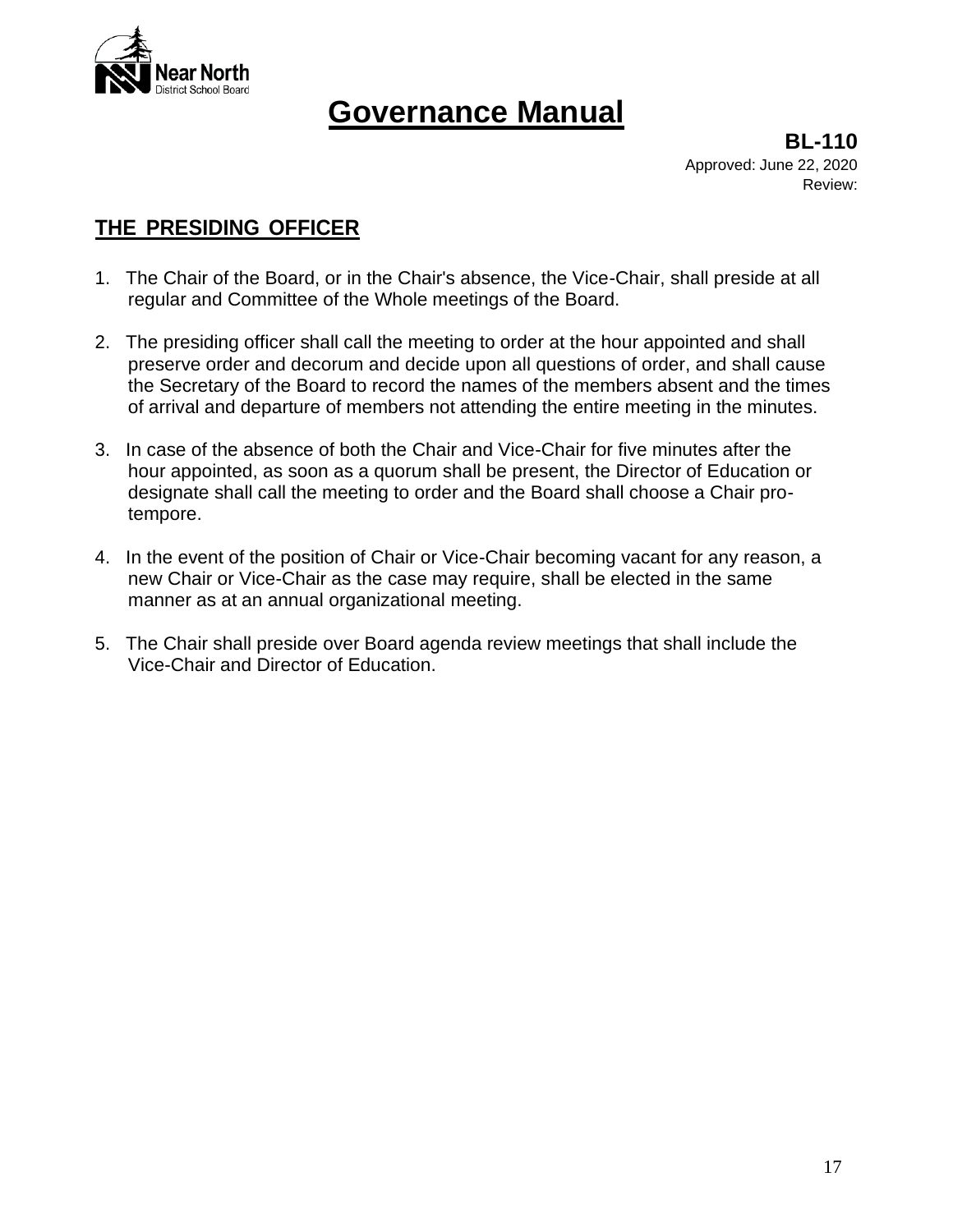

 **BL-111** Approved: June 22, 2020 Review:

### **DUTIES OF THE VICE-CHAIR**

- 1. In the absence of the Chair from any meeting of the board or until the Chair arrives, the Vice-Chair shall preside. During absence of the Chair for such a time as to result in the non- performance of any of the Chair's duties, or upon the Chair's written request, the Vice-Chair shall perform such unattended duties until the chair is able to continue.
- 2. The Vice-Chair shall attend Board agenda review meetings.
- 3. It is the responsibility of the Vice-Chair to assist with the order of speakers list.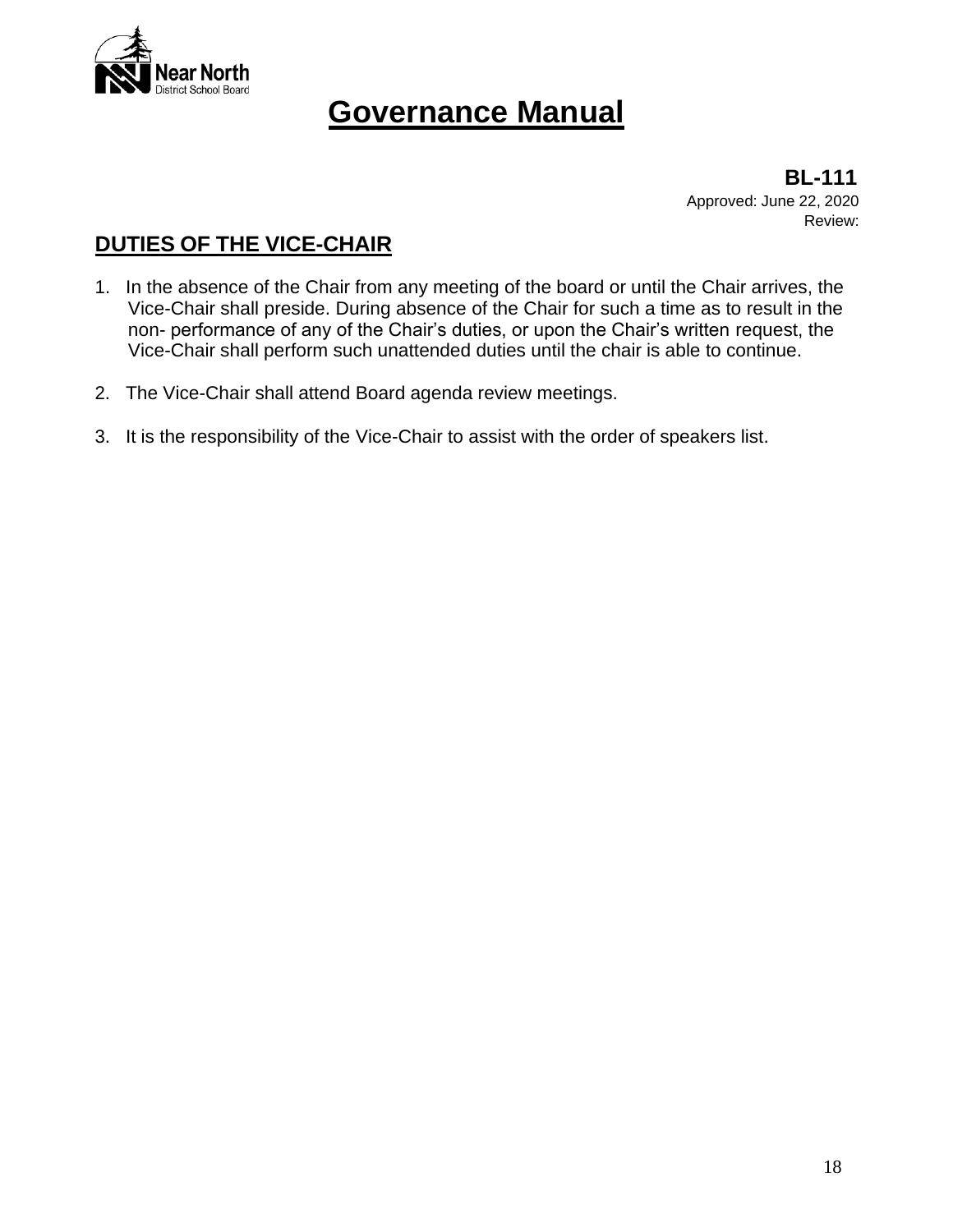

Approved: June 22, 2020 Review: **BL-112**

### **CORRESPONDENCE**

- 1. All correspondence, which is addressed to the NNDSB Board of Trustees and received by the Chair, the Vice-Chair or the Secretary to the Board shall be forwarded to all Board members.
- 2. All correspondence received by the Board in the manner outlined in section 1 shall be entered into the public record as being received.
- 3. Correspondence received that is anonymous author will not be considered by the Board nor entered into the public record.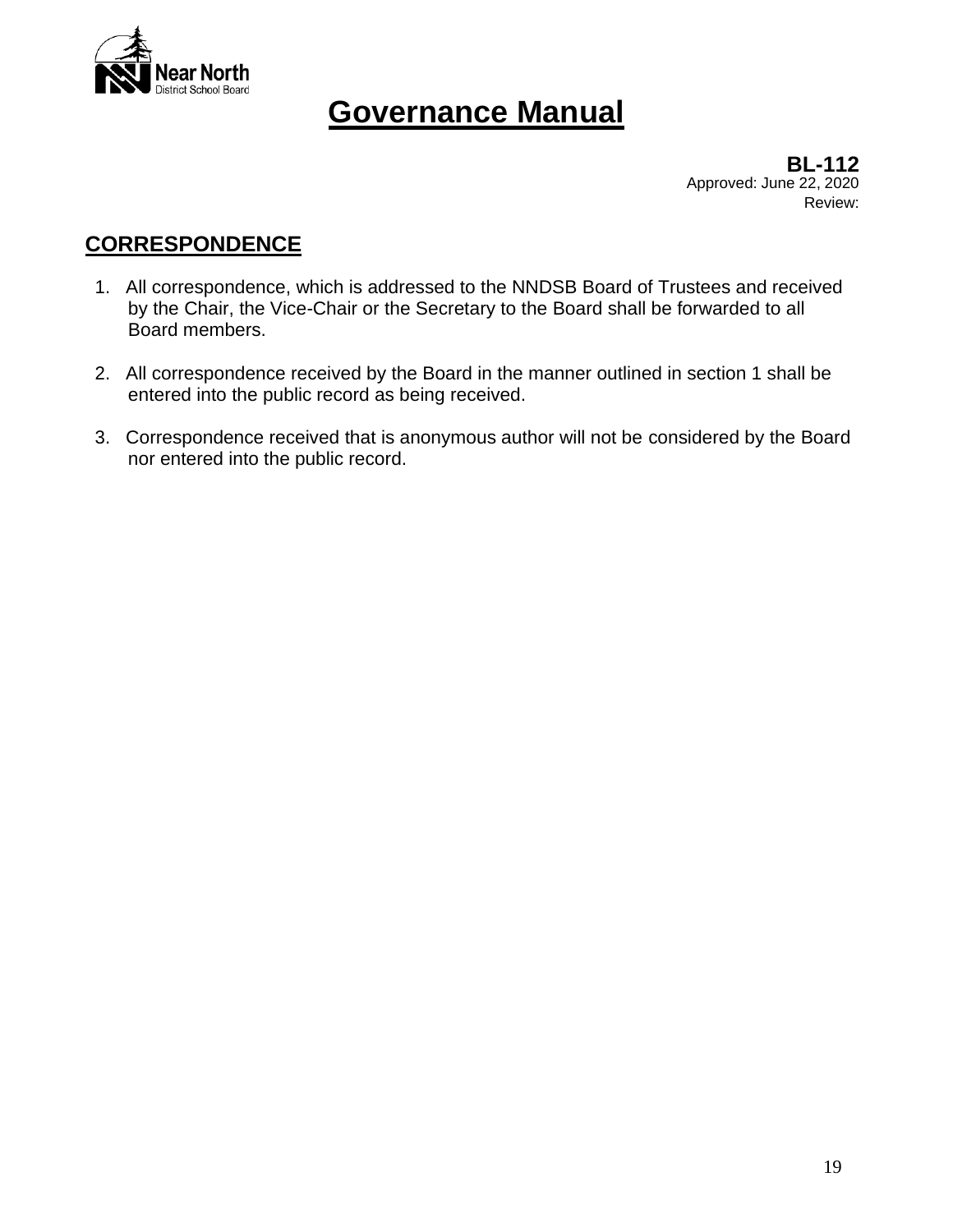

**BL-113** Approved: June 22, 2020 Review:

### **DELEGATIONS**

#### 1. **Receipt of Delegations**

- a) Individuals or groups who wish to address the Board shall contact the Secretary of the Board through the Executive Assistant to the Director of Education, to be placed on the agenda.
- b) In order that all employees can carry out their duties with dignity and assurance, any delegation which includes statements questioning the personal integrity or professional competence of Board employees shall be treated as a personnel matter to be considered in camera.
- c) Employees of the Board, or representatives of employee groups shall not utilize Delegations to the Board to express their views relative to their employment or professional interests. This will, however, not impede employee rights as found in Terms and Conditions of Employment and Collective Agreements.
- d) At every meeting of the Board or any of its committees, the Secretary to the Board will advise the Chair as to whether there are any delegations or individuals present who wish to speak.

#### 2. **Advance Notice**

a) Delegations wishing to speak to the Board are required to submit their presentation by Wednesday, 12:00 noon of the week preceding the meeting of the Board. The presentation shall be in writing and include the name of the spokesperson.

#### 3. **Procedures**

When an individual or a group appears before the Board, the following procedures shall apply:

- a) The Chair of the meeting will invite the spokesperson to make their presentation to the Board.
- b) The time allowed for presentations will not exceed ten (10) minutes, except at the discretion of the Board.
- c) The spokesperson shall read the delegation as submitted and confine their remarks to the subject matter of the presentation.
- d) The Trustees, through the Chair, may ask the spokesperson questions of clarification on the delegation.

#### 4. **Notice of Procedure to Delegations**

All individuals or groups shall be made fully aware by the Executive Assistant to the Director of Education of the proper procedure to be followed when appearing before the Committee of the Whole or the Board.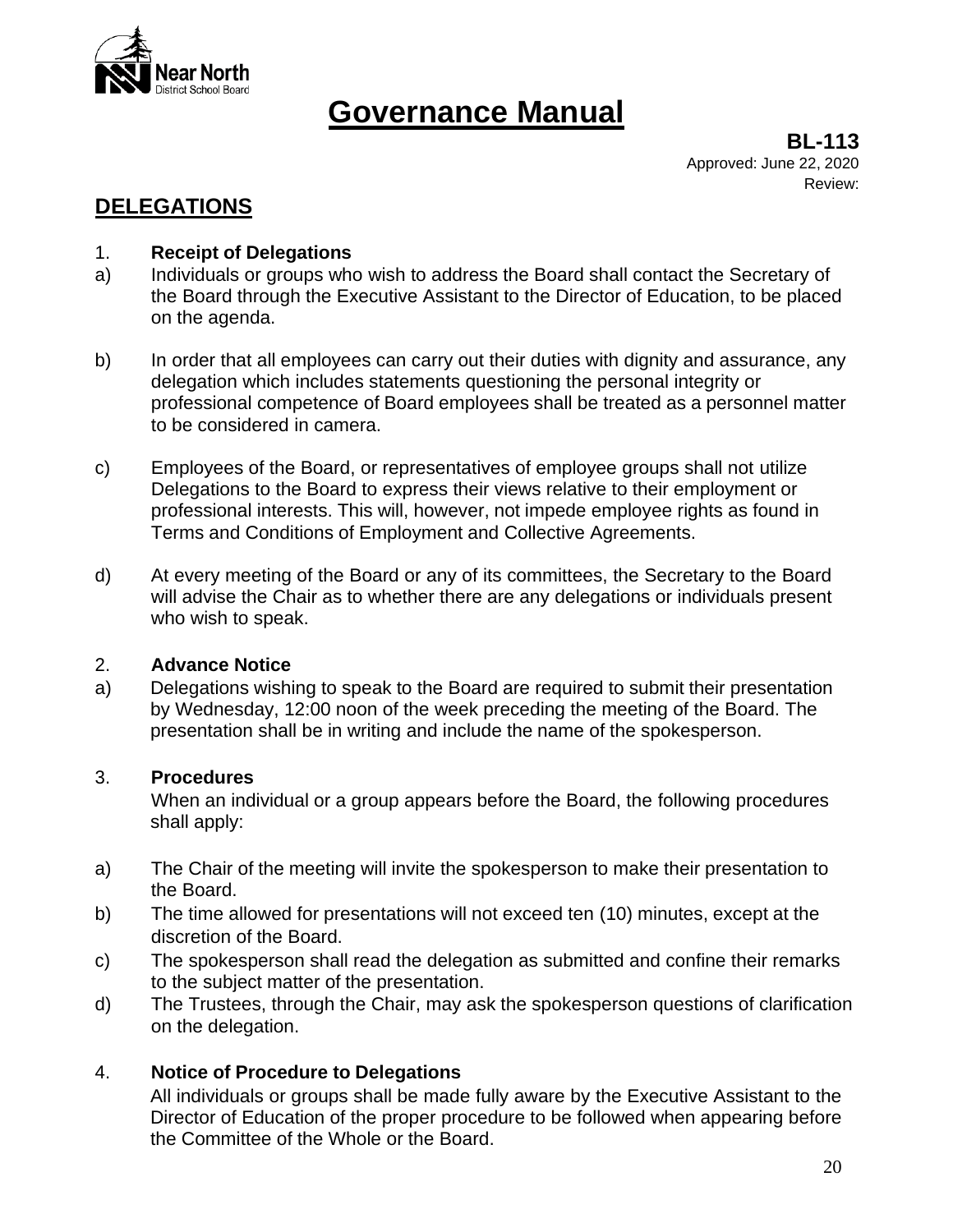

**BL-114** Approved: June 22, 2020 Reviewed:

### **PUBLIC QUESTION PERIOD**

- 1. During the Board meeting, questions will pertain only to agenda items appearing on the agenda for that meeting
- 2. The purpose of the public question period is to allow members of the public to address specific questions to the members of the Board.
- 3. If required, each agenda will include a question period not to exceed ten minutes during which any member of the audience may ask a question of the Board. Speakers are asked to limit their questions to two (2) minutes or less. The Chairperson reserves the right to limit the time allotted to any speaker. Questions related to operational areas that the Board has delegated to the Director of Education will be referred to the Director for response within a reasonable time period.
- 4. The Chair of the Board will explain the procedures for question period as set out in this Board's By-Law at the beginning of question period.
- 5. Questions will be addressed to the Chair of the Board. The Chair, if unable to provide an immediate response, may direct the question to another trustee, or the Director of Education. The Chair has the option of deferring a response where additional information is required to fully and accurately respond on behalf of the Board.
- 6. Questions shall be submitted, in writing, using the public question form. Key information includes:
	- Name and address
	- Phone and email contact
	- Overview of question
	- Signature of questioner
- 7. Questions will be addressed in order of submission; each questioner will be allowed one question with additional questions if time allows.
- 8. If required, the question period will last a maximum of ten (10) minutes. The Chair will ensure adherence to the principles of this By-Law.
- 9. Questions concerning the character or performance of named individuals (students, staff, citizens or trustees) shall be ruled out of order by the Chair.
- 10. Employees of the Board, or representatives of employee groups shall not utilize the public question period to express their views relative to their employment or professional interests.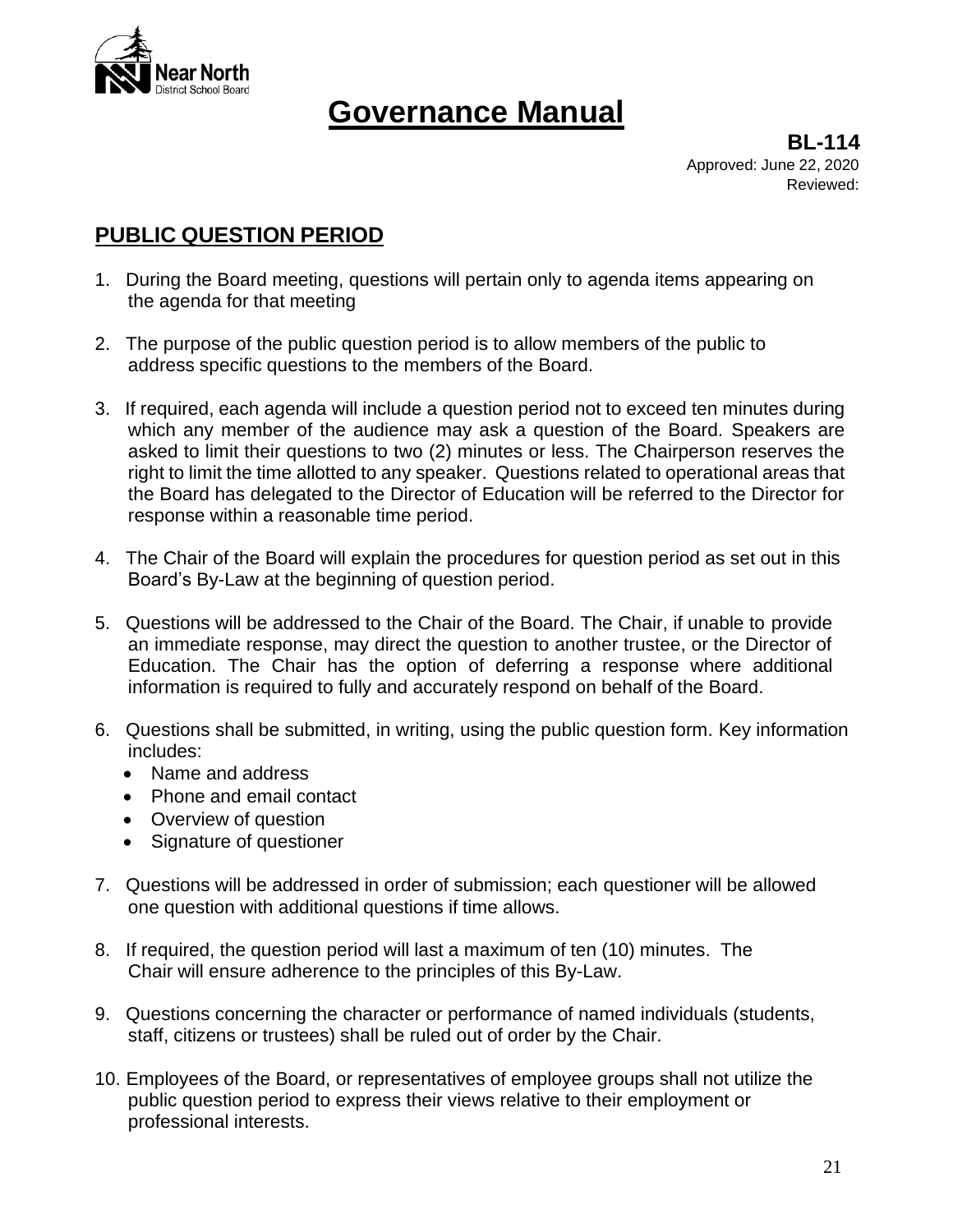

**BL-115** Approved: June 22, 2020 Review:

### **MOTIONS AT BOARD MEETINGS**

- 1. Prior to introducing a formal motion on any issue, the trustees may need to engage in informal dialogue to ensure they have all the relevant information necessary for quality decision making. Since this knowledge-based decision-making process does not limit the number of times a trustee may speak, sufficient latitude is allowed for an in-depth discussion on any issue. Once the Chairperson is satisfied that the Board has sufficient information to make a quality decision the Chairperson may then introduce a formal motion to move the Board forward from dialogue to deliberation. Once the motion has been introduced all rules regarding motions shall apply.
- 2. A member may introduce a motion and, if seconded, be the first speaker to the motion. The seconder of the motion may speak next. No motion shall be debated or put to a vote unless it is in writing and has been seconded. (Also refer to "Regular Meetings of the Board" – Notices of Motion as outlined on page 6.
- 3. Any member may request the motion under discussion to be read at any time in the course of the debate, provided that no such request shall be made so as to interrupt a member speaking to the question.
- 4. The mover and seconder of a motion, by permission of the Chair, may alter or withdraw the motion, prior to the motion having been stated by the Chair. Once stated by the Chair, the motion cannot be withdrawn without the unanimous consent of the Board.
- 5. No member shall speak longer than three minutes at any one time.
- 6. When the question under consideration contains two or more distinct propositions, any particular proposition, upon the request of any member, may be considered and voted upon separately.
- 7. Any member desiring to speak shall indicate by up-raised hand and await recognition by the Chair. Speakers may speak when recognized by the Chair, and may not speak to the issue again until all other Trustees who wish to speak have been recognized by the Chair.
- 8. It is the responsibility of the Vice-Chair to assist with the order of speakers.
- 9. After recognition by the Chair, a member shall at all times during decision-making:
	- a) maintain a courteous tone;
	- b) avoid personalities;
	- c) avoid allusion to motives of other members;
	- d) address all remarks, questions and the like to the Chair; and
	- e) confine all remarks, questions and the like to the motion which is the subject of discussion.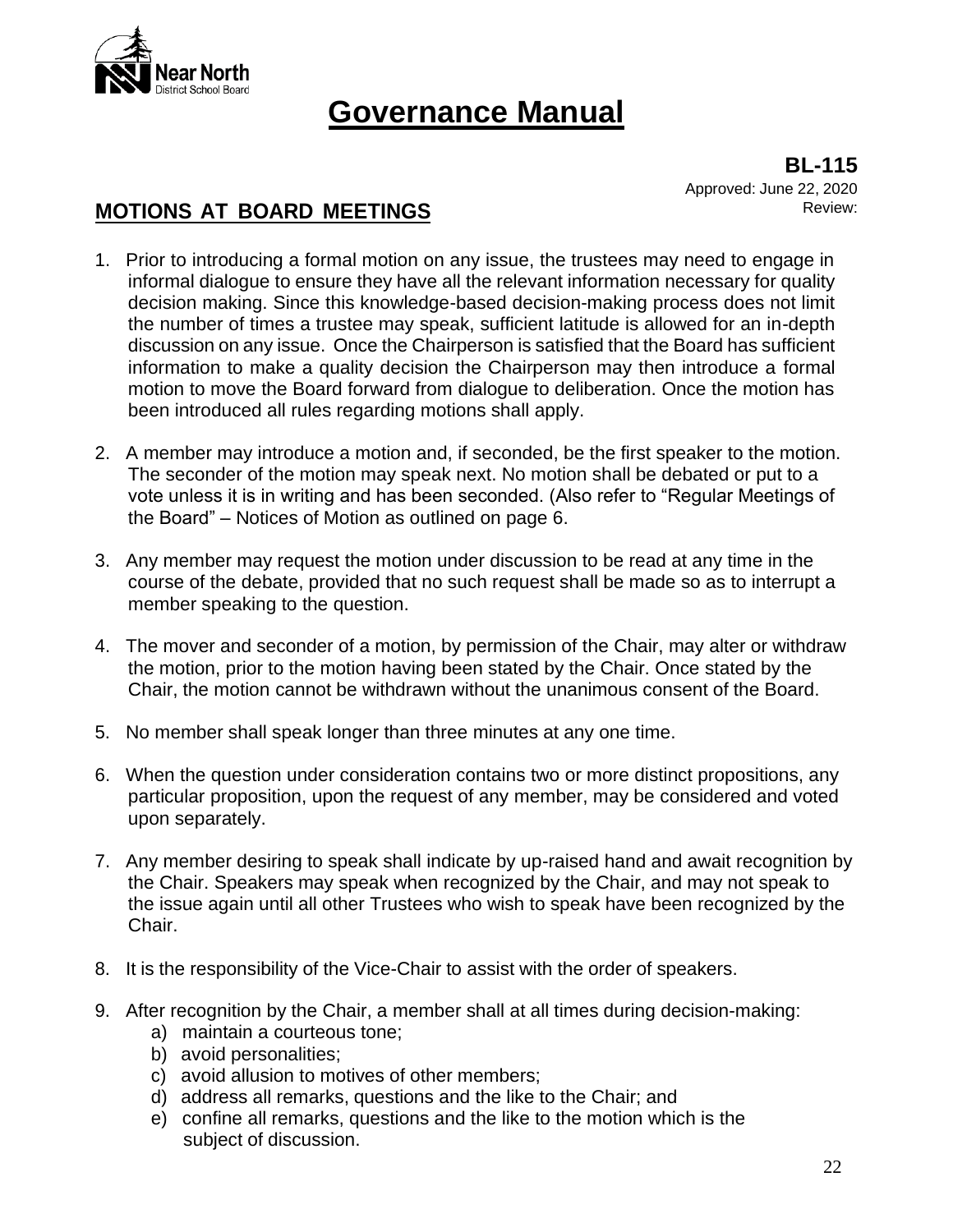

- 10. When the Board of Trustees is engaged in decision-making, no Trustee who has not been recognized by the Chair shall interrupt a Trustee who has been recognized by the Chair. If two or more members attempt to speak at the same time, the Chair shall name the member who is to speak.
- 11. No member shall be interrupted while speaking except to be called to order by a member on a matter of privilege or a point of order. In such case, the member shall remain silent until the point of order has been decided by the Chair. A member so interrupting shall speak to the point of order or in explanation only.
- 12. If the Board moves into consideration of a motion, the following protocol shall apply:
	- a) on a point of order;
	- b) on a question of privilege:
	- c) to request permission to withdraw a motion;
	- d) to appeal a ruling of the Chair;
	- e) on a motion to extend the time limit; and
	- f) in the event that a Trustee interrupts a speaker pursuant to the authority given in this section, the Trustee shall confine all remarks to the particular point.
- 13. The rules of the Board shall be observed at all meetings of the Board, while recognizing that the meetings of committees are less formal and appropriate modifications may be made.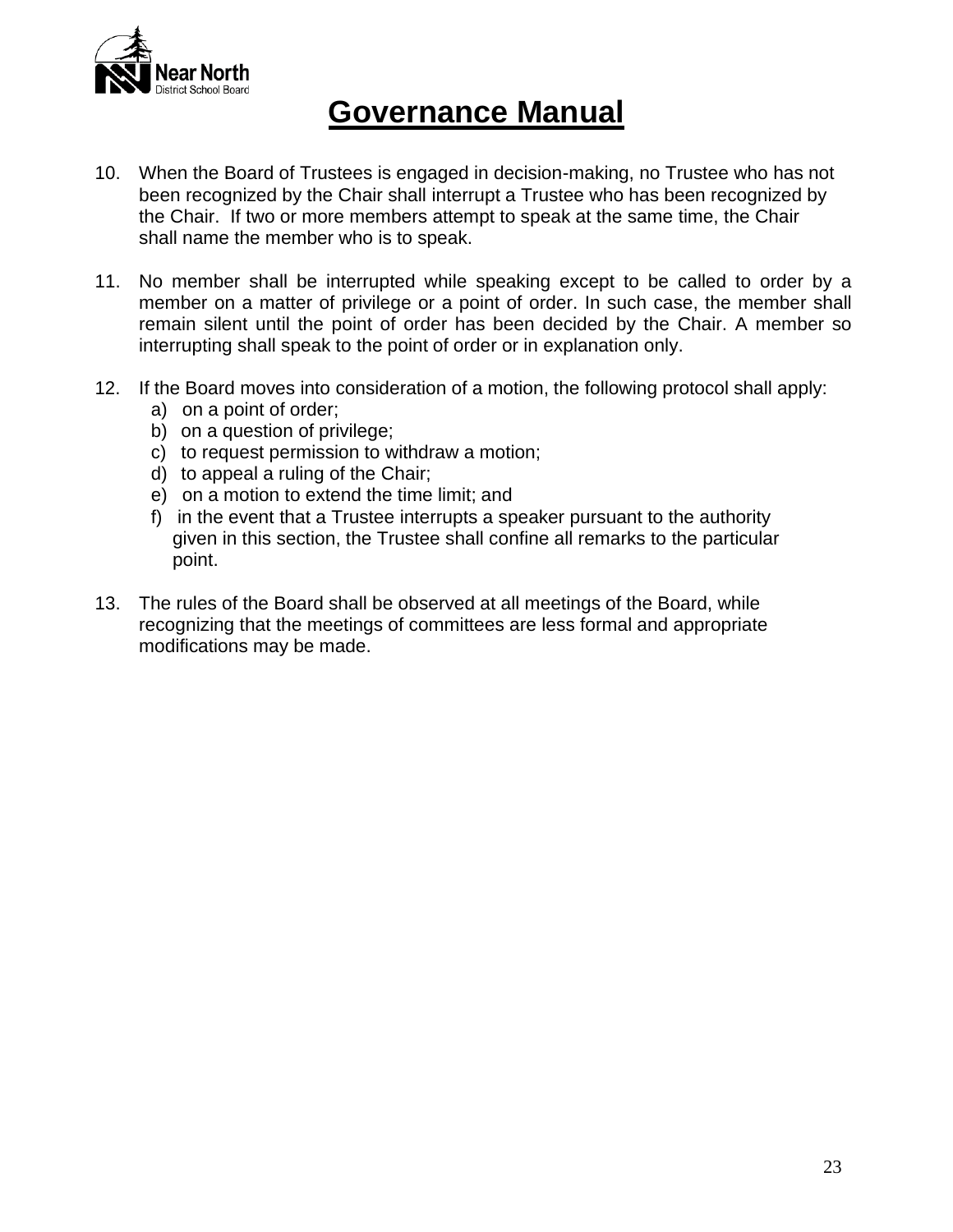

**BL-116** Approved: June 22, 2020 Review:

### **VOTING**

- 1. Every Trustee present, including the Chair, but excluding those trustees who have declared a pecuniary interest as required by the *Municipal Conflict of Interest Act*, shall vote on all questions on which the member is entitled to vote.
	- a) The members shall indicate their vote by clearly up-raised hands.
	- b) All votes at meetings shall be taken by a show of hands, and the result shall be declared by the Chair, but if the declaration be questioned, the Chair shall call for a recorded vote.
	- c) Where a pecuniary interest is declared, the Trustee shall act in accordance with the *Municipal Conflict of Interest Act*. (See Appendix C)
- 2. No member of the Board shall have more than one vote either at board meetings, or on any committee. In all cases where a vote is taken on any question and there is with the Chair's vote, a tie, the motion or amendment shall be declared lost. Any abstention without permission of a majority vote of the Board will be considered a negative vote.
- 3. After the Chair has put a question to vote, there shall be no further debate and no member shall walk across or out of the room. The decision of the Chair as to whether the question has been finally put shall be conclusive.
- 4. The vote shall not be recorded on any question unless requested by at least one member. Such a request must be made before the Chair calls upon the members to vote upon the same question.
- 5. It is a privilege of the presiding officer to select the method by which a vote will be taken. The choice will be based on the following considerations:
	- size of the group;
	- nature of the motion to be voted on; and
	- anticipated closeness of the vote.
- 6. Although the choice of voting methods ultimately rests with the Chair any member has the right at any time to suggest an alternate method by putting forth a motion on voting in writing.
- 7. Consensus also called general consent may be used as meeting shortcut and timesaver because it permits the members to take action without going through the process of a regular vote.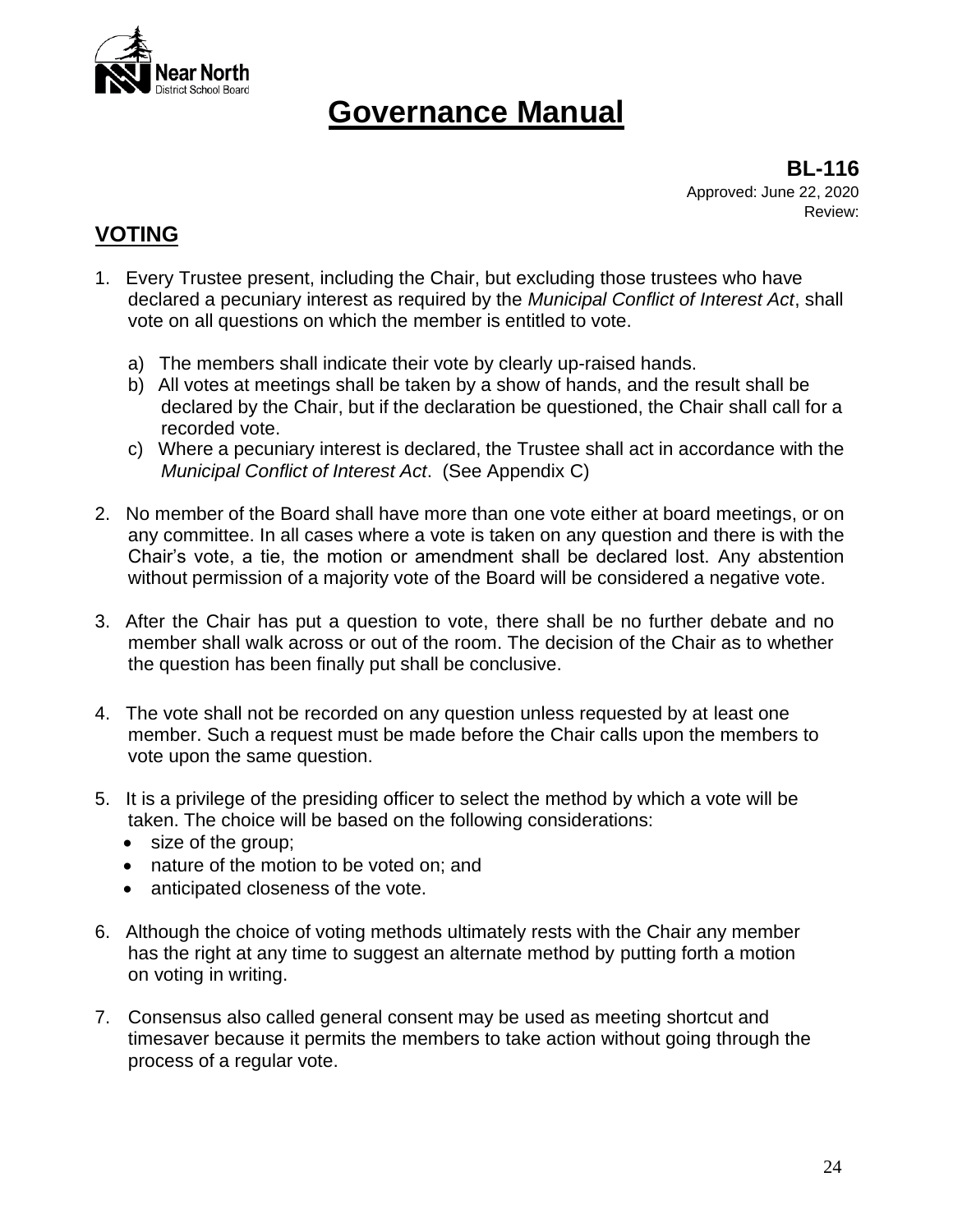

**BL-117** Approved: June 22, 2020 Review:

### **RULES FOR MEETINGS OF THE BOARD**

#### A. **Miscellaneous Rules for Meetings of the Board**

- 1. In all cases, not provided for by these rules, the rules and practice of Robert's "Rules of Order" shall govern. A summary of "Rules of Order" is included in Appendix D.
- 2. All meetings, except those subject to section 207(2) of the *Education Act*, shall be open to the public.
- 3. When a motion is under debate, the only motion in order shall be:
	- i. to adjourn;
	- ii. to lay on the table;
	- iii. to postpone;
	- iv. to put the previous question (close debate);
	- v. to refer;
	- vi. to amend.

The above motions shall have precedence in the order above named. The first, second, third and fourth shall be decided without debate.

- 4. Any motion or resolution decided in the negative may not be reintroduced at a subsequent meeting during the current term of the Board or within a period of 4 (four) months, whichever is less, unless approved unanimously by all members of the Board present and entitled to vote.
- 5. At any time during a meeting, the Chair of the meeting may declare a recess.

#### **B. Motion to Adjourn**

- 1. To adjourn means to close the meeting. The adoption of any motion to adjourn closes the meeting immediately unless the motion specifies a later time for adjourning.
- 2. A motion to adjourn shall be in order, except when a member is speaking, or a vote is being taken, or when the previous question has been called. A motion to adjourn only, shall not be open to amendment or debate but a motion to adjourn to a certain time may be amended and debated.
- 3. No second motion to adjourn shall be made until some business shall have been transacted after the first motion shall have failed.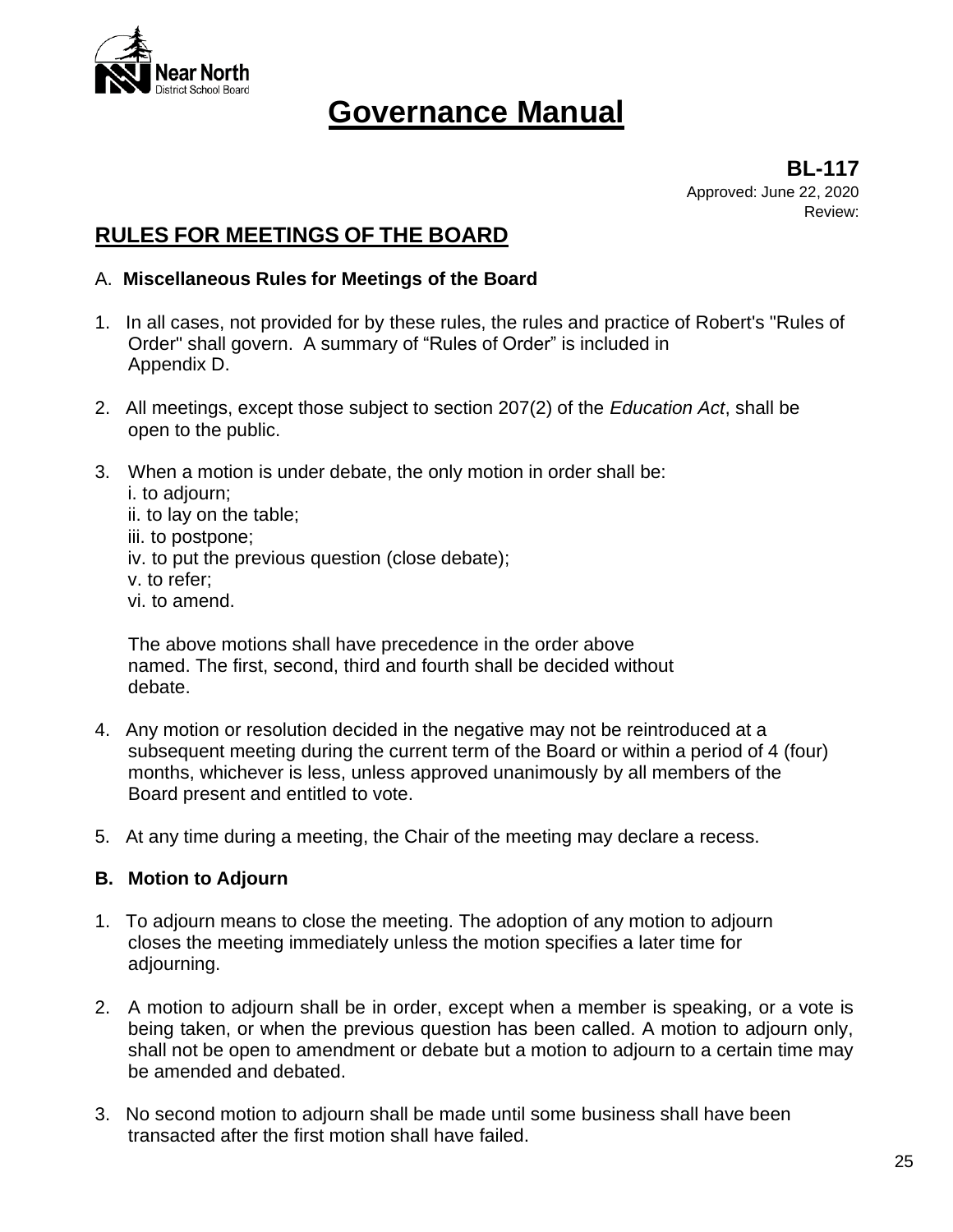

4. The Board meeting shall remain in session no later than 8:00 pm, unless a majority of members eligible to vote, agree to extend the meeting.

#### **C. Motion to Lay on the Table**

- 1. A motion to Lay on the Table enables the Board to lay the pending question aside temporarily when something else of immediate urgency has arisen, in such a way that (a) there is no set time for taking up the matter again; and, (b) its consideration can be resumed at the will of a majority of those present and entitled to vote.
- 2. A motion to Lay on the Table is not debatable, but a motion to Lay on the Table with any other condition is subject to debate and amendment.

#### **D. Motion to Postpone Indefinitely**

- 1. To Postpone Indefinitely is a motion that the Board declines to take a position on a main question. Its adoption kills the main motion and avoids a direct vote on the question.
- 2. When a question has been postponed, it shall not be taken up again at the same meeting, except by a vote in favour thereof by two-thirds of the members present and entitled to vote.

#### **E. Motion to Postpone to a Certain Time (or definitely)**

1. To Postpone to a Certain Time is a motion by which action on a pending question can be cut off, within limits, to a definite day, meeting, hour, or until after a certain event.

#### **F. Motion to Put the Question:**

- 1. This motion is used to bring the Board to an immediate vote on one or more pending questions. The motion is allowed in committees.
- 2. A motion to end debate and vote on the previous question shall preclude all further amendments or debate. If adopted, the Chair shall at once proceed to put the main question, first putting any amendments pending to the vote of the Board.

#### **G. Motion to Amend**

1. The Motion to Amend is a motion to modify the wording - and within certain limits the meaning of a pending motion before the pending motion itself is acted upon.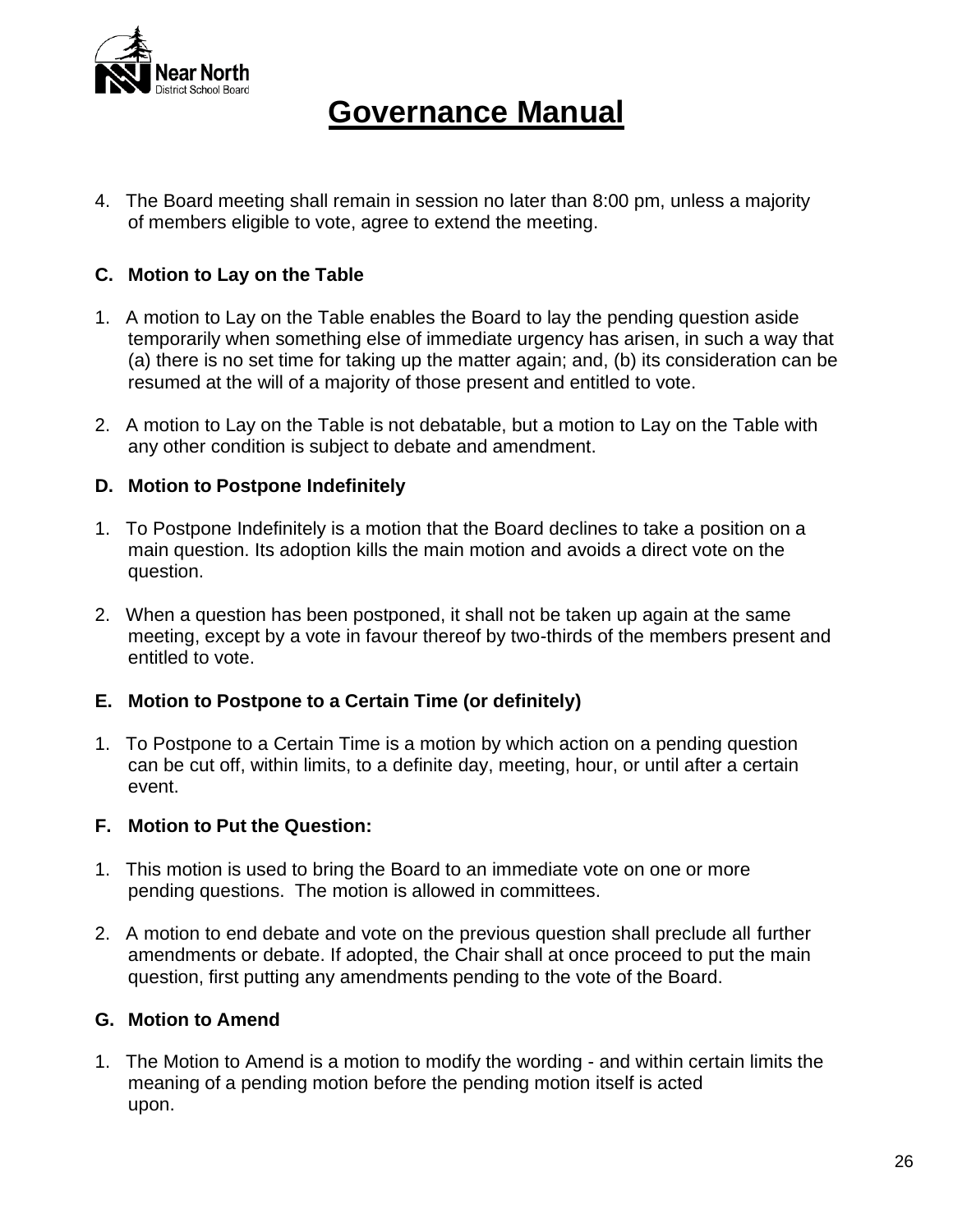

- 2. After a resolution is made and seconded, a motion to amend may be made, and a motion to amend the amendment; but no further motion to amend shall be made until those have been decided.
- 3. An amendment modifying the subject of a motion shall be in order, but an amendment relating to a different subject shall not be in order.
- 4. All amendments shall be put in the reverse order in which they have been moved.
- 5. Every amendment submitted shall be in writing and be decided upon or withdrawn before the main question shall be put to a vote; and if the vote on an amendment is decided in the affirmative the main question as amended shall be put to a vote.

#### **H. Motion to Reconsider**

- 1. After a vote has been taken on any question, only a member who has voted on the prevailing side may make a motion to Reconsider.
- 2. The motion to Reconsider can be made only during the same meeting at which the vote to be reconsidered was taken.
- 3. The motion to Reconsider is debatable in all cases in which the motion proposed to be reconsidered is debatable, and when debatable, opens to debate the merits of the question whose reconsideration is proposed.
- 4. If a motion to Reconsider is voted on and lost, no further motion to Reconsider shall be entertained during the next twelve months, unless approved unanimously by all members of the Board entitled to vote.

#### **I. Motion to Rescind; Amend Something Previously Adopted**

- 1. The effect of the motion to Rescind is to strike out an entire main motion, resolution, policy, regulation or bylaw that has been adopted at some previous time. Amend Something Previously Adopted is the motion that can be used if it is desired to change only a part of the text, or to substitute a different version.
- 2. The motions to Rescind or to Amend Something Previously Adopted are not in order when the subject can be reached by "Reconsideration".
- 3. Adoption of a motion to Rescind or to Amend Something Previously Adopted requires a two-thirds vote of the members present and entitled to vote.
- 4. The motions are debatable; debate can deal with the merits of the question which it is proposed to rescind or amend.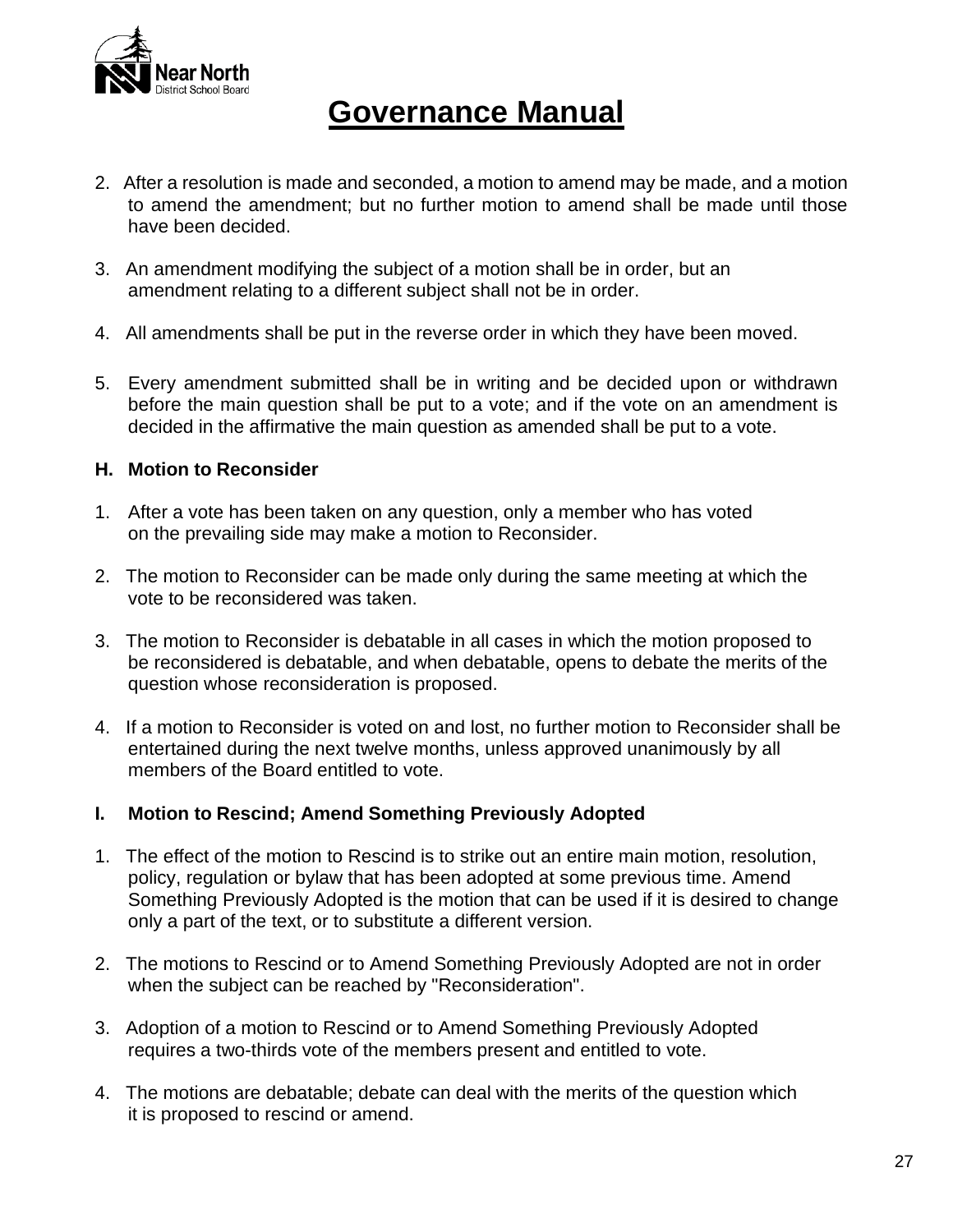

#### **J. Motion for Immediate Consideration**

- 1. The Board may, if two-thirds of the members eligible to vote, vote in favour thereof, enter upon the immediate consideration and disposition of any eligible motion, except for Board policies and by-laws.
- 2. No discussion of the main question shall be allowed until the motion for Immediate Consideration has been decided in the affirmative.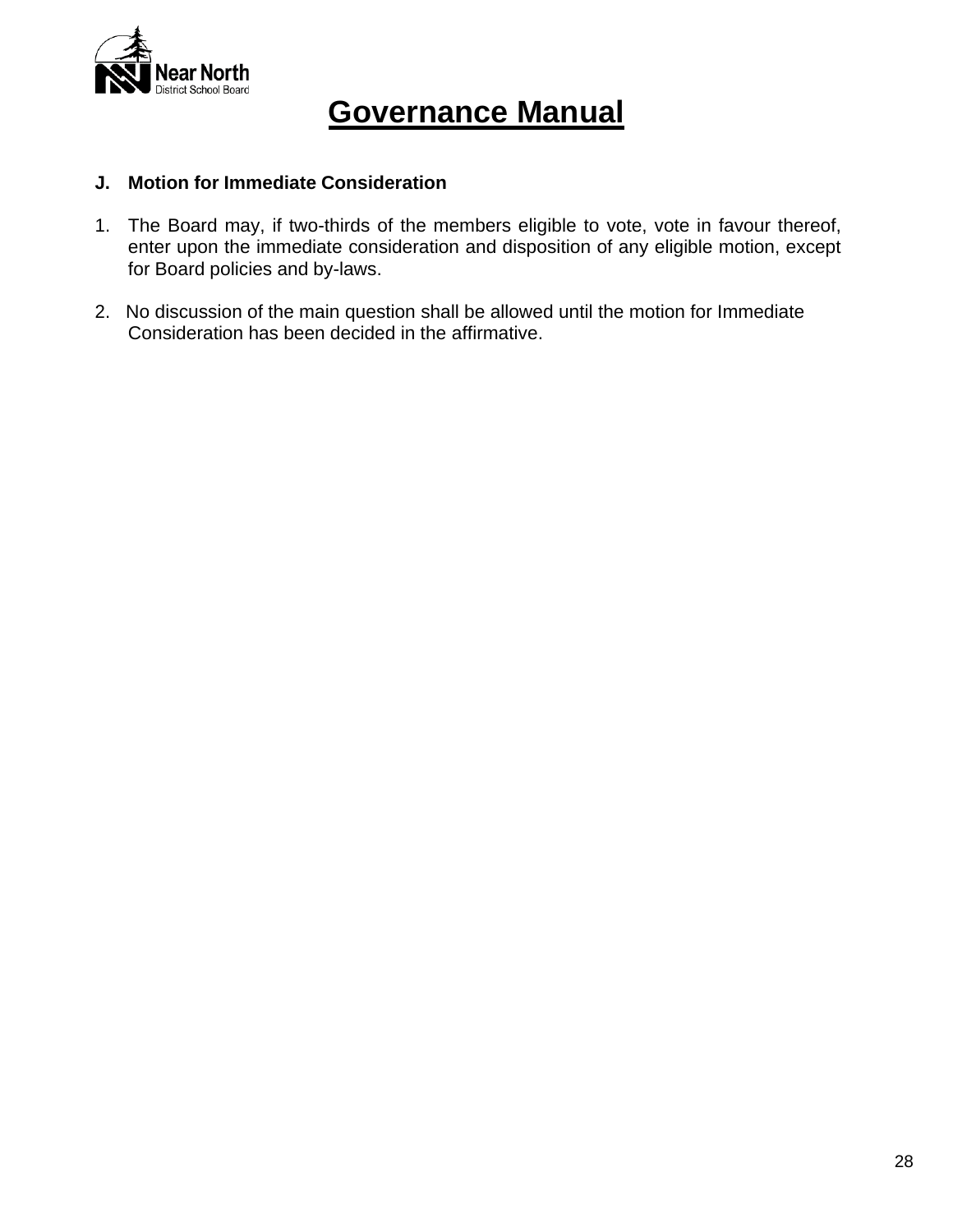

### **RULES OF ORDER – SUMMARY**

| <b>Class of Motions</b>                                                                                 | <b>Kind of Motions</b>                    | <b>Must be</b><br><b>Seconded</b> | <b>Debatable</b>      | Vote<br><b>Required</b> | <b>Amendable</b> | <b>How Used</b>                              |
|---------------------------------------------------------------------------------------------------------|-------------------------------------------|-----------------------------------|-----------------------|-------------------------|------------------|----------------------------------------------|
| <b>Main Motion:</b><br>Introduces subject                                                               | <b>Main Motion</b>                        | Yes                               | Yes                   | Majority                | Yes              | To open discussion                           |
| <b>Subsidiary</b>                                                                                       | Amend                                     | Yes                               | Yes                   | Majority                | Yes              | To modify motion                             |
| <b>Motions:</b><br>seek to properly<br>dispose of<br>main motion                                        | Amend the<br>amendment                    | Yes                               | Yes                   | Majority                | <b>No</b>        | To modify<br>amendment                       |
|                                                                                                         | Refer to a<br>committee<br>(or            | Yes                               | Yes                   | Majority                | Yes              | To study<br>and/or modify                    |
|                                                                                                         | Postpone to a<br>certain time             | Yes                               | Yes                   | Majority                | Yes              | To defer action                              |
|                                                                                                         | To put the                                | Yes                               | <b>No</b>             | $2/3$ rds               | <b>No</b>        | To close debate                              |
|                                                                                                         | Table a motion                            | Yes                               | <b>No</b>             | Majority                | <b>No</b>        | To defer action                              |
| Incidental<br><b>Motions:</b><br>Handled before<br>action is<br>taken on subject<br>to which it relates | Withdraw a<br>motion                      | No                                | <b>No</b>             | Majority                | <b>No</b>        | To prevent wasting<br>time                   |
|                                                                                                         | Division of a<br>question                 | $\overline{N}$                    | <b>No</b>             | Majority                | Yes              | To divide question                           |
|                                                                                                         | Object to<br>consideration<br>of question | <b>No</b>                         | <b>No</b>             | $2/3$ rds               | <b>No</b>        | Must be moved<br>before debate<br>opens      |
|                                                                                                         | Suspension of<br>the rules                | Yes                               | <b>No</b>             | $2/3$ rds               | <b>No</b>        | To conduct<br>special business               |
|                                                                                                         | Challenge a ruling<br>of Chair            | Yes                               | <b>No</b>             | Majority                | <b>No</b>        | To correct Chair                             |
|                                                                                                         | Close<br>nomination                       | Yes                               | <b>No</b>             | $2/3$ rds               | Yes              | To limit<br>nomination                       |
|                                                                                                         | Reopen<br>nominations                     | Yes                               | <b>No</b>             | Majority                | Yes              | To expand<br>nominations                     |
| <b>Unclassified</b><br><b>Motions: These</b><br>will bring a<br>question before<br>the group again      | Take from table                           | Yes                               | <b>No</b>             | Majority                | <b>No</b>        | To re-open<br>discussion of<br>tabled motion |
|                                                                                                         | Motion to<br>reconside                    | Yes                               | Yes                   | $2/3$ rds               | <b>No</b>        | To consider<br>previously<br>lost motion     |
|                                                                                                         | Motion to<br>rescind or<br>appeal         | Yes                               | Yes                   | $2/3$ rds               | <b>No</b>        | To overturn<br>previously<br>approved motion |
| <b>Privileged</b><br><b>Motions:</b><br>interrupts<br>the<br>proceedings                                | Point of order                            | $\overline{N}$                    | Chair<br>and<br>Mover | Chair rules             | <b>No</b>        | To keep an order of <br>business             |
|                                                                                                         | Question<br>of privilege                  | No                                | No                    | Chair<br>dispose        | <b>No</b>        | For comfort<br>of members                    |
|                                                                                                         | Motion to recess                          | Yes                               | Only re:<br>length    | Majority                | Yes              | To recess                                    |
|                                                                                                         | Adjourn                                   | Yes                               | No                    | Majority                | $\overline{N}$   | To close meeting                             |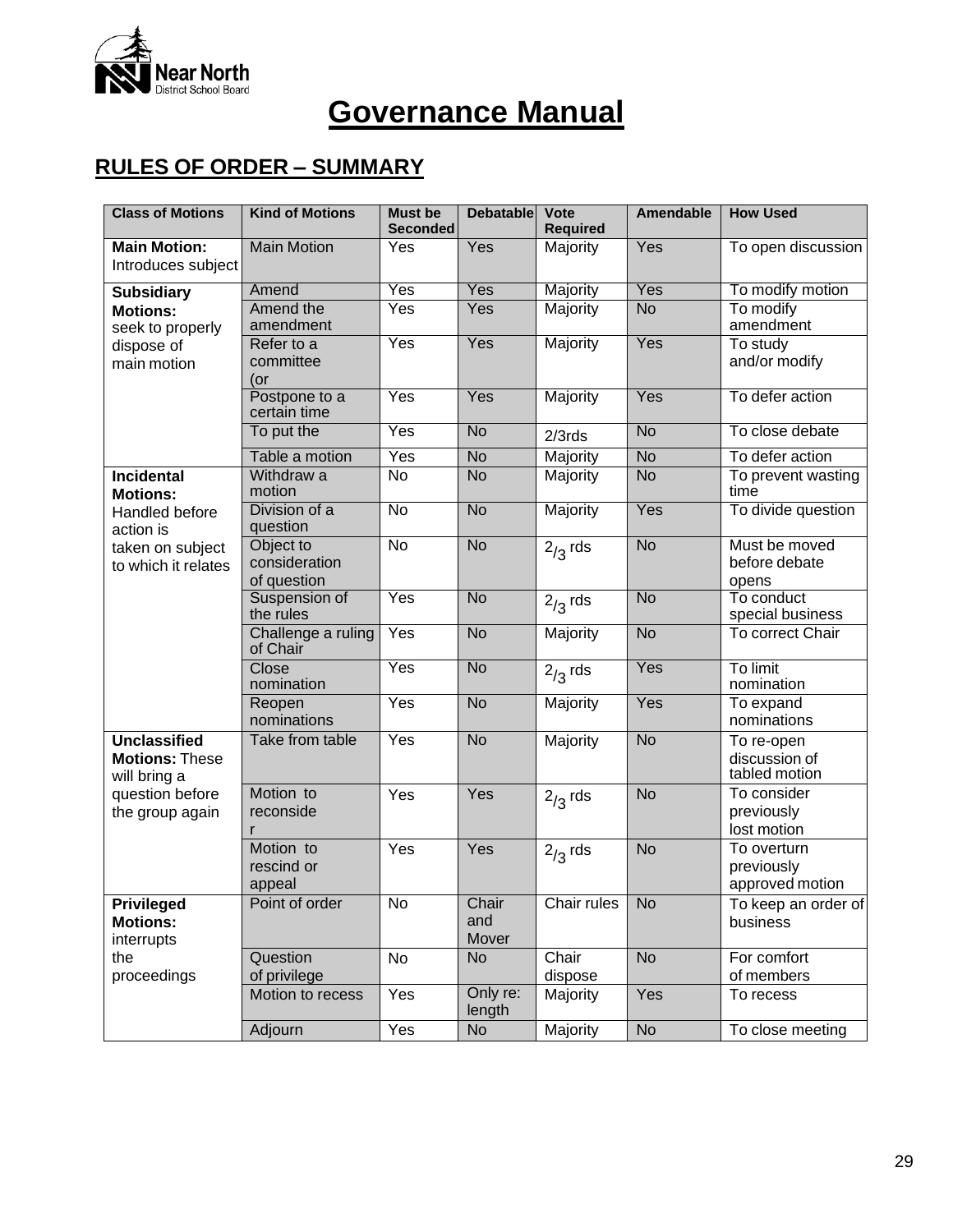

**BL-118** Approved: June 22, 2020 Review:

### **DECORUM AT BOARD MEETINGS**

- 1. All persons attending meetings of the Board shall show respect for others in their language and conduct.
- 2. Any person who interrupts or disrupts a meeting of the Board shall be expelled from the meeting in accordance with the *Education Act*, 1990 ss. 207 (3).
- 3. Audio or video recording devices may not be used at any meeting of the Board or its committees without the prior permission of the Chair of the Board, or the Director of Education.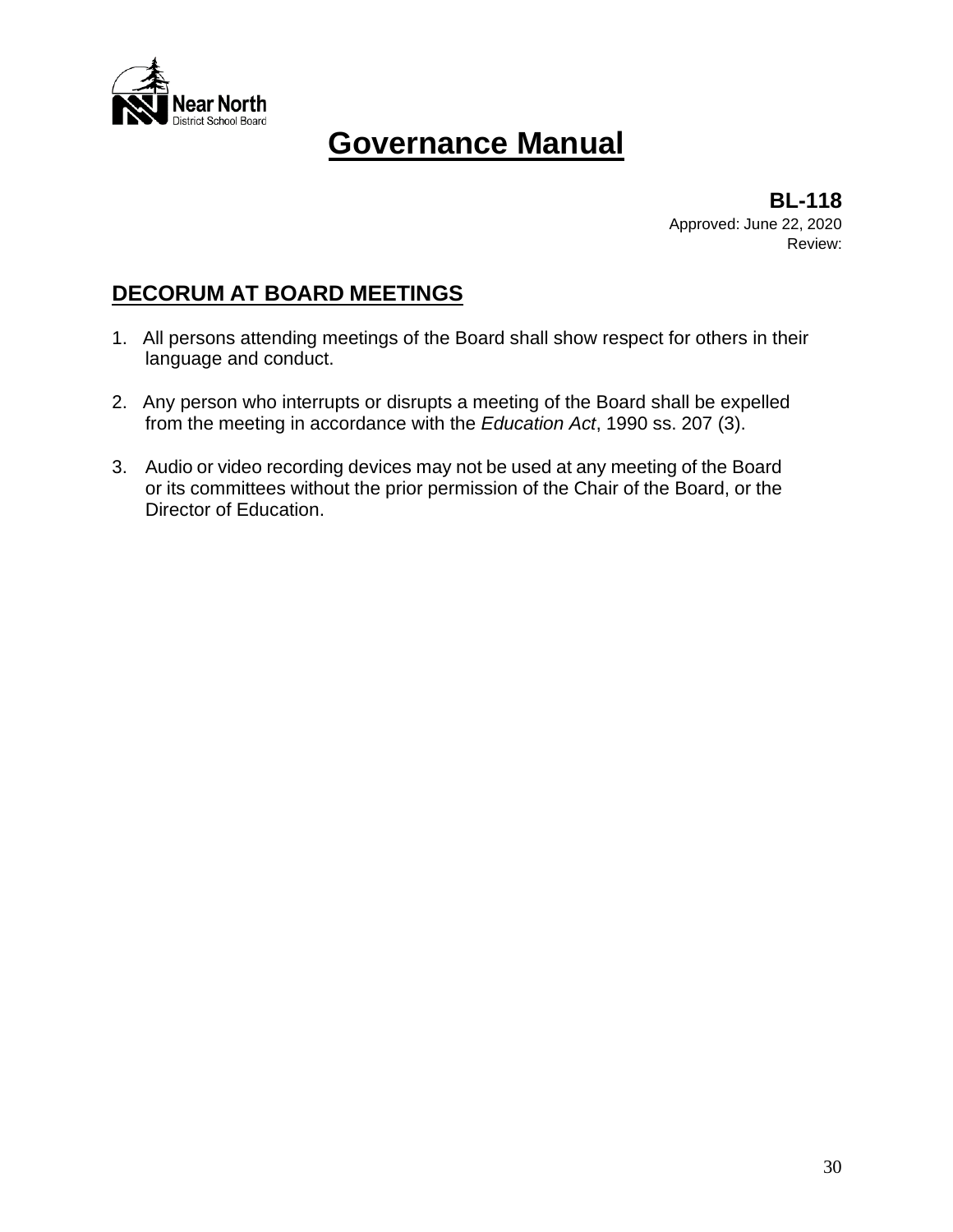

**BL-119** Approved: June 22, 2020 Review:

### **CONFLICT OF INTEREST**

- 1. All clauses related to By-Law 13 are subject to the provisions of *The Municipal Conflict of Interest Act*, and any amendments thereto.
- 2. When a situation of conflict of interest exists, the Board member when present at any meeting, including committee, in-camera or any other meeting of the Board shall:
	- a) as soon as practicable after the commencement of the meeting disclose the member's interest in writing;
	- b) not take part in the consideration or discussion of the contract, proposed contract or other matter;
	- c) not vote on any question with respect to the contract, proposed contract or other matter; and
	- d) not attempt in any way to influence the voting on any such question.
	- e) If the member declares a conflict in private session, the member is required to leave the room.
- 3. Where the interest of the member of the Board has not been disclosed by reason of his/her absence from the meeting at which the matter was considered or voted upon:
	- a) he/she shall disclose his/her interest and otherwise comply with section 13.2 at the first meeting of the Board attended by him/her after the meeting at which the matter was considered; or
	- b) at the first meeting attended by him/her after acquiring such interest by reason of such interest having been acquired after such meeting.
- 4. No member of the Board or other officer or employee, whether unpaid or paid, in whole or in part, shall engage in any business or transaction or shall have a financial interest or other private interest, direct or indirect, which is in conflict with the proper discharge of his/her duties.
- 5. Any potential conflict of interest by a member of the board shall be declared in writing to the Director of Education.
- 6. Disclosure: A member of the Board, or officer, who has a direct or indirect financial or other private interest in any proposed legislation under consideration by any such body shall publicly disclose, in the official records, the nature and extent of such interest and shall refrain from entering into any discussion or vote on the matter.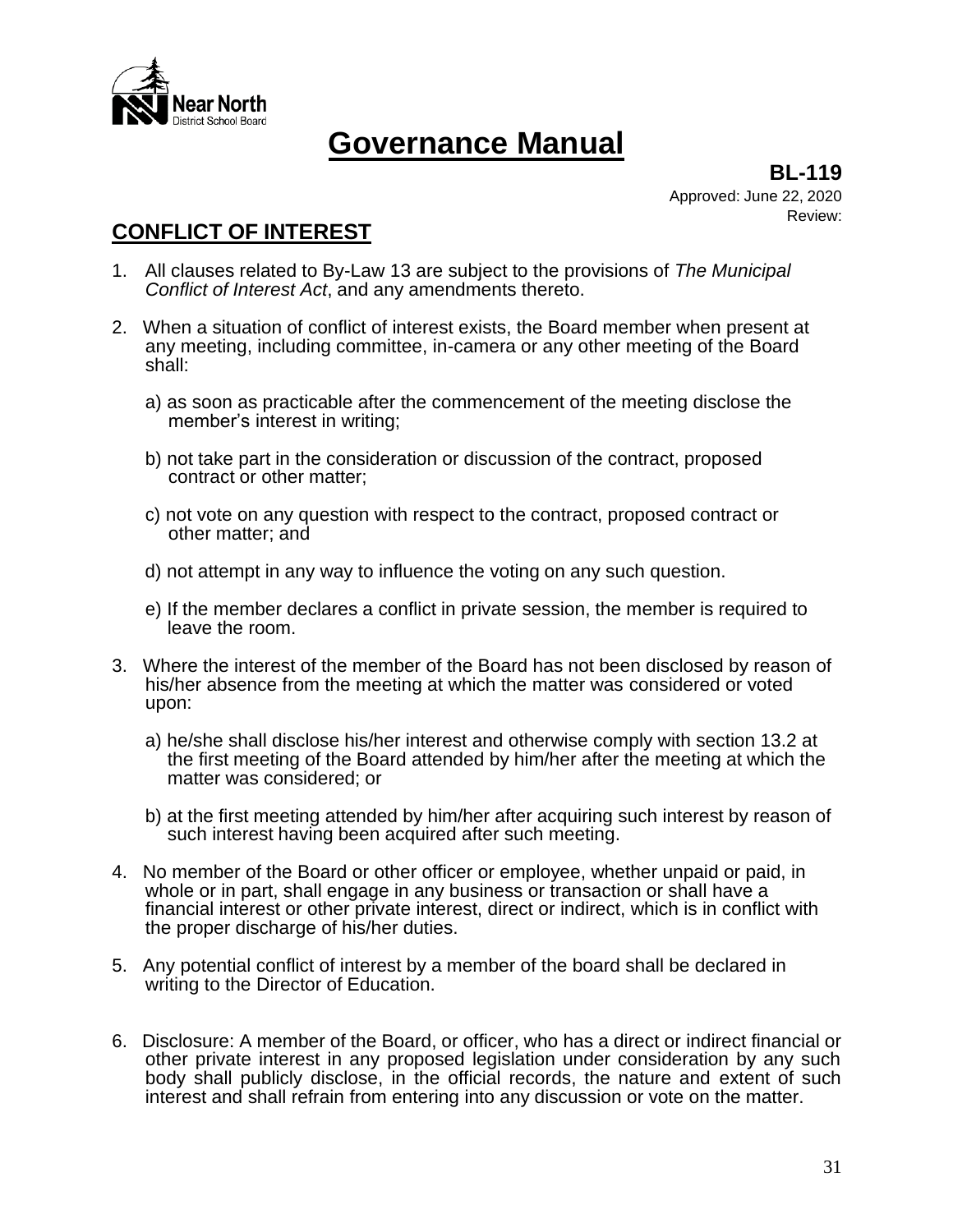

- 7. Gifts and Favours: No member of the Board or officer or employee, whether paid or unpaid, shall accept any gift of value, whether in the form of service, loan, thing or promise, or any other form of gift of value from any person, firm or corporation which, to his/her knowledge is interested indirectly or directly, in any manner whatsoever, in business dealings with the Board and its schools.
- 8. No member of the Board or officer or employee shall accept any gift, favour or thing of value that may tend to influence him/her in the performance of his/her duties, or grant any improper favour, service or thing of value in the discharge of his/her duties.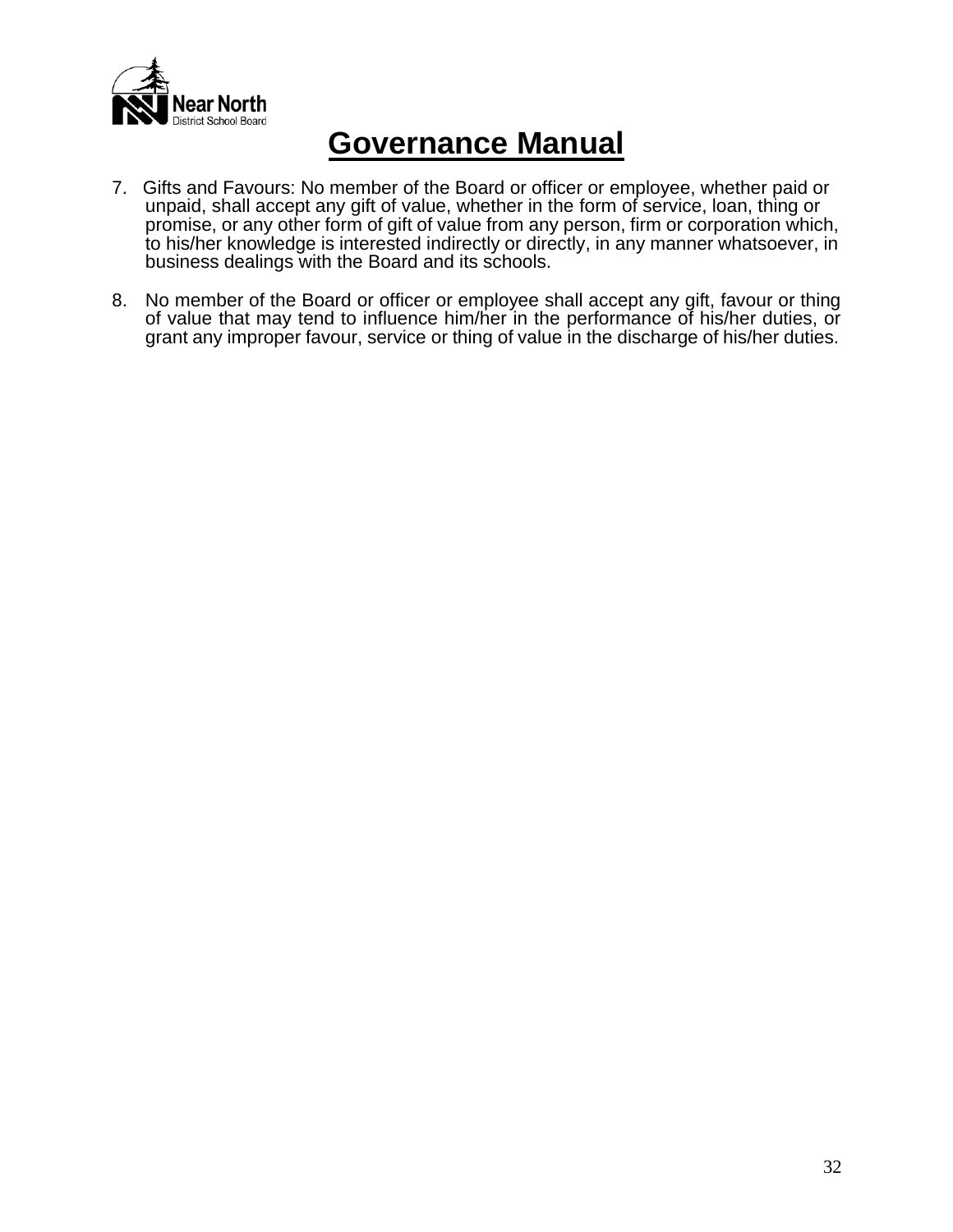

**BL-120** Approved: June 22, 2020 Review:

### **OFFICERS OF THE BOARD**

- 1. The Director of Education shall be Secretary of the Board and shall be empowered to delegate the duties of recording secretary. The Superintendent of Business shall be the Treasurer of the Board.
- 2. The signing officers of the Near North District School Board shall be the Chair of the Board together with the Director of Education and/or the Superintendent of Business.
- 3. In the absence of explicit directions to individual board members or to committees of the Board, it is the duty and responsibility of the Director of Education to carry out all administrative functions on behalf of the Board.
- 4. Individual board members or groups of members shall not undertake any action, investigation or negotiation, that may be construed as acting on behalf of the Board, except by explicit direction from the Board.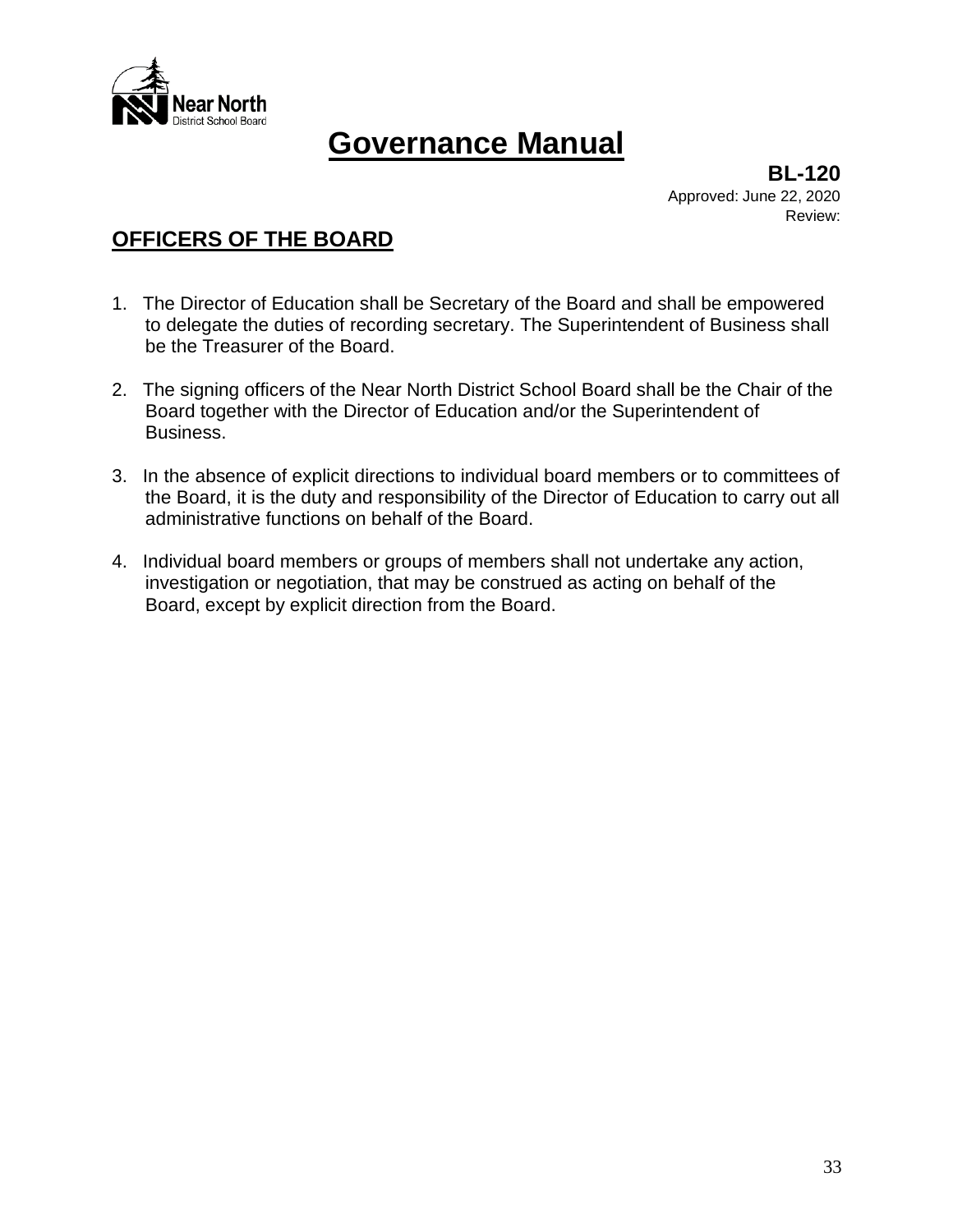

**BL-121** Approved: June 22, 2020 Review:

### **ELECTRONIC MEETINGS**

- 1. Given the geographic size of the district, Near North District School Board recognizes the necessity of providing members or student representatives the ability to participate in regular Board meetings, Committee of the Whole and other committee meetings using electronic means while ensuring the participation of the public. Trustees and student representatives will be provided with options for attending a meeting of the Board: face-to-face, video conferencing, teleconference, or other electronic/virtual means.
- 2. The electronic/virtual means required above shall permit the Trustee or Student Trustee to hear and be heard by all other participants in the meeting.
- 3. The electronic/virtual means shall be provided in such a way that the rules governing conflict of interest of members are complied with.
- 4. It is understood that face-to-face participation is preferred and expected.
- 5. Teleconferencing:
- 5.1 At the request of a Trustee, or Student Trustee, and with reasonable notice, the Board shall provide the member or representative with teleconference means to participate in meetings of the Board including Committee of the Whole or other committee meetings. Every reasonable effort will be made by Board staff to accommodate Board members' requests.
- 5.2 The Board will cover reasonable costs of electronic/virtual participation up to and including long distance regular telephone service within Canada and/or as deemed reasonable as determined by Chair's Council.
- 6. Electronic/virtual meetings of the Board will be conducted in accordance with the *Education Act* and Board Bylaws.
- 7. Subject to any conditions or limitations provided for under the *Act* or under Regulation 463/97, a member of a board who participates in a meeting through electronic/virtual means in accordance with this Regulation shall be deemed to be present at the meeting for the purposes of every act.
- 8. Student trustees and members of the public who are participating via electronic/virtual means are not permitted to participate in the in-camera portion of the meeting.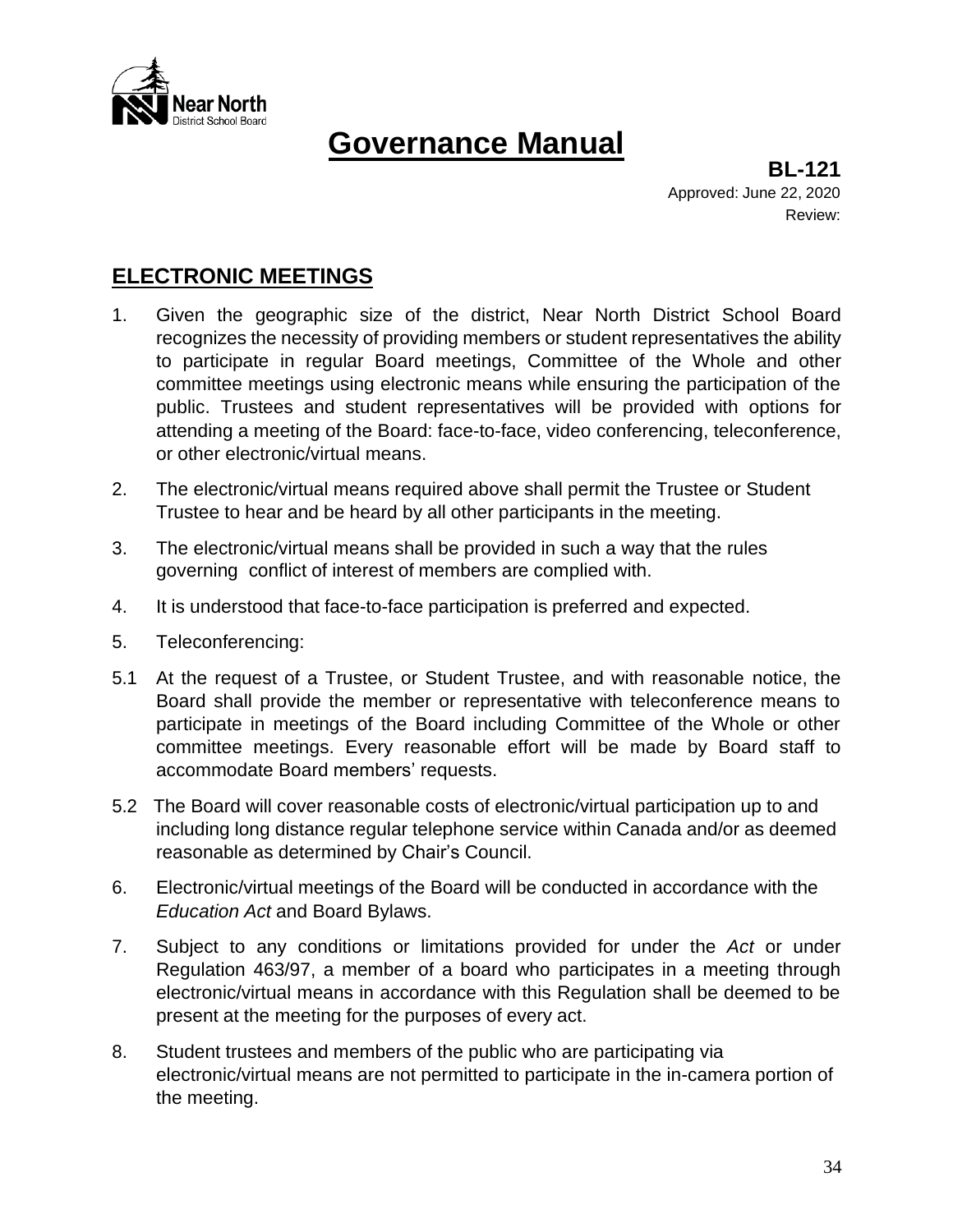

- 9. Locations for Video Conference:
- 9.1 Board members are expected to attend the Board meeting at the monthly designated site as determined by the meeting schedule; however, in extenuating circumstances, Board members may participate in the meeting, preferably via video or by teleconference if video conferencing is not available, at one of the remote sites identified.
- 9.2 Each Committee of the Whole Board meeting, will be conducted using video conferencing. In all cases, whether with telephone or video conferencing participation, the Chair of the Board or designate, the Director of Education or designate and one other trustee shall be physically present at the designated meeting site.
- 9.3 Members of the public may participate from the designated meeting location.
- 9.4 For committee meetings or Committee of the Whole, the Chair of the committee or designate shall be physically present at the meeting site.
- 9.5 The requirement of the Chair or designate being physically present may from timeto-time, be waived based upon public safety or other emergency situations (ex. Pandemic)
- Note: Ontario Regulation 463/97

Section 5 and subsection 5.1(2), which require that certain members of a board (e.g., Board Chair, Director of Education) be physically present at meetings, will not apply when schools are closed as a result of an order made under the *Education Act, the Health Protection and Promotion Act* (HPPA) or the *Emergency Management and Civil Protection Act* (EMCPA). In these circumstances, a board will be able to meet exclusively by electronic/virtual means.

Section 6, which requires that board meetings be conducted to permit physical attendance by members of the public except where the Act permits the meeting to be closed (e.g., to discuss matters of litigation), would not apply during school closures by an order issued under a specified provincial law. However, in these circumstances, boards must, as required by the *Education Act* (see Section 207), continue to make board meetings open to the public. Boards must therefore determine alternative methods for allowing public access to board meetings (for example, through teleconference, webcast, or videoconferencing).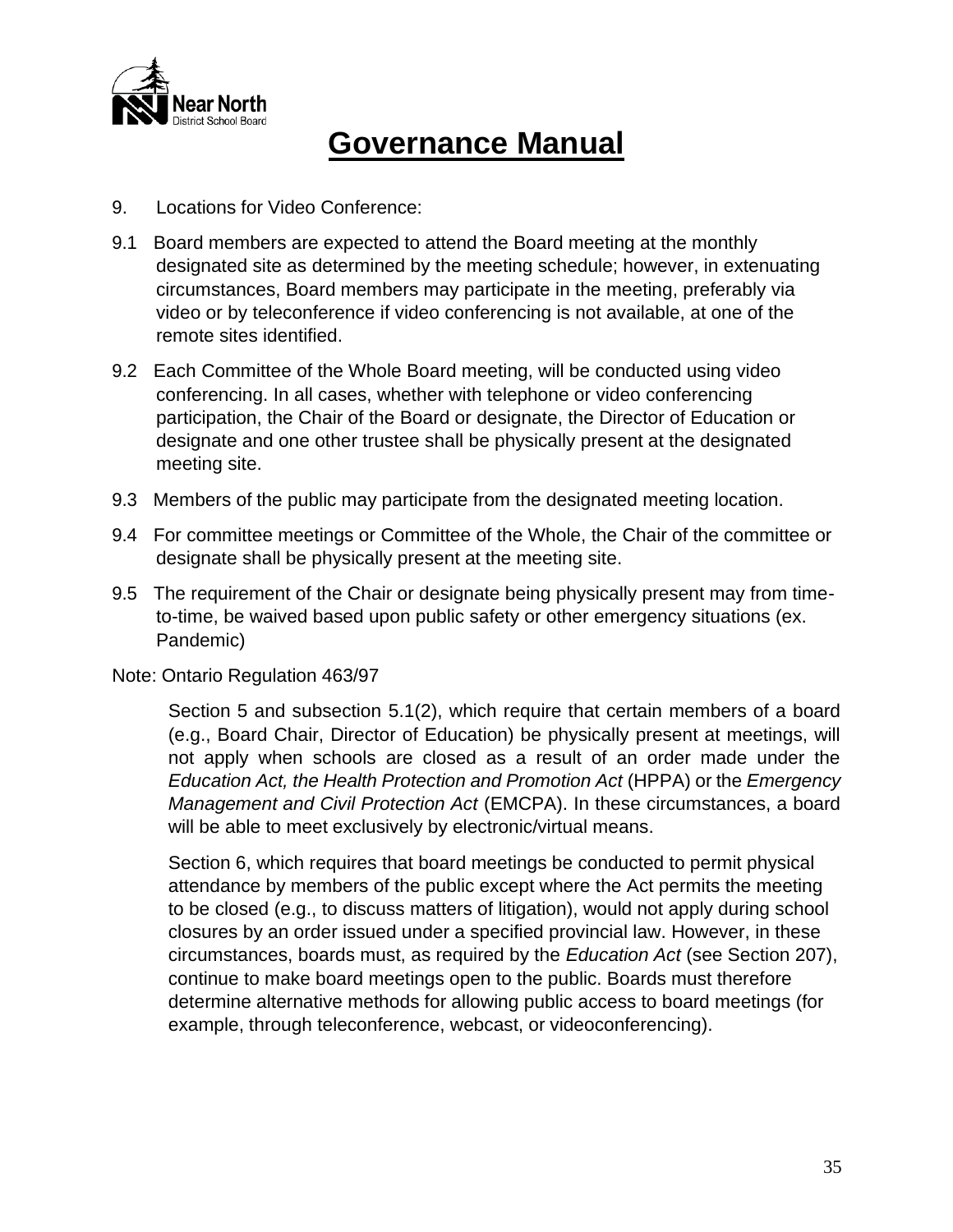

**BL-122** Approved: September 21,2021 Review:

### **EXTRAORDINARY CIRCUMSTANCES**

- 1. Notwithstanding any other by-law provisions, the Board of Trustees hereby provides authority to the Chair to act on behalf of the Board of Trustees to invoke the Extraordinary Circumstances by-law to deal with an emergency or extraordinary situation that requires an existing bylaw provision to be temporarily suspended.
- 2. In circumstances where the Extraordinary Circumstances by-law is invoked, trustees will be made aware promptly. A motion to ratify decisions carried out while a by-law provision was temporarily suspended will be brought forward at the next regularly scheduled meeting of the Board of Trustees.
- 3. Subject to the provisions above, the following by-laws shall not be eligible for suspension, are hereby excluded from the invocation of the Extraordinary Circumstances by-law, including:
	- A. BL-109- Quorum
	- B. BL-116- Voting
	- C. BL-119- Conflict of Interest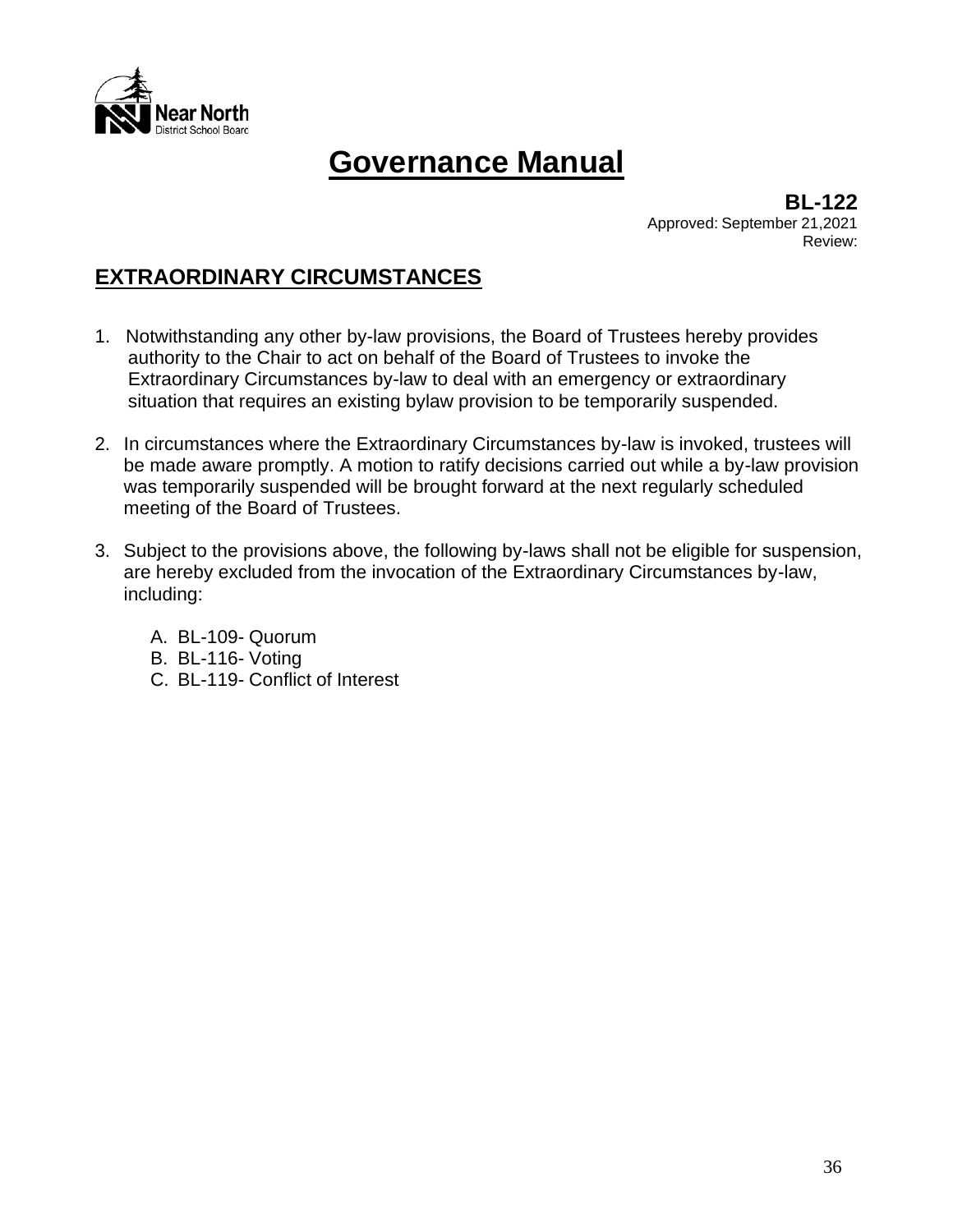

# **Governance Policies**

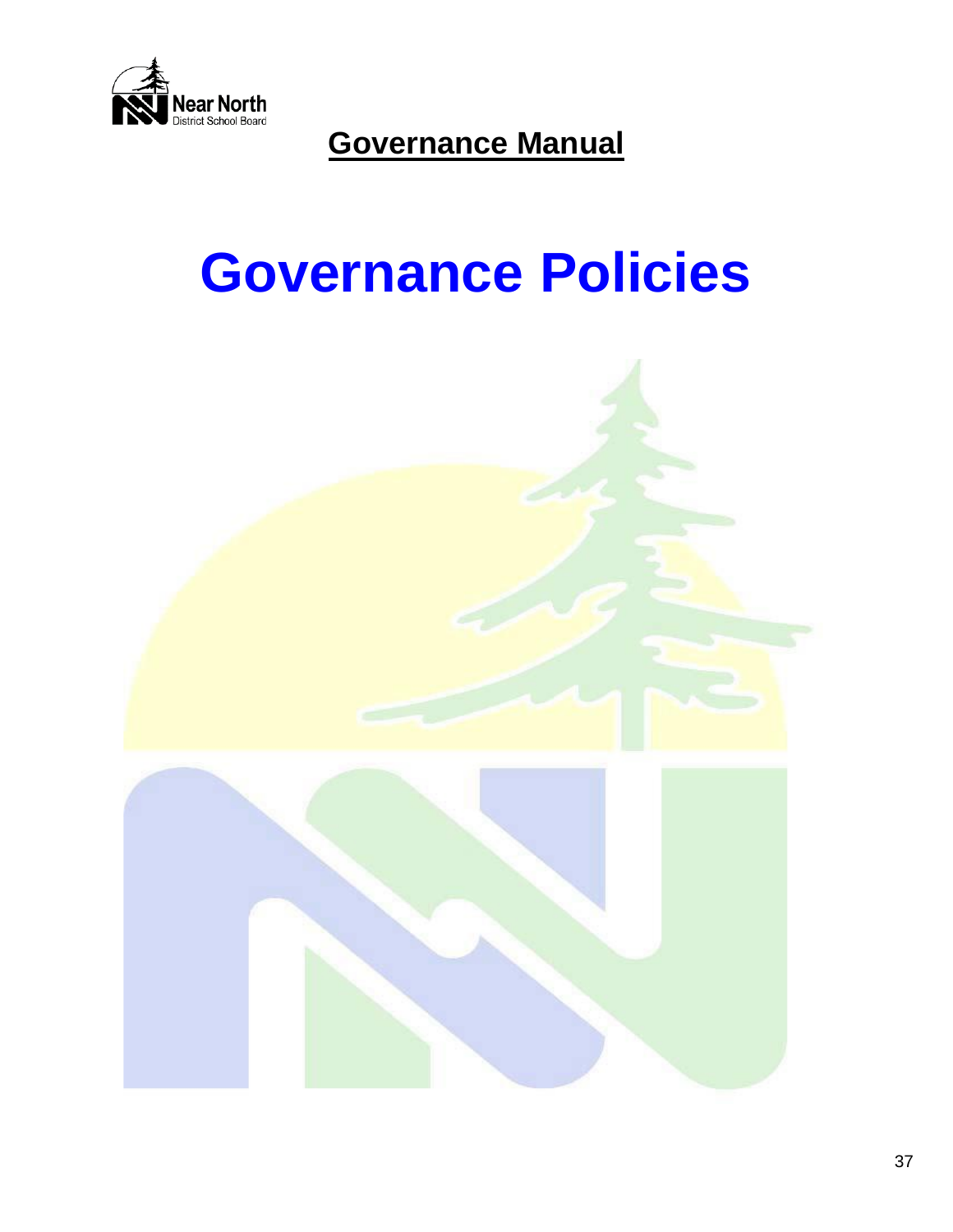

**GP-201** Approved: June 22, 2020 Review:

# **VISION, MISSION, AND VALUES**

# **(Note: Multi-Year Strategic Plan is Currently Under Development)**

# **1. Rationale**

This governance policy has been developed to identify the Board's vision, to describe the role the Board sees itself fulfilling, and to state the values that the Near North District School Board embraces. This policy also sets out Board priorities for the district. This policy is a public statement of the intent and governing principles of the Board.

### **2. Policy Statement**

It is the policy of the Board to exemplify and promote the following vision, mission and values:

### **3. Vision**

The Near North District School Board will create and sustain a dynamic culture that provides a relevant and engaging learning environment that inspires excellence in everyone.

### **4. Mission**

Our mission is to educate learners to their fullest potential in preparation for life-long learning.

### **5. Values**

Integrity, Respect, Empathy, Equity and Inclusivity.

### **6. Board Priorities**

- Excellence in Teaching and in the Learning Environment
	- o Achieving Excellence
	- o Ensuring Equity
	- o Promoting Well-Being
- Excellence in Creating a Culture of Caring
- Excellence in Communication
- Excellence in Alignment of Resources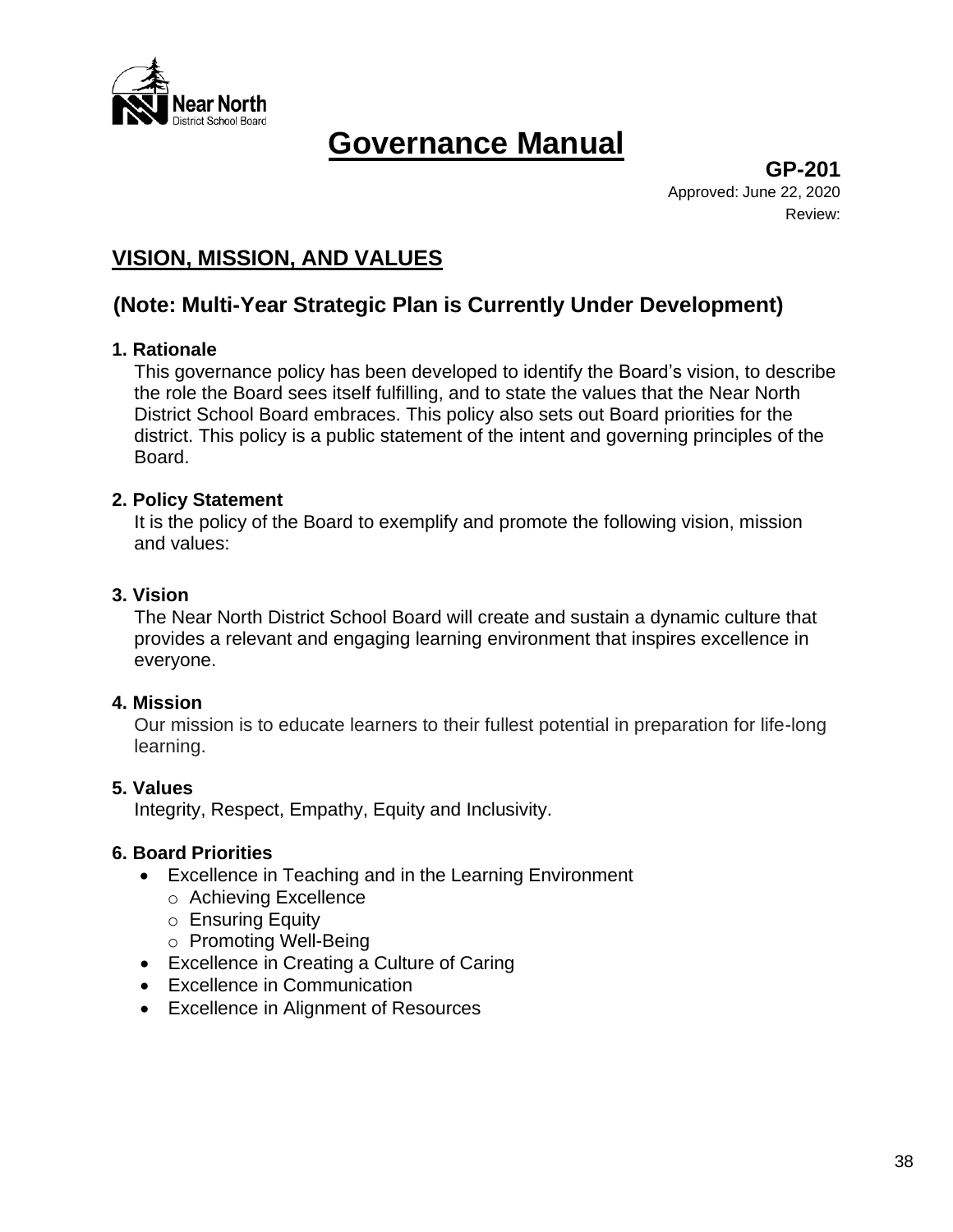

**GP-202** Approved: June 22, 2020

Review:

### **DEVELOPMENT OF BY-LAWS, POLICIES AND ADMINISTRATIVE GUIDELINES**

### **1. Rationale**

To outline the process to be followed in the development of Board By-Laws, Governance Policies and Administrative Guidelines.

### **2. Policy Statement**

It is the policy of the Board to provide clarity with respect to the development and review of By- Laws, Policies and Administrative Guidelines.

# **3. By-Laws**

By-Laws are rules and directives that the Board of Trustees follows with respect to conducting the business of the Board of Trustees.

### **3.1 Development Process**

- 3.1.1. The need for a new By-Law is identified by the Board or necessitated by a financial covenant.
- 3.1.2. A draft By-Law shall be written by Trustees or Executive Council to address the identified need.
- 3.1.3. The Board may direct that the draft By-Law be circulated to all stakeholders for input.
- 3.1.4. The draft By-Law shall be modified and approved by the Board with consideration to stakeholder input, if sought and received.
- 3.1.5. Once approved by the Board, the new By-Law shall be included in the Policy section of the Board's Website.

### **3.2 Review and Revision Cycle**

3.2.1. All By-Laws of the Board, with the exception of financial bylaws, shall be reviewed on a four-year schedule.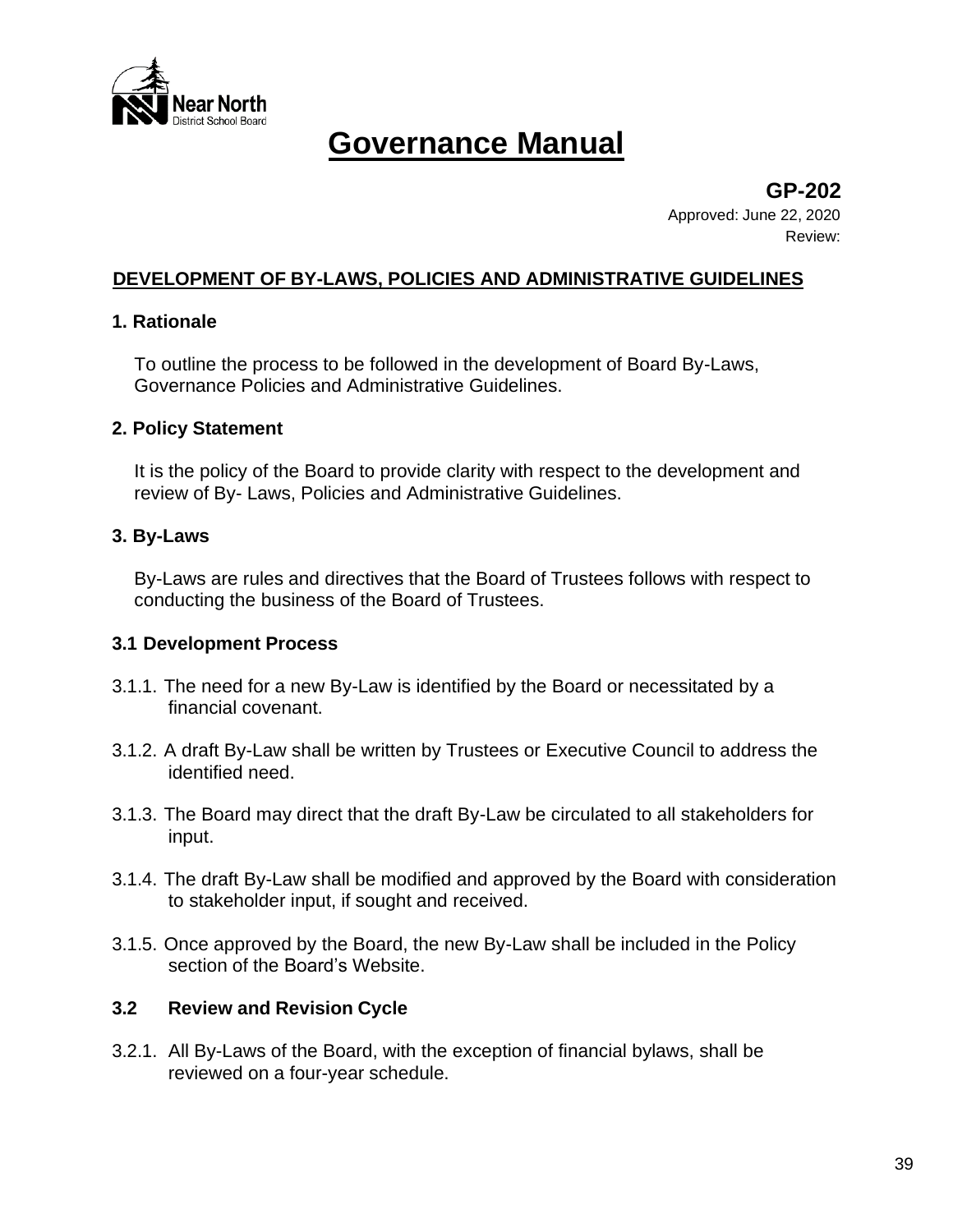

- 3.2.2. All financial bylaws are reviewed annually at the Inaugural Meeting of the Board in November.
- 3.2.3. The Board may direct that any proposed revisions to current bylaws may be circulated to all stakeholders for input.
- 3.2.4. The bylaw shall be modified and approved with consideration to the stakeholder input, if sought and received.
- 3.2.5. Once approved by the Board, the revised bylaw shall be included in the Policy section of the Board's website.

### **4. Policies**

Policies are a set of rules and directives that direct the Board of Trustees and the staff of the Board. The Policy Statement is a clear, concise statement of position or direction of the Board. The Procedure (if included) provides clear direction to staff in addressing the intent of the Policy Statement.

### **4.1 Development Process**

- 4.1.1. The need for a new policy is identified by the Board.
- 4.1.2. A draft policy shall be written by Trustees or Executive Council to address the identified need.
- 4.1.3. The draft policy shall be circulated to all stakeholders for a minimum of 30 calendar days for input; Board designated holidays, statutory holidays and summer break not included
- 4.1.4. The draft policy shall be modified and approved by the Board after consideration of stakeholder input.
- 4.1.5. Once approved by the Board, the new policy shall be included in the Board Policy section of the Board's website.

### **4.2 Review and Revision Cycle**

- 4.2.1. All policies of the Board shall be reviewed on a four-year schedule.
- 4.2.2. Policies shall be circulated to all stakeholders for a minimum of 30 calendar days, for input with respect to revision; Board designated holidays, statutory holidays and summer break not included.
- 4.2.3. Policies shall be modified and approved after consideration of stakeholder input.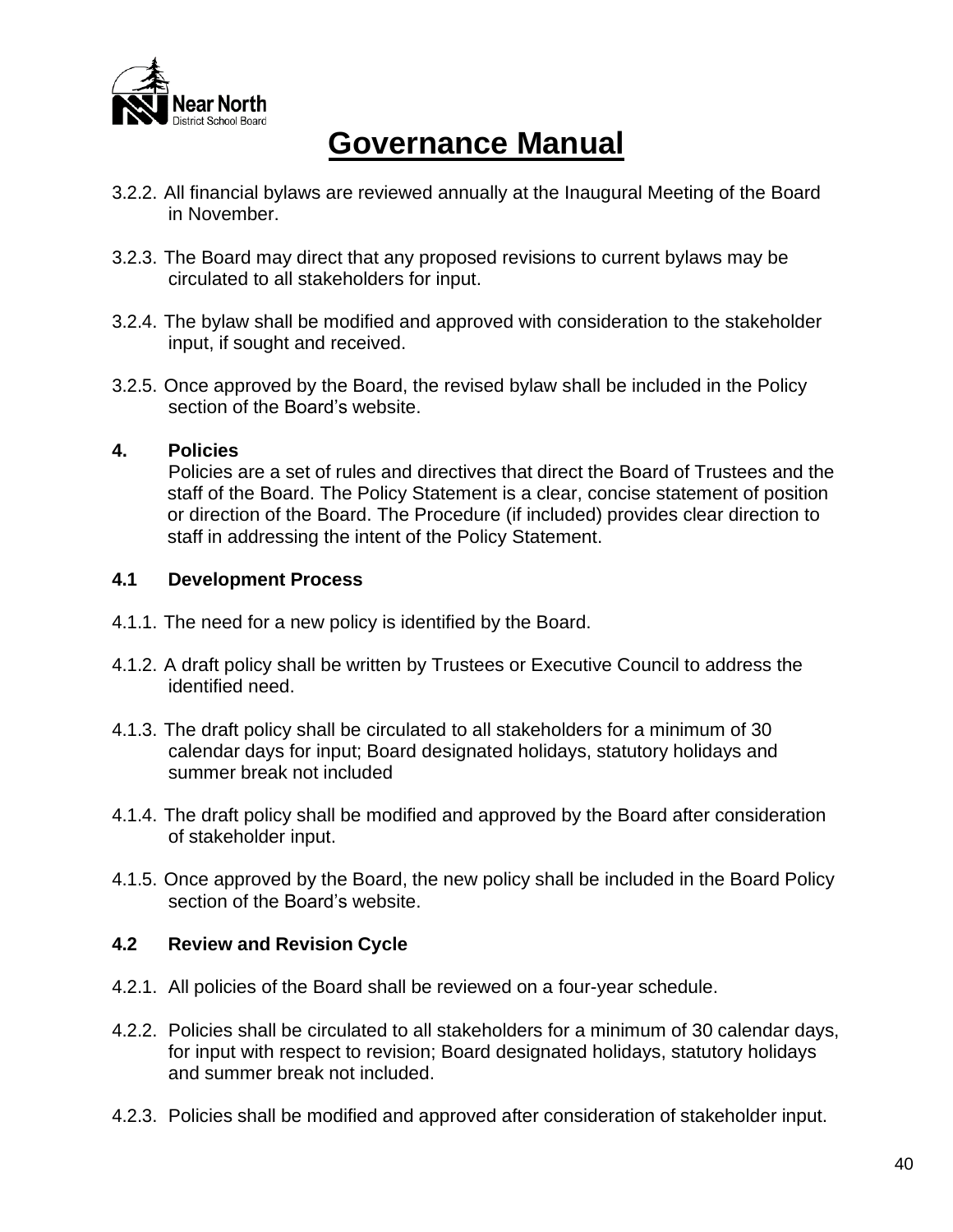

4.3.4. Once approved by the Board, the revised policy shall be included in the Policy section on the Board's website.

#### **5. Administrative Guidelines**

Administrative Guidelines are a set of rules and directives that the staff of the Board follow with respect to operational and administrative functions. The Administrative Guidelines provide clear direction to staff.

#### **5.1 Development Process**

- 5.1.1. The need for a new administrative guideline is identified by Executive Council
- 5.1.2. A draft administrative guideline shall be written by Executive Council to address the identified need.
- 5.1.3. The draft administrative guidelines shall be brought to the Board for review. The Board will approve the circulation to stakeholders.
- 5.1.4. The draft administrative guideline shall be circulated to all stakeholders for a minimum of 30 calendar days for input; Board designated holidays, statutory holidays and summer break not included.
- 5.1.5. The draft administrative guideline shall be modified and approved by Executive Council after consideration of stakeholder input and the final document brought to the Board for information.
- 5.1.6. Any new administrative guideline shall be included in the Policy section of the Board's website.

### **5.2 Review and Revision Cycle**

- 5.2.1. All administrative guidelines shall be reviewed on an "as needed basis".
- 5.2.2. The revised administrative guidelines shall be brought to the Board for review. The Board will approve the circulation to stakeholders.
- 5.2.3. Administrative guidelines shall be circulated to all stakeholders for a minimum of 30 calendar days, for input with respect to revision; Board designated holidays, statutory holidays and summer break not included.
- 5.2.4. The administrative guideline shall be modified and approved by Executive Council after consideration of stakeholder input and the final document brought to the Board for information.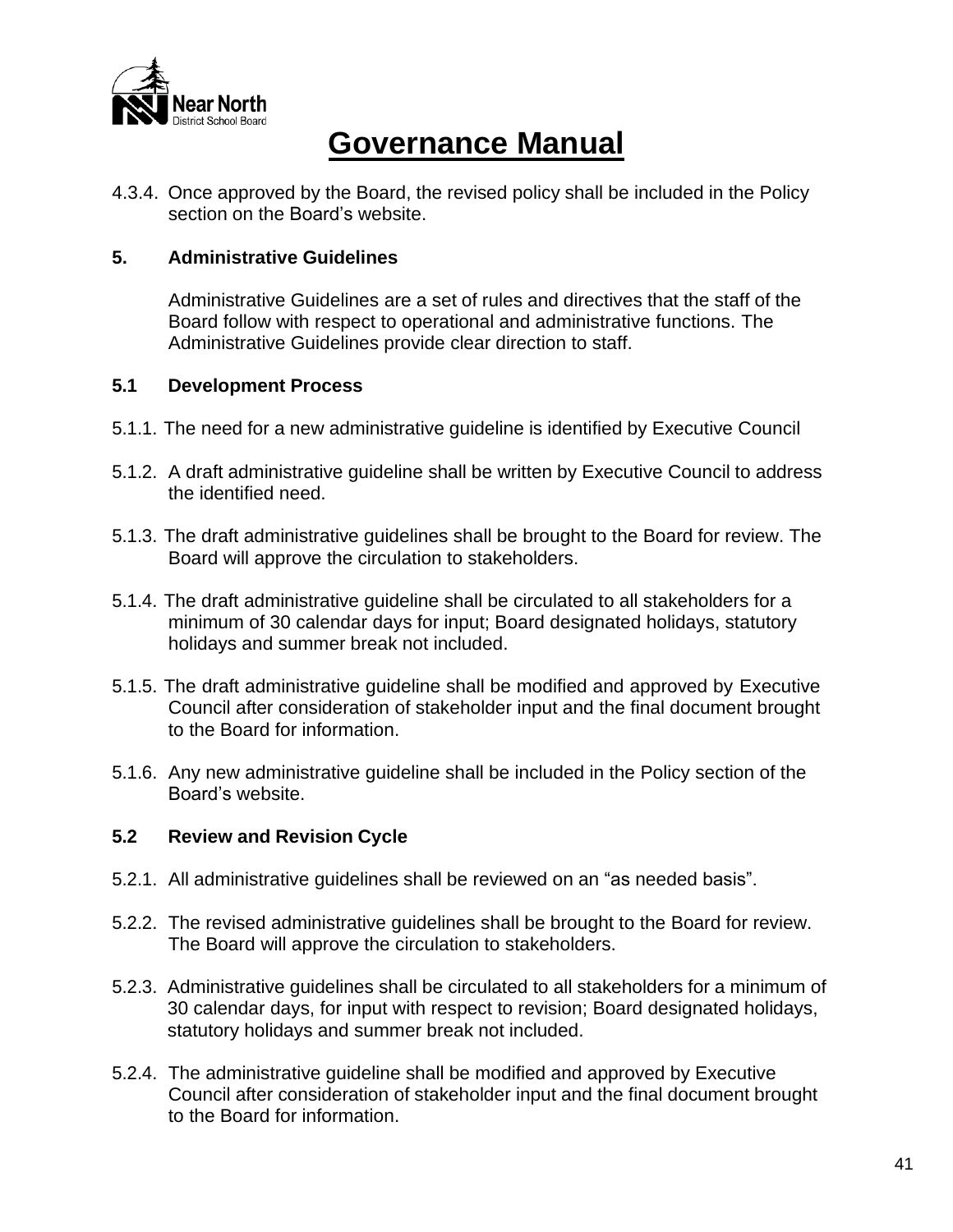

5.2.5. Any revised administrative guideline shall be included in the Policy section of the Board's website.

# **Reference Documents**

*Education Act*, s.169.1 Duties and Powers of Boards

OPSBA: Guide to Good Governance 2018-2022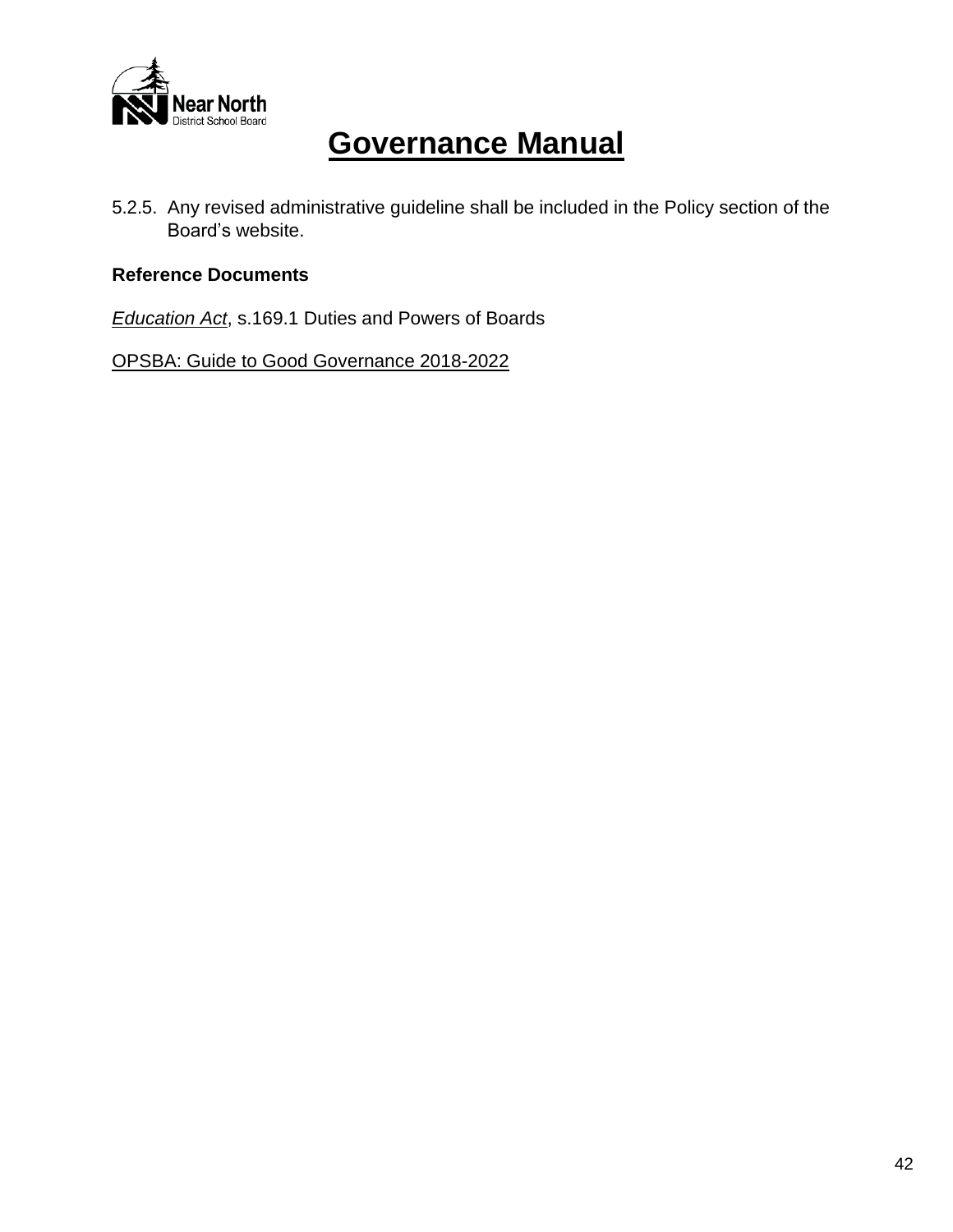

**GP-203** Approved: June 22, 2020 Review:

# **ROLE OF THE BOARD OF TRUSTEES**

#### **1. Rationale:**

This governance policy describes the Board's major areas of responsibility and supports effective board decision-making. Together with **GP-206 - Role of the Director of Education**, this policy clarifies the distinction between the Board of Trustees' responsibility to govern and the Director's executive and administrative duties.

### **2. Policy Statement**

It is the policy of the Board to provide clarity with respect to the role of the Board of Trustees.

#### **3. Accountability for Student Achievement and Well-being**

- Make decisions that reflect the Near North District School Board's focus on student achievement and its mission of bringing learning to life and enabling students to fulfill their aspirations.
- Promote and foster a culture of equity and inclusion
- Ensure that an appropriate educational program is available for all students in Near North schools.
- Promote clear, consistent expectations that focus on successful outcomes for all students.
- The Near North District School Board recognizes and appreciates the cultural and individual differences inherent within the children of the First Nations, Métis, and Inuit peoples and will encourage these students to become active participants within their own educational processes and valued contributors to the enrichment of other students.
- The Board will embed First Nations, Métis, and Inuit perspectives, traditions, and culture in curriculum content areas.
- Approve and ensure measures are in place that promotes student well-being.

### **4. Accountability to the Provincial Government**

• Act in accordance with the *Education Act*, regulations, and other statutory requirements to ensure the implementation of provincial standards and policies.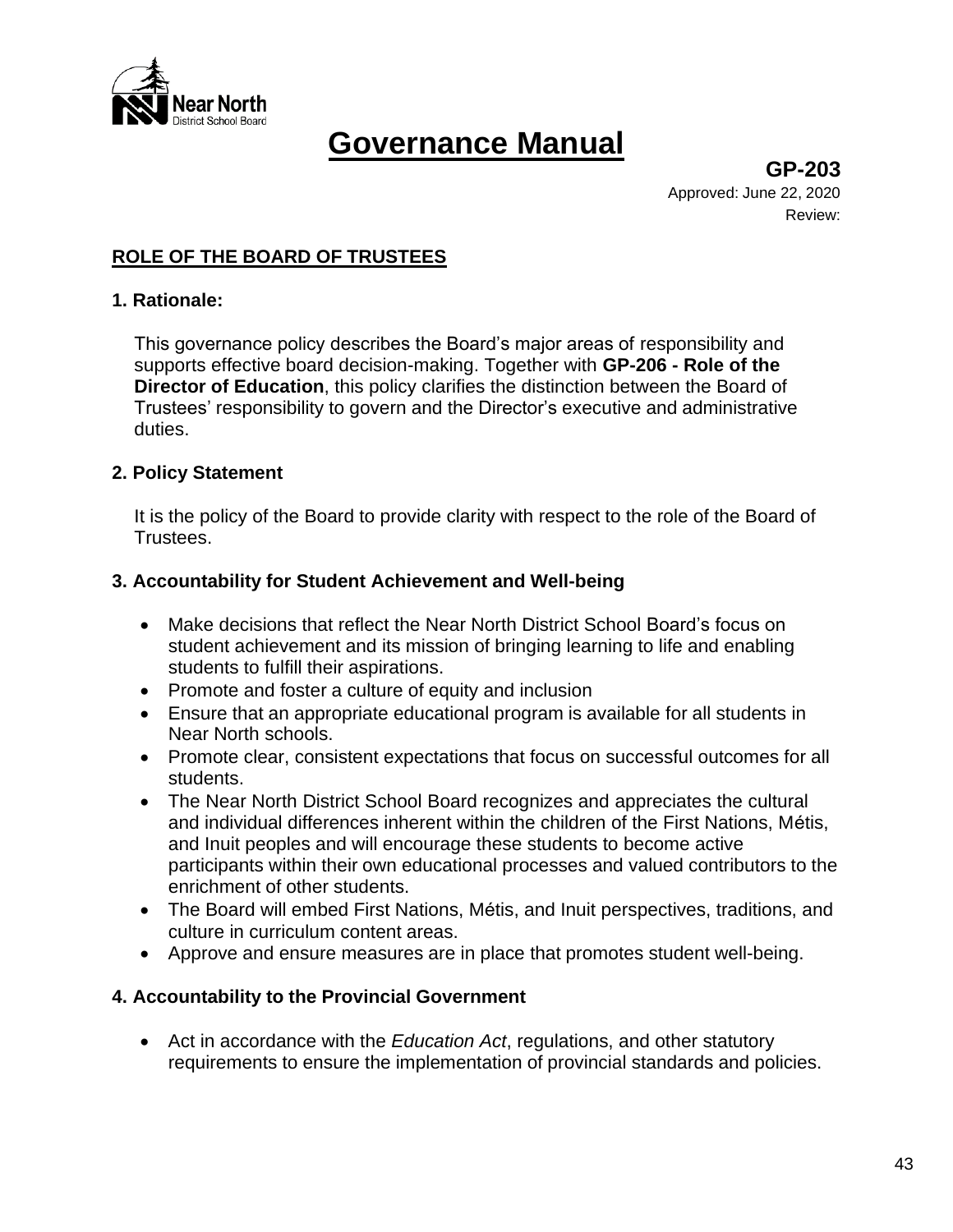

• Provide advice to the Ministry of Education and the Ontario Public School Boards' Association, including advice regarding the regional and local implications of new policy recommendations.

# **5. Accountability to the Community**

- Make decisions that reflect Near North District School Board's vision, mission, values, and priorities as reflected in the Multi Year Strategic Plan
- Make decisions that represent the interests of the entire Near North district.
- Ensure effective stewardship of the Board's resources.
- Establish processes that provide the First Nation Advisory Committee, the Special Education Advisory Committee, the Parent Involvement Committee and School Councils with opportunities for input according to their role.
- The Board is committed to building partnerships and effective working relationships with First Nations, Métis, and Inuit communities and organizations and to developing teaching strategies and resources to support the success of these students.
- Consult and engage with the staff, parents, students, and supporters of the Board on the Board's multi-year strategic directions.
- Provide reports that describe district results in accordance with provincial policy.
- Develop processes to receive and hear appeals in accordance with appropriate statutes and Board policy.
- Model a culture that reflects the Board's Code of Conduct.

# **6. System Leadership**

- Provide overall direction for the district by establishing the Board vision, mission, values, and priorities as reflected in the Multi Year Strategic Plan.
- Develop and approve a multi-year plan aimed at achieving the Board's goals.
- Include annual system priorities and expected outcomes in the Board plan.
- Annually approve the Multi Year Strategic Plan in public session for district distribution.
- Annually use the Multi Year Strategic Plan to drive the budget process.
- Annually review the Multi Year Strategic Plan with the Director of Education.
- Annually evaluate the effectiveness of the Near North District School Board in relation to the Multi Year Strategic Plan.
- Monitor progress toward the improvement of student achievement and wellbeing.
- Ensure that reports on implementation of the Multi Year Strategic Plan are brought to the attention of all stakeholders and employees of the Board through the Director.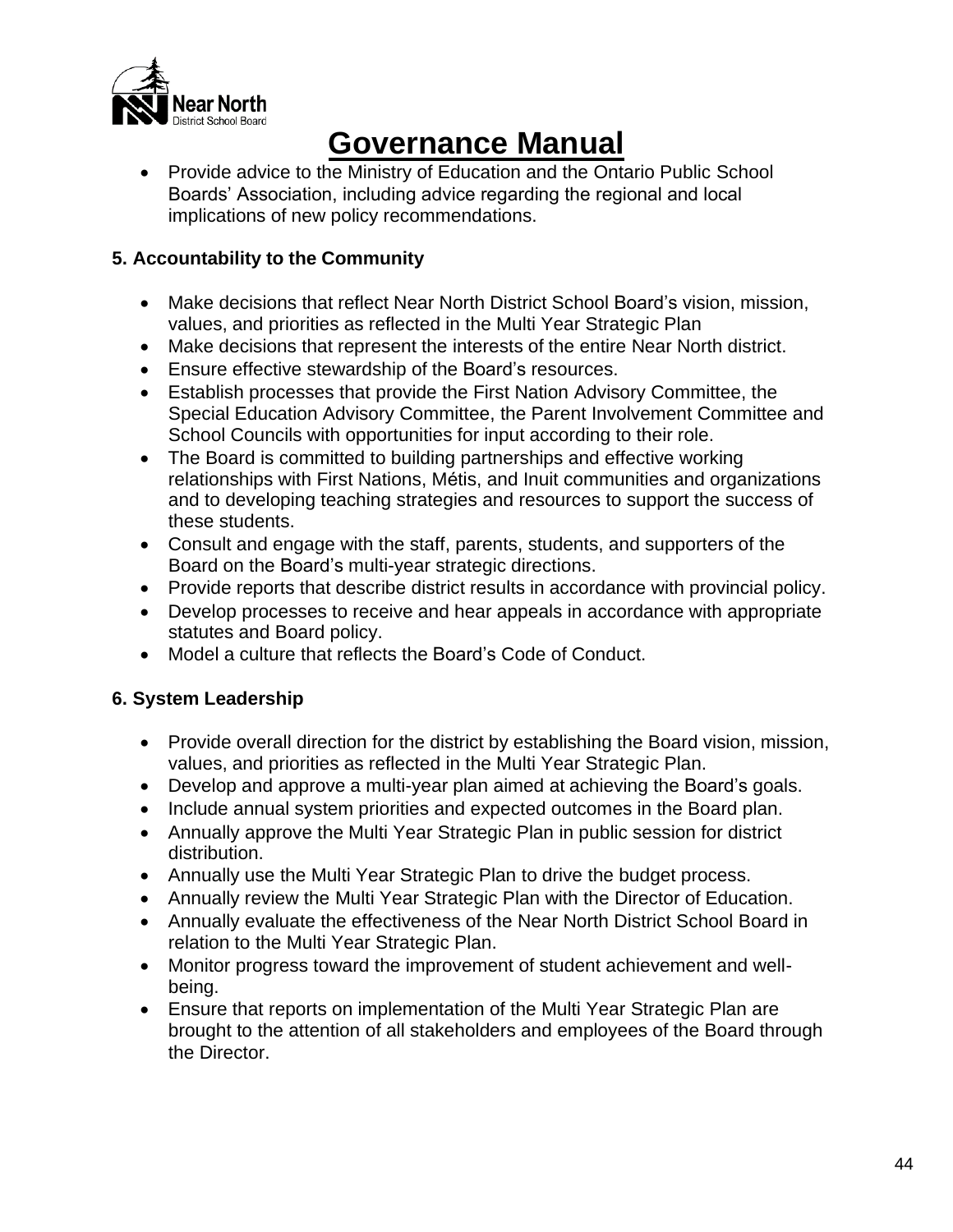

# **7. Policy Development, Implementation and Review**

- Develop governance policies and by-laws that outline how the Board and district will successfully function, and that promote the Board's goals.
- Ensure that a rationale statement is developed for all new policies prior to development.
- Review Board policies regularly to ensure that they continue to reflect the desired purpose and impact.
- Monitor and evaluate the effectiveness of Board policies, directions, and priorities and the efficiency of the implementation of these policies.
- Hold the Director of Education responsible for the implementation and review of Board policies.

# **8. Director/Board Relations**

- Select the Director of Education.
- Provide the Director with a clear job description and corporate direction.
- Delegate administrative authority and responsibility to the Director through Board policy, subject to the provisions and restrictions of the *Education Act* and Regulations.
- Monitor and evaluate the performance of the Director in meeting the Director's duties under the *Act*, including related policies, guidelines, and regulations as well as duties under the multi-year plan and any other duties assigned by the Board.
- Promote the professional growth of the Director in providing quality district leadership.
- Ensure ongoing capacity building and succession planning for key positions.
- Promote a positive working relationship with the Director of Education.

# **9. Fiscal Responsibility**

- Ensure that a budget development process exists and is utilized.
- Based on the Board's strategic plan and other provincial directions, annually approve the budget to ensure that financial resources are allocated to achieve the desired results.
- Ensure regular financial reporting to the Board through the Director.
- Monitor the adequacy, reliability, and integrity of financial and statistical information and data gathering activities.
- Approve as per legislation all student accommodation plans and other planning documents that drive budget decisions.
- Establish an Audit Committee to ensure that the district is compliant with provincial audit regulations and that the district has in place appropriate accountability processes.
- Set parameters for collective bargaining.
- Ratify Memoranda of Agreements with all bargaining units and non-union groups.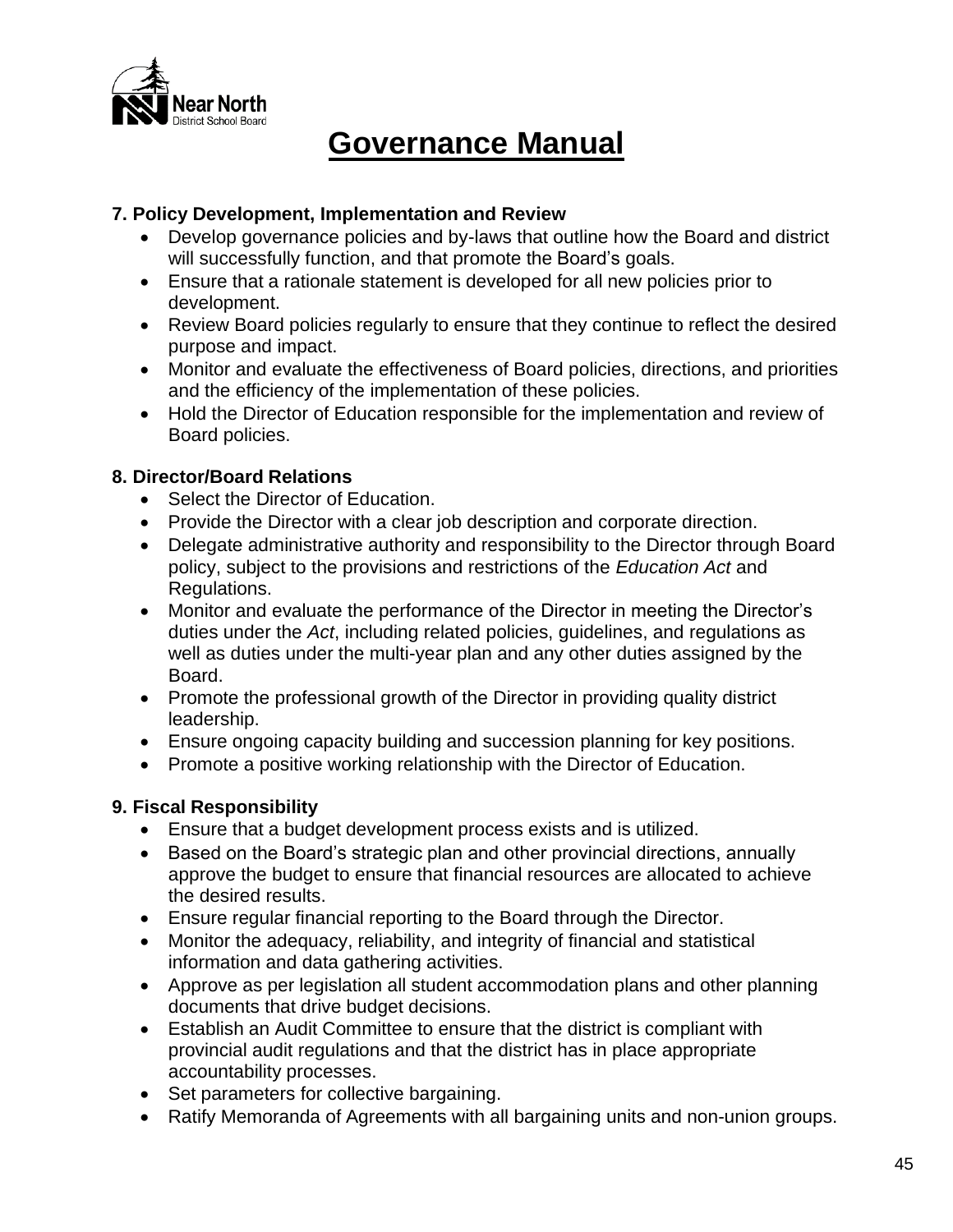

### **10. Board Development**

- Conduct a self-assessment of the Board's effectiveness and performance on a regular basis.
- Develop an annual plan for both collective and individual trustee development by increasing knowledge of the trustee role, Board processes, issues, and the Board vision, mission, and values.
- Use the expertise of the Director of Education and provincial organizations to help develop and support the trustees' professional development plan.
- Seek opportunities to network with other school boards.

# **11. Political Advocacy and Communication**

- Develop and maintain positive and effective relations with officials in the Ministry of Education at central and regional offices, members of provincial parliament, and counterparts in municipal government.
- Advocate for the interests of the NNDSB with the Ministry of Education and other provincial and municipal officials as appropriate.

# **12. Recognition**

- Develop mechanisms to ensure that the Near North District School Board recognizes students and student achievement.
- Develop mechanisms to ensure that the Near North District School Board recognizes the achievements of the staff, volunteers, and community members.

**Reference Documents** *Education Act*, s.169, 170 Duties and Powers of Boards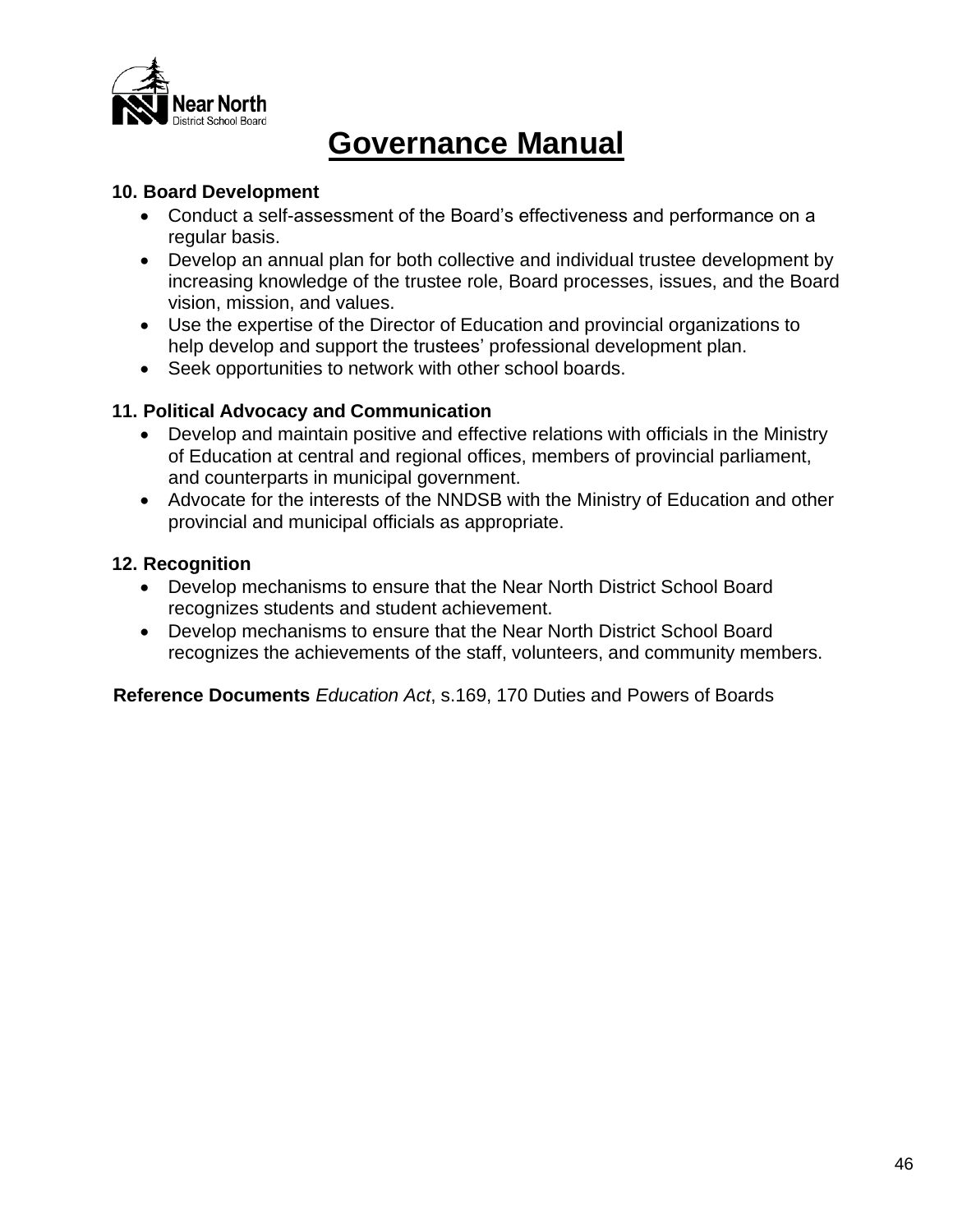

**GP-204**

Approved: June 22, 2020 Review:

# **BOARD SELF-ASSESSMENT: GOVERNANCE PERFORMANCE**

### **1. Rationale**

The Near North District School Board has developed this governance policy to ensure accountability for the effective governance of the school system and to parallel Board policy related to the director of education's performance review. Such feedback will help to ensure a strong understanding of and adherence to Trustee roles and responsibilities.

#### **2. Policy Statement**

It is the policy of the Board to conduct an annual self-assessment of the Board's governance performance assessed using **GP-203- Role of the Board** as a guide.

#### **3. Assessment Process**

The chair is responsible for leading the self-assessment process with the Board. It is recommended that all trustees provide feedback on the assessment. The components of the Board self-assessment may include:

- review of Board role performance as described in Board policy;
- review of Board support for the Multi Year Strategic Plan;
- monitoring of interpersonal working relationships;
- monitoring of Board representation and communication;
- monitoring relations between the Board and Director of Education;
- review of Board governance policies

### **4. Assessment Criteria Key Questions**

- How well have we adhered to the Board vision, mission, and values; role of the corporate Board; and Governance By-Laws?
- How well have we supported our multi-year plan?
- How do we rate our interpersonal working relationships?
- How well do we receive input and communicate?
- How would we rate our Board/Director relations?
- What have we accomplished this past year? How do we know?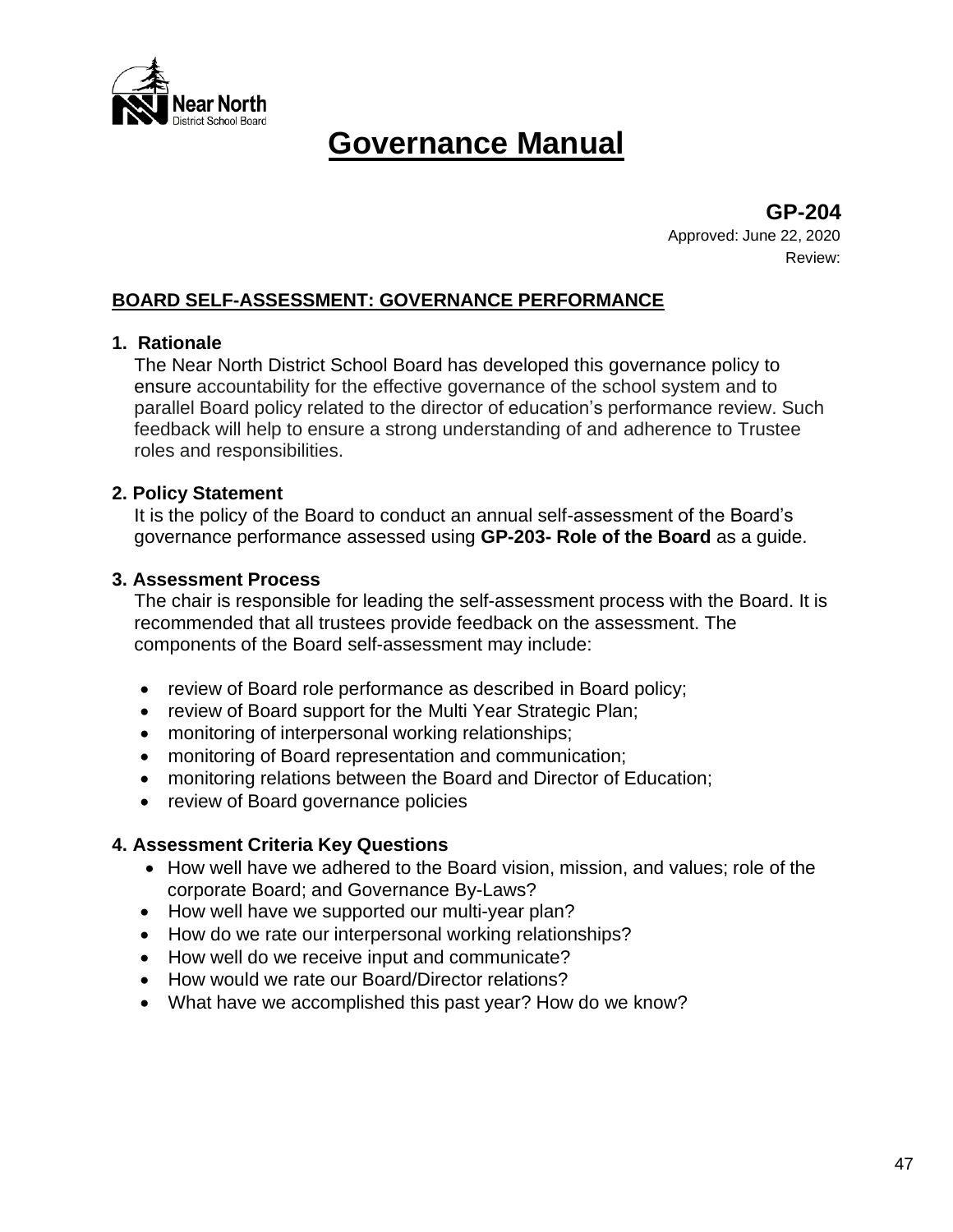

# **5. Monitoring**

Collection of information to inform the assessment may include:

- A review of Board motions;
- Interviews with Board members and the Director of Education;
- Surveys of trustees and other stakeholders;
- Focus groups with community members and other stakeholders
- Use of an outside facilitator

The end result of the self-assessment will provide information that details accomplishments, and where appropriate, redirection, along with an agreement on objectives for the improvement of governance practices for the coming year.

# **Reference Documents**

*Education Act*. s.169.1 Duties and Powers of Boards

**GP-201- Vision, Mission and Values**

**GP-203 Role of the Board of Trustees**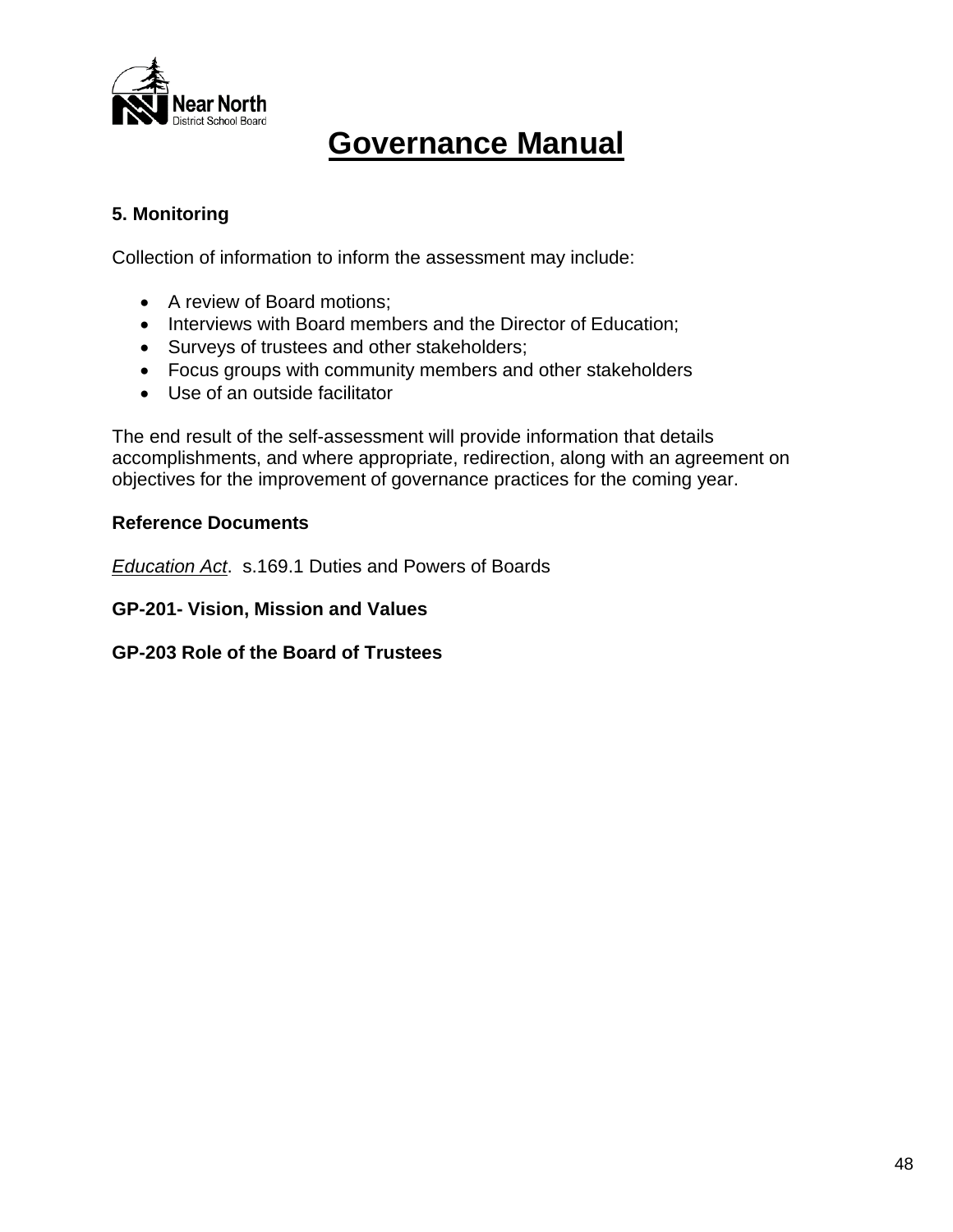

**GP-205** Approved: June 22, 2020 Review:

# **BOARD OF TRUSTEES CODE OF CONDUCT**

#### **1. Rationale**

A Trustee position is an elected position which carries with it the understanding that the electorate will decide at election time its support for the effectiveness of a Trustee. At the same time, it is important to recognize the public trust and responsibility the collective body carries and that this trust and responsibility is honoured through determining and enforcing norms of acceptable behaviour. A code of conduct policy contributes to confidence in public education and respect for the integrity of Trustees in the community. It deals with acceptable and respectful behaviours, while promoting the accountability, openness and transparency of the Near North District School Board. ("NNDSB")

#### **2. Policy Statement**

It is the policy of the Board to adhere to the Trustee Code of Conduct.

#### **3. Application**

This Code of Conduct and the Enforcement Procedures identified within, apply to all Trustees of the Board, including the Chair of the Board.

### **4. Code of Conduct**

### **4.1 - Integrity and Dignity of Office**

- 4.1.1 Trustees of the Board shall discharge their duties loyally, faithfully, impartially and in a manner that will inspire public confidence in the abilities and integrity of the Board.
- 4.1.2 Trustees of the Board shall recognize that the expenditure of school board funds is a public trust and endeavor to see that the funds are expended efficiently, in the best interests of the students.
- 4.1.3 Trustees, as leaders of the Board, must uphold the dignity of the office and conduct themselves in a professional manner, especially when attending Board events, or while on Board property.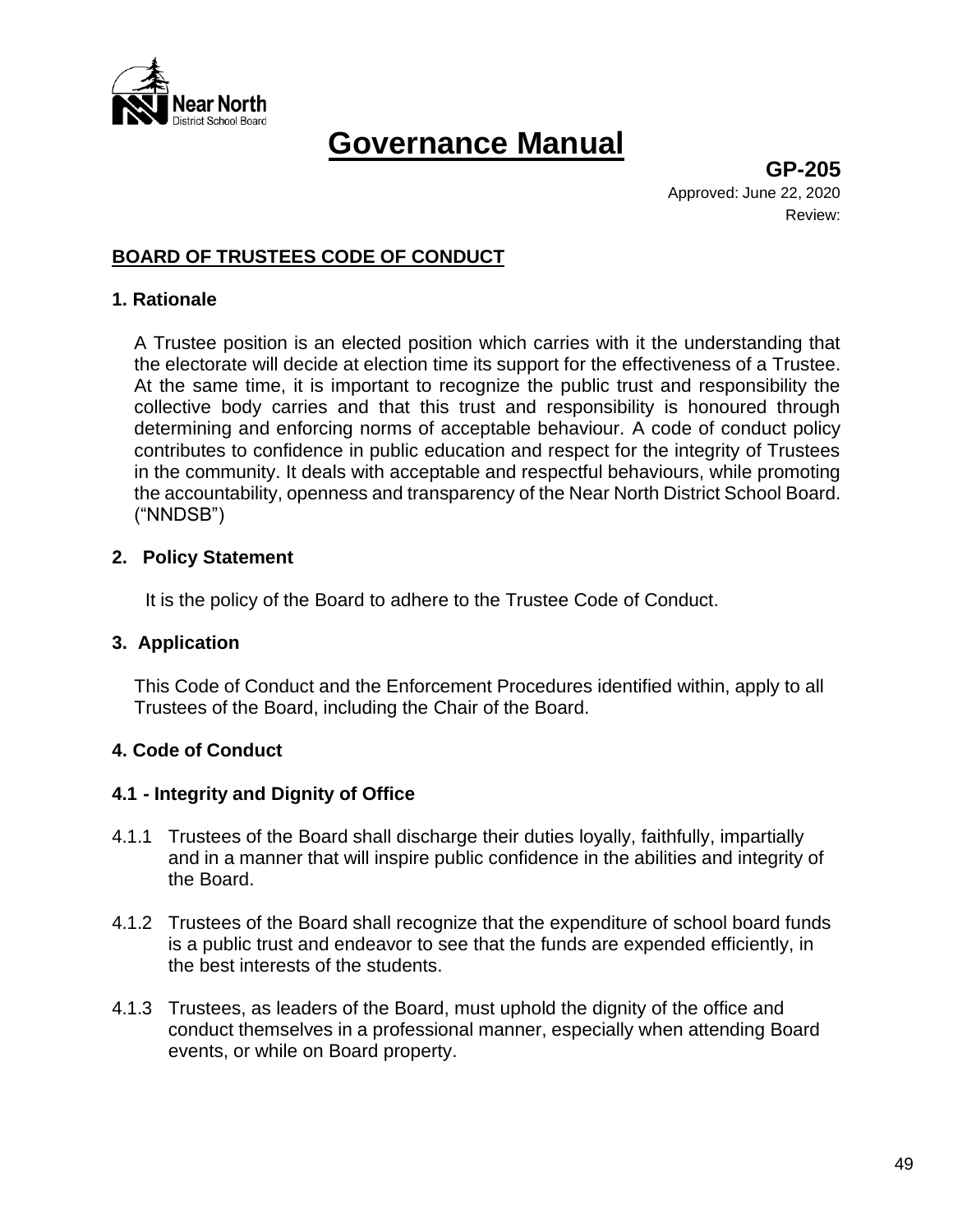

- 4.1.4 Trustees shall ensure that their comments are issue-based and not personal, demeaning or disparaging with regard to Board staff or fellow Board members.
- 4.1.5 Trustees shall endeavor to participate in trustee development opportunities to enhance their ability to fulfill their obligations.

# **4.2 - Avoidance of personal advantage and conflict of interest**

- 4.2.1 No Trustee shall accept a gift from any person or entity that has dealings with the Board if a reasonable person might conclude that the gift could influence the Trustee when performing his or her duties to the Board. However, this does not, for example, preclude a Trustee from accepting a free ticket or admission to a charitable event or professional development event.
- 4.2.2 A Trustee shall not use his or her office to advance the Trustee's interests or the interests of any family member or person or organization with whom or with which the Trustee is related or associated.
- 4.2.3 No Trustee shall use his or her office to obtain employment with the Board for the Trustee or a family member.

### **4.3 - Compliance with Legislation**

- 4.3.1 A Trustee of the Board shall discharge his or her duties in accordance with the *Education Act* and any regulations, directives or guidelines thereunder and comply with the *Municipal Freedom of Information and Protection of Privacy Act*, and any other relevant legislation.
- 4.3.2 Every Trustee of the Board shall uphold the letter and spirit of this Code of Conduct.
- 4.3.3 Every Trustee shall respect and understand the roles and duties of the individual Trustees, Board of Trustees, the Director of Education and the Chair of the Board.

### **4.4 - Civil Behaviour**

4.4.1 No Trustee shall engage in conduct during meetings of the Board or committees of the Board, and at all other times that would discredit or compromise the integrity of the Board.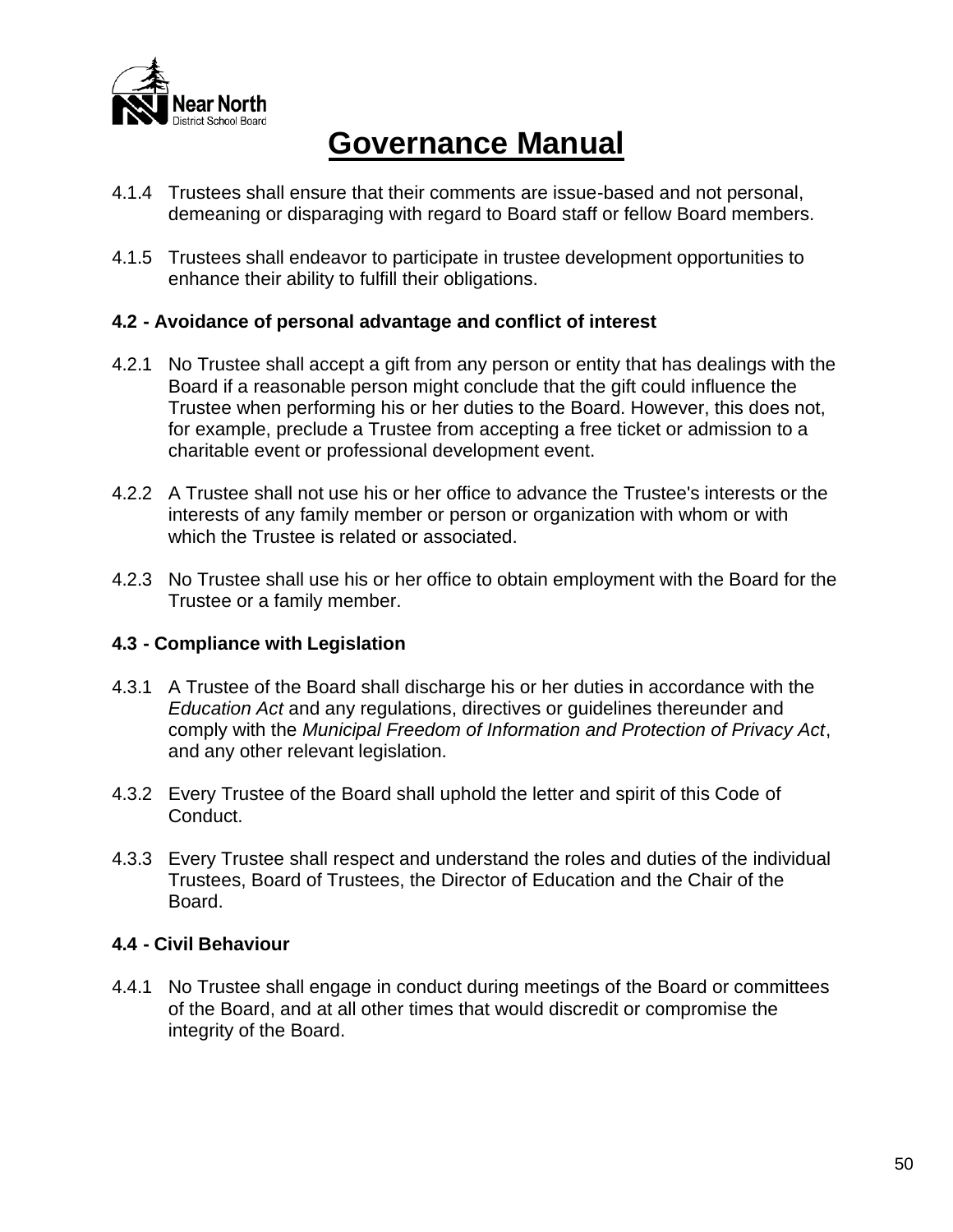

- 4.4.2 A Trustee of the Board shall not advance allegations of misconduct and/or a breach of this Code of Conduct that are trivial, frivolous, vexatious, made in bad faith or vindictive in nature against another Trustee of the Board.
- 4.4.3 When expressing individual views, Trustees shall respect the differing points of view of other Trustees on the Board, staff, students and the public.
- 4.4.4 Trustees shall at all times act with decorum and shall be respectful of other Trustees of the Board, staff, students and the public.
- 4.4.5 All Trustees of the Board shall endeavor to work with other Trustees of the Board and staff of the Board in a spirit of respect, openness, courtesy, and cooperation.

# **4.5 - Respect for Confidentiality**

- 4.5.1 Every Trustee shall keep confidential any information disclosed or discussed at a meeting of the Board or committee of the Board, or part of a meeting of the Board or committee of the Board, that was closed to the public, and keep confidential the substance of deliberations of a meeting closed to the public, unless required to divulge such information by law or authorized by the Board to do so.
- 4.5.2 No Trustee shall use confidential information for either personal gain or to the detriment of the Board.
- 4.5.3 Trustees shall not divulge confidential information, including personal information about an identifiable individual or information subject to solicitor-client privilege that a Trustee becomes aware of because of his or her position, except when required by law or authorized by the Board to do so.

### **4.6 - Upholding decisions**

- 4.6.1 All Trustees of the Board shall accept that authority rests with the Board, and that a Trustee has no individual authority other than that delegated by the Board.
- 4.6.2 Each Trustee shall uphold the implementation of any Board resolution after it is passed by the Board. A proper motion for reconsideration or rescission, if permitted by the Board's Rules of Order, can be brought by a Trustee.
- 4.6.3 A Trustee should be able to explain the rationale for a resolution passed by the Board. A Trustee may respectfully state his or her position on a resolution provided it does not in any way undermine the implementation of the resolution.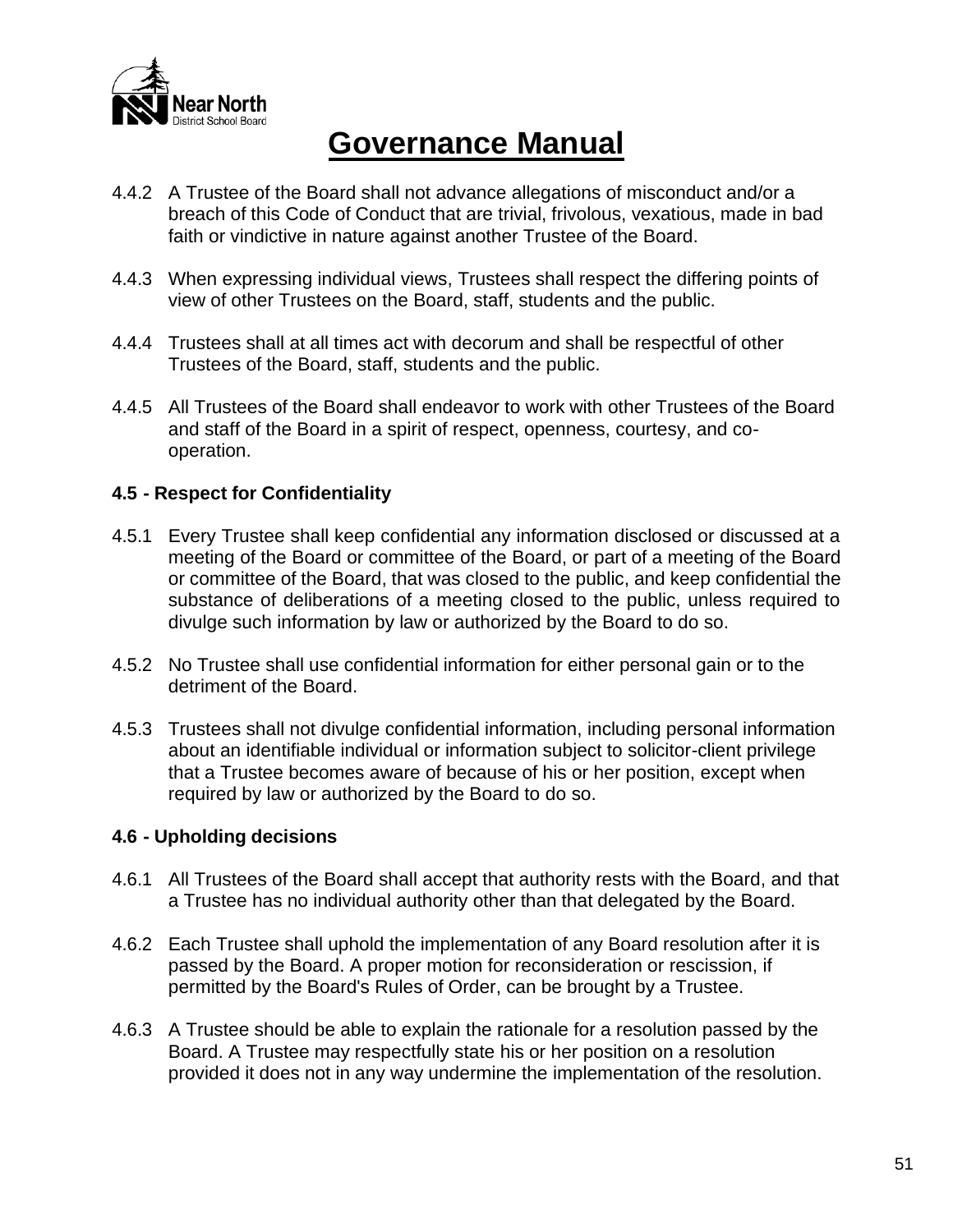

- 4.6.4 Each Trustee shall comply with Board policies, procedures, By-Laws, and Rules of Order.
- 4.6.5 The Chair of the Board is the official spokesperson to the public on behalf of the Board. No other Trustee shall speak on behalf of the Board unless expressly authorized by the Chair of the Board or Board to do so. When individual Trustees express their opinions in public, they must make it clear that they are not speaking on behalf of the Board.

### **4.7 – Operational Complaints**

- 4.7.1 All Trustees understand that while the Board must remain accountable, the Board shall not interfere in matters delegated to the Director of Education.
- 4.7.2 When a complaint is received regarding an operational matter Trustees shall adhere to the following process:
- a. The Trustee will determine if the proper communication protocol has been followed and shall not offer any evaluative comments or solutions to the matter.
- b. The Trustee shall confirm that the complaint will be referred to the Director of Education or his/her delegate who will look into the matter and shall respond directly.
- c. The Trustee shall inform the Director of Education or designate of the complaint, and request that it be handled.

### **ACKNOWLEDGEMENT AND UNDERTAKING**

I confirm that I have read, understand and agree to abide by the Board's Code of Conduct.

**DATE: SIGNATURE:**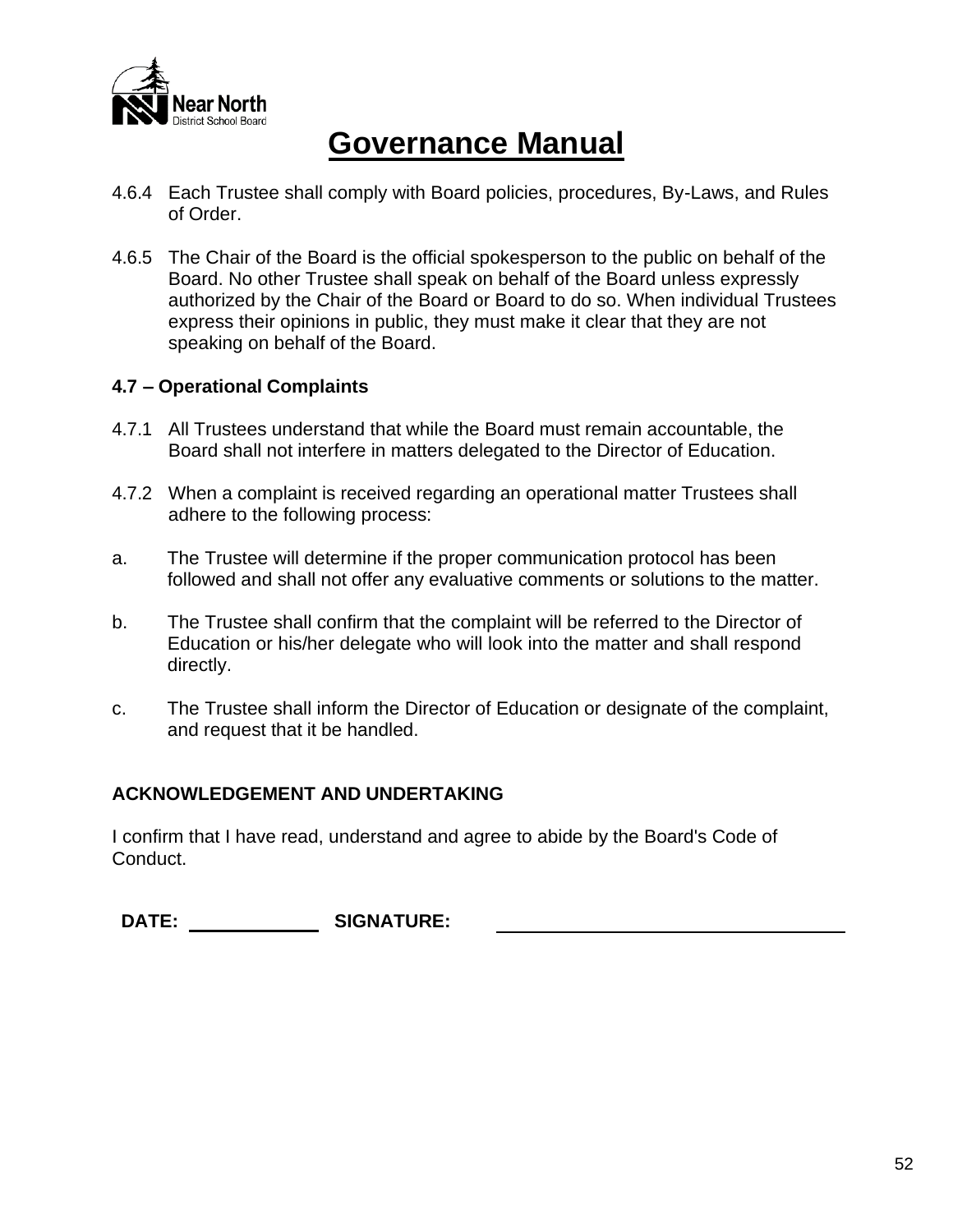

**GP-206** Approved: June 22, 2020 Review:

# **ROLE OF THE DIRECTOR OF EDUCATION**

#### **1. Rationale**

This governance policy describes the major areas of responsibility of the Director of Education as the Chief Education Officer and the Chief Executive Officer of the Board. Together with **GP-203 -Role of the Board**, this policy clarifies the distinction between the Board's responsibility to govern and the Director's executive and administrative duties.

#### **2. Policy Statement**

It is the policy of the Board that the role of the Director of Education be clear and inclusive**.**

#### **3. Areas of the Director's Responsibility**

#### **3.1. Student Achievement and Well-being**

- Takes the necessary steps to provide a safe, caring, learning environment.
- Provides advice and leadership to the Board in setting goals for student achievement and well-being, and in promoting the Near North District School Board vision of inspiring success for all students;
- Ensures that students in the district have the opportunity to meet the standards of education mandated by the Ministry of Education.
- Maintains the conditions that foster respectful and responsible behaviour for each student.
- Takes the necessary steps to provide for the safety and well-being of students
- Takes the necessary steps to provide appropriate facilities to accommodate students.

### **3.2. Educational Leadership**

- Provides advice, leadership, and direction to the Board on all educational matters.
- Provides direction and educational leadership to the district and is accountable for the effective functioning of the system.
- Demonstrates a positive relationship with provincial and regional Ministry of Education officials and with the staff at local government levels.
- Advocates for the district's needs at the provincial level.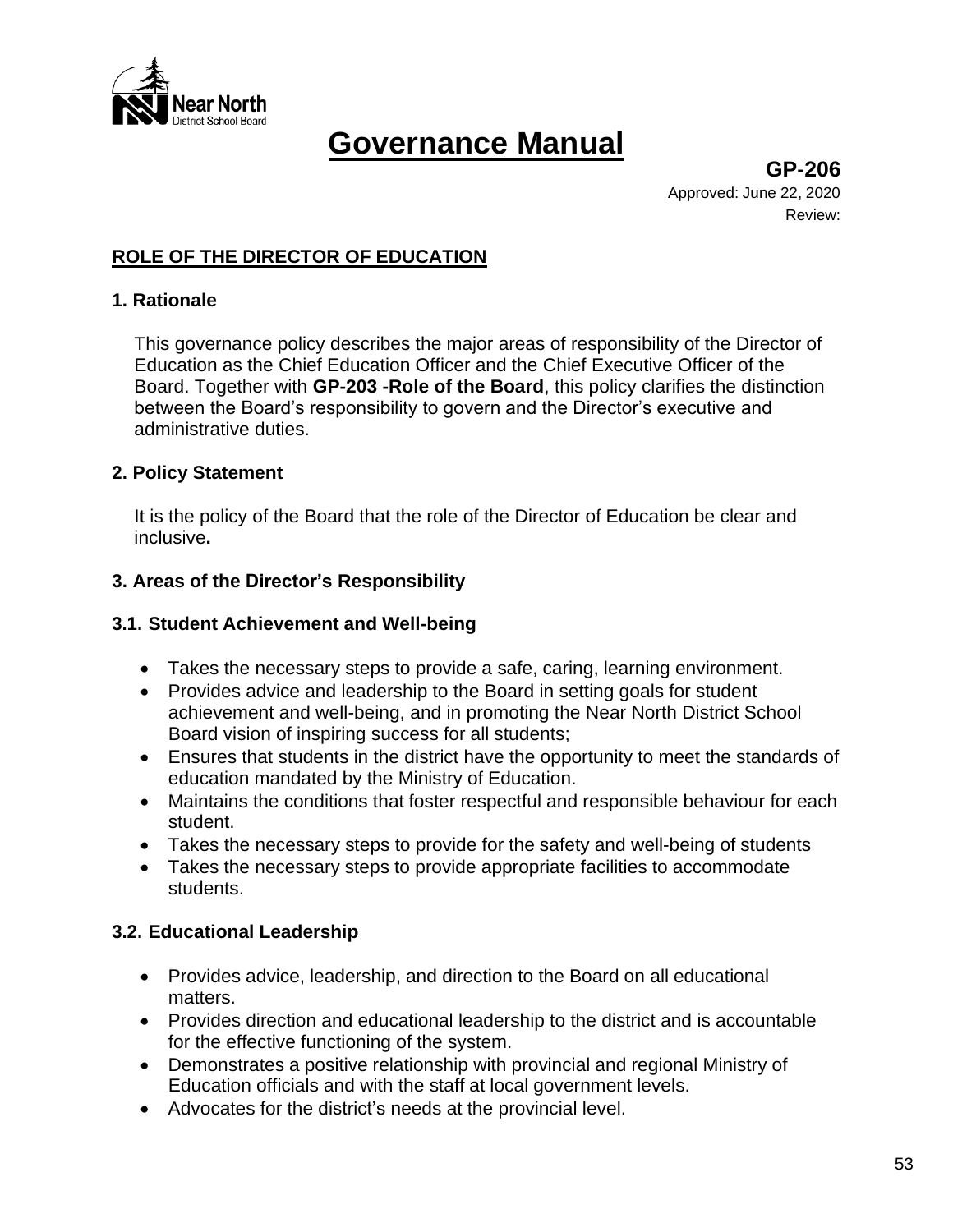

- Develops and maintains positive and effective relations with the system leadership team and the staff in district schools and departments.
- Provides a Director's annual report to the Board and to the Minister on action taken during the previous year, as required by legislation including making reference to the multi-year plan.

# **3.3. Director and Board Relations**

- Establishes and maintains positive working relations with the Board and individual Board members.
- Supports the Board in performing its role and facilitates the implementation of its role as outlined in Board policy.
- Communicates effectively with the Board and individual Board members.
- Provides advice on governance and organizational leadership.

# **3.4. System Leadership and Planning**

- Demonstrates positive and proactive district leadership that has the support of the staff with whom the director works most closely.
- Develops effective approaches for succession planning.
- Provides leadership for the development and annual review of the Board's multiyear strategic directions.
- Works with the Board of Trustees to ensure that the MYSP establishes Board priorities and the specific measures and resources that will be applied to achieve the priorities.
- Reports regularly on implementation and results achieved in relation to the Board's MYSP.

# **3.5. Fiscal Responsibility**

- Ensures that the fiscal management of the district is in accordance with the Ministry's Grants for Student Needs (GSN), other applicable grant regulations, and in accordance with the provisions of the *Education Act* and Regulations.
- Ensures that the fiscal management of the district is in alignment with the Board's multi- year strategic directions.

# **3.6. Organizational Management**

- Demonstrates effective organizational skills that result in district compliance with all legal, Ministerial, and Board mandates and timelines.
- Reports to the Board and Minister with respect to matters identified in and required by the *Education Act* and Regulations.
- Brings to the attention of the Board any act or omission by the Board that in the opinion of the director of education may result in or has resulted in a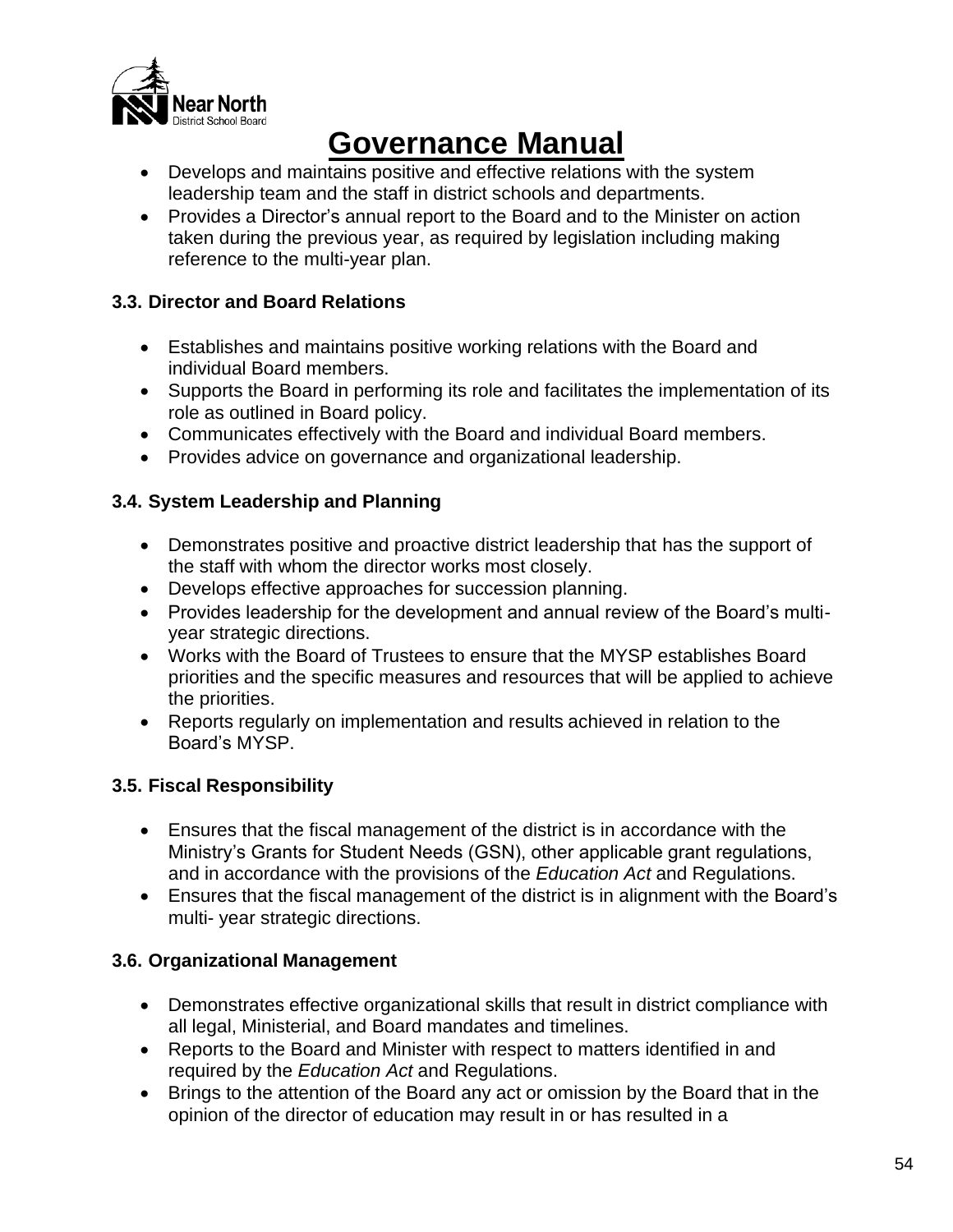

contravention of the *Education Act* or any policy, guideline, or regulation made under the *Act*.

• Advises the Deputy Minister of Education of the act or omission if the Board does not respond in a satisfactory manner to an act of omission brought to its attention.

# **3.7. Personnel Management**

- Has overall authority and responsibility for all personnel-related issues, except those personnel matters precluded by Board policy, legislation, or collective agreements.
- Ensures effective processes are in place for the selection, supervision, development, and performance review of all staff.
- Ensures effective processes are in place for ongoing capacity building and succession planning throughout the organization.
- Ensures compliance with human rights and labour relations legislation.
- Makes every effort to identify and remove discriminatory biases and systemic barriers that would limit the opportunities for individuals from diverse communities for employment, promotion, and succession planning in all positions in schools and the district.

# **3.8. Policy/Procedures**

- Provides leadership in the planning and development of Board policies.
- Provides leadership and accountability for the implementation and review of Board policies.
- Provides leadership and accountability for the planning, development, implementation, and evaluation of administrative procedures.

# **3.9 Communications and Community Relations**

- Establishes effective communication strategies to keep the district and community informed of key monitoring reports, student and staff achievements, local issues, and Board decisions.
- Ensures open, transparent, and positive internal and external communications are in place.
- Ensures that School Councils and the Parent Involvement Committee have the opportunity to provide appropriate advice and support as required in the regulations and/or Board policy.
- Participates in community affairs in order to enhance and support the district and promote public education.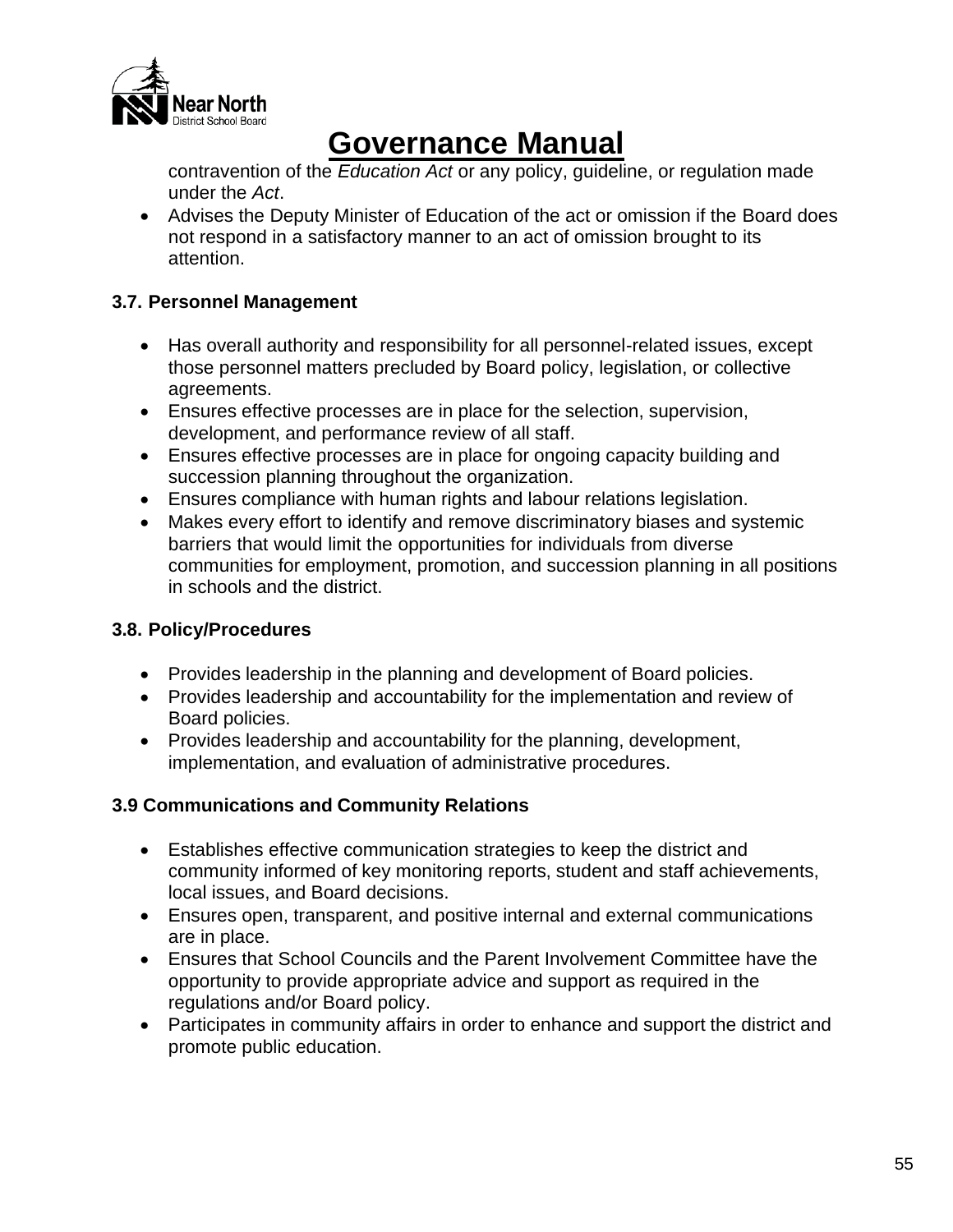

# **3.10. Recognition and Public Relations**

• Establishes effective recognition programs and strategies to ensure that the internal and external audiences are aware of student, staff, volunteer, and district successes.

# **REFERENCE DOCUMENTS**

*Education Act*, s.283 Chief Executive Officer *Education Act*, s.283.1 Duties of Director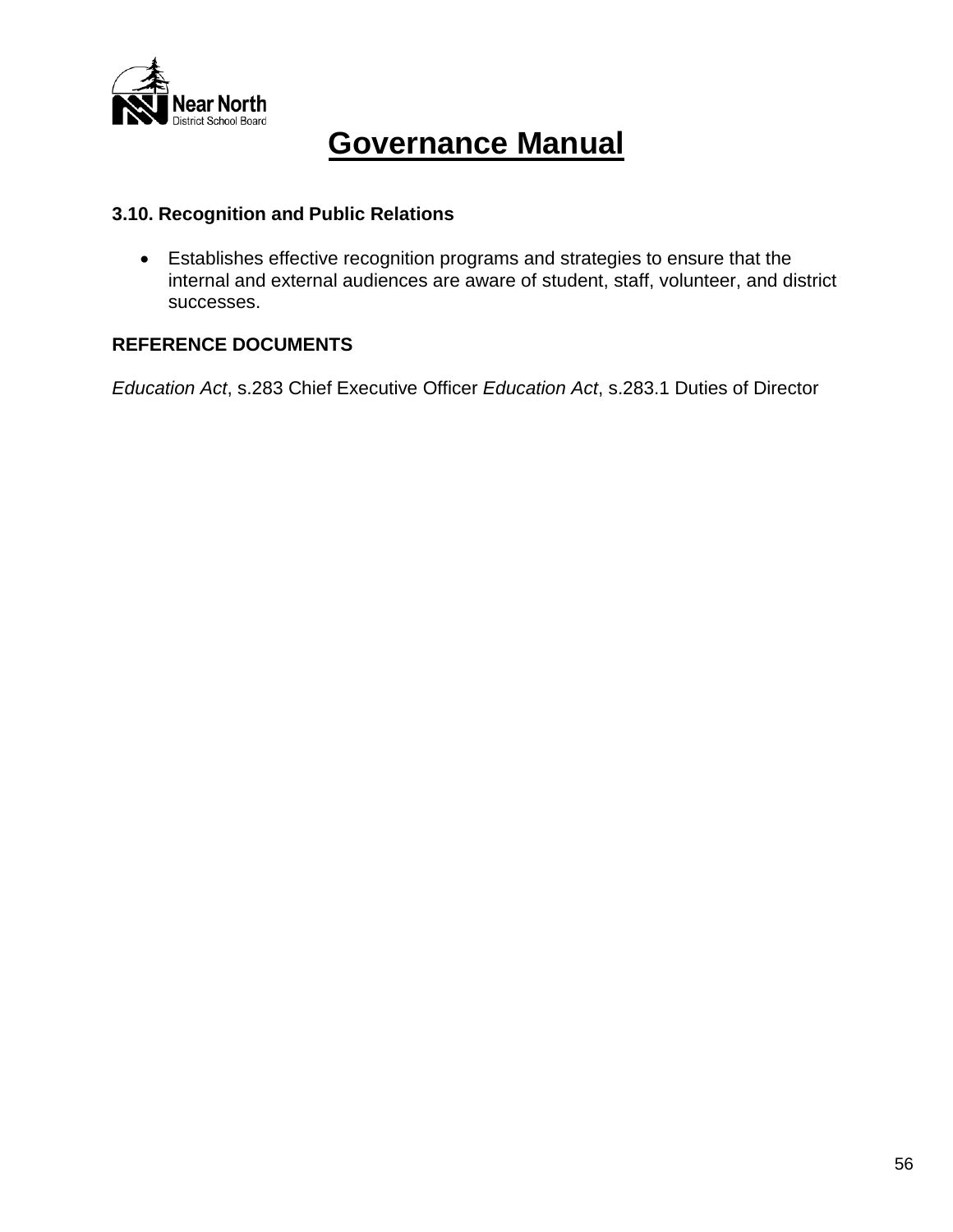

**GP-207** Approved: June 22, 2020 Review:

# **SELECTION OF THE DIRECTOR OF EDUCATION**

#### 1. **Rationale**

This governance policy establishes governing principles for a process by which the Board will select a candidate for the position of Director of Education. The selection process is informed by **GP- 206- The Role of Director of Education**.

#### **2. Policy Statement**

It is the policy of the Board to recruiting and employing a Director of Education who is highly qualified and who possesses outstanding leadership qualities.

### **3. Recruitment and Selection Process**

#### 3.1 **The Selection Committee**

- 3.1.1 When it is known that the position of Director of Education will become vacant, the Board may or may not select a consultant to assist in the screening and selection process. If the Board chooses to engage a consultant, they may be asked to perform any of the duties related to the selection process, including checking the references and qualifications of applicants.
- 3.1.2 The Board will establish an *ad hoc* selection committee to short-list the candidates to be interviewed by the Board. The selection committee shall consist of a minimum of five trustees, including the chair and/or vice-chair. The Board preference is for involvement of all members of the Board in the selection process.
- 3.1.3 To ensure that the selection process considers local needs, the Board will gather information about the strengths of the system, challenges for the coming years, and the qualities and skills that are perceived as necessary for the Director of Education. Those to be consulted may include the senior team, trustees, employee groups, and the Parent Involvement Committee.
- 3.1.4 The consultant or a designate of the selection committee is responsible for the inservice training of the committee as required to ensure a consistent and fair process.
- 3.1.5 The selection committee will study all submissions from candidates in response to an advertisement about the position, ensure that references have been contacted, and select an appropriate number of candidates for further consideration.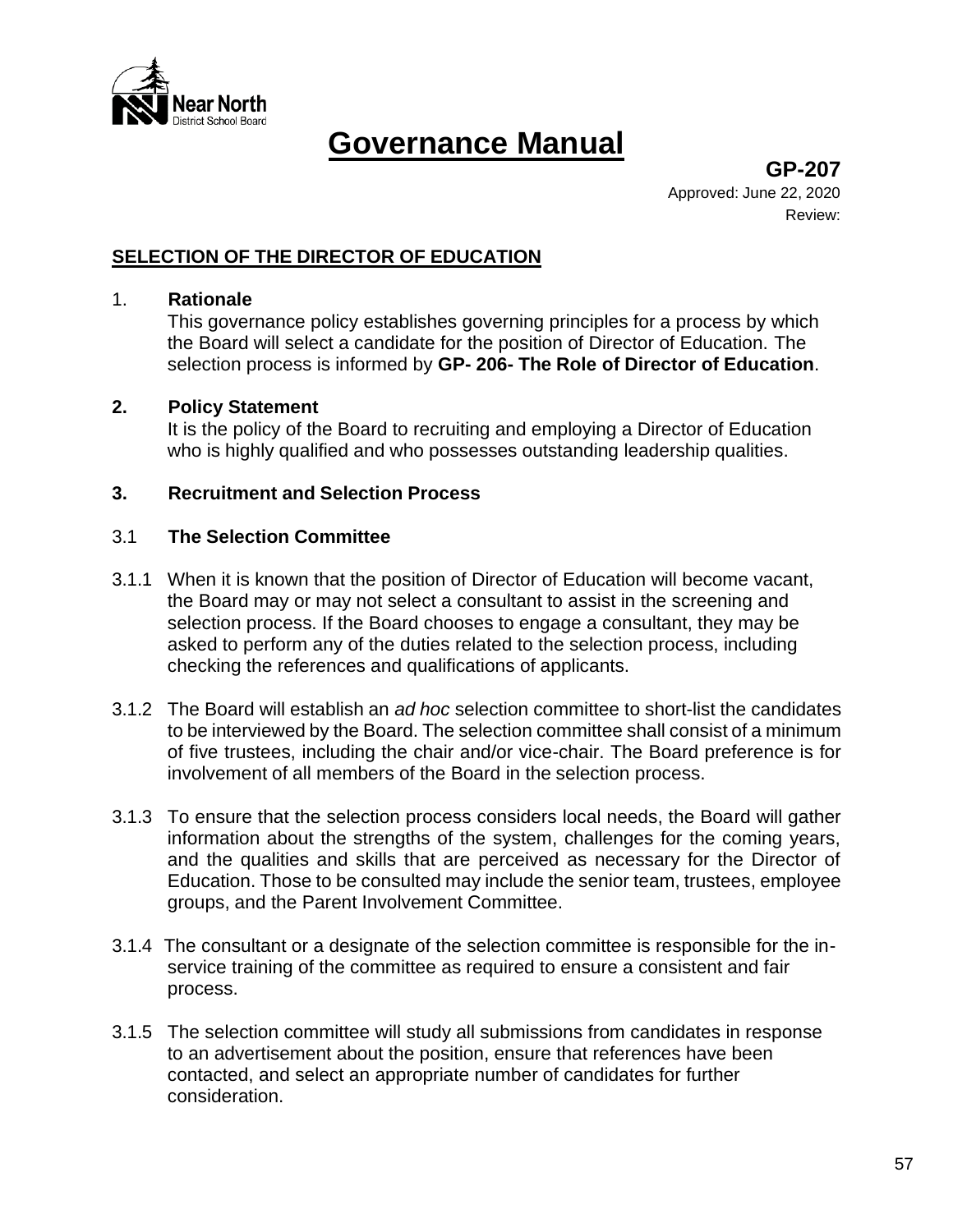

3.1.6 The Board will stress the importance of confidentiality and respect for all candidates throughout all steps of the process.

### 3.2 **The Board Interview**

- 3.2.1 Once the selection committee has ranked all internal and external applicants, it shall recommend an appropriate number of candidates for interview to the Board in private session for final consideration in an interview with the Board.
- 3.2.2 All trustees of the Board, except student trustees, will be involved in the Board interview for the Director's position.

#### 3.3 **Final Decision**

- 3.2.1 If a candidate is supported by a majority of the Board in Private Session, a recommendation will go to open session that the Board hire the candidate. The Board motion will include the length of term of the personal services contract of the new Director and the start date.
- 3.3.2 The appropriate Ministry of Education officials shall be advised of the impending appointment prior to Board approval.

#### 3.3 **Appointment of the Director**

- 3.4.1 The Near North District School Board will make a formal resolution in open session to appoint the candidate as Director of Education and Secretary to the Board.
- 3.4.2 The announcement of the appointment of the new Director will be coordinated with the new Director and the communications officer of the board.

### **REFERENCE DOCUMENTS**

*Education Act*, s. 279 Duty of Board to Employ a Director of Education, *Education Act*, s. 283 Chief Executive Officer; *Education Act*, s. 283.1 Additional Duties of Director of Education, Ontario Regulation 309 Supervisory Officers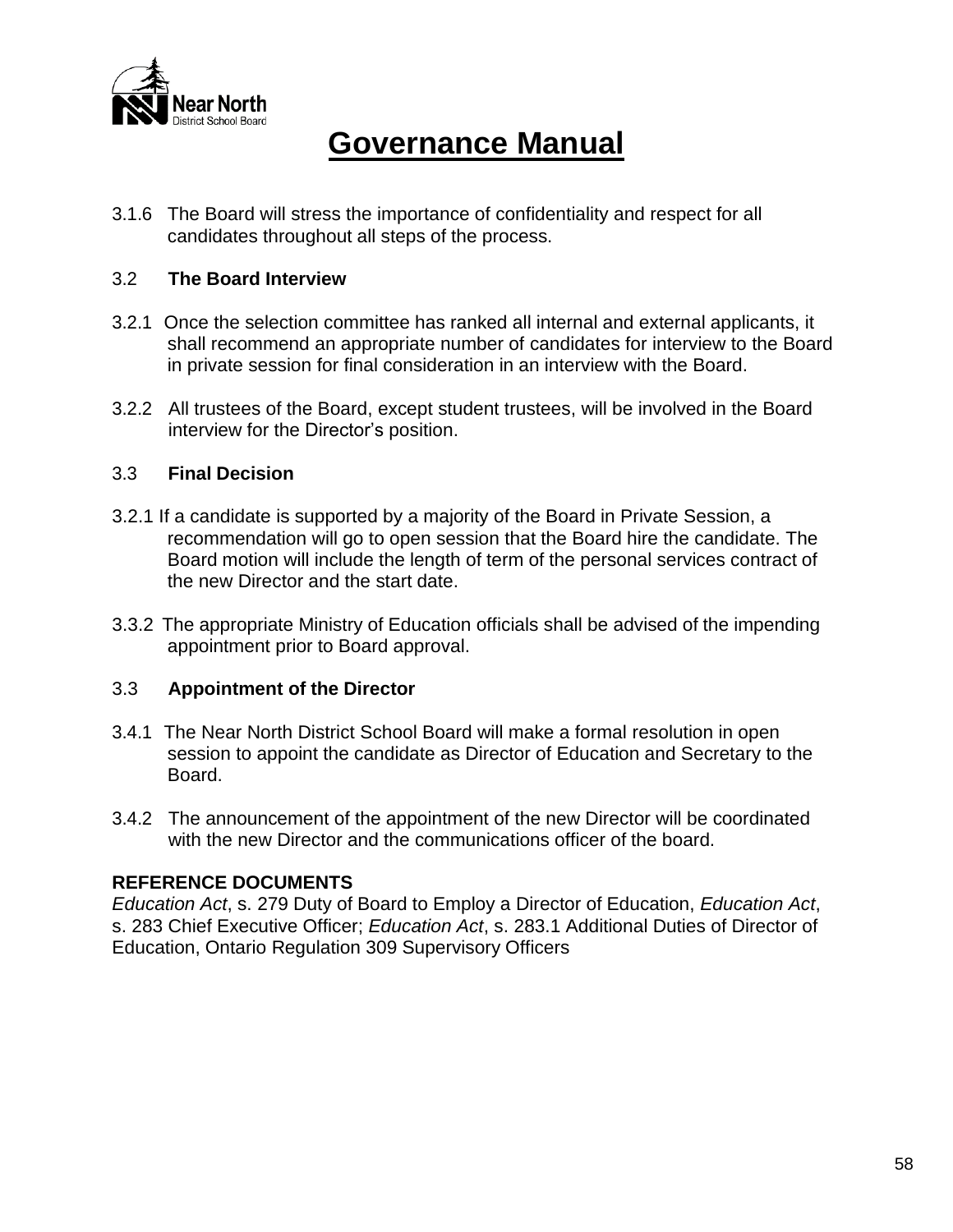

**GP-208** Approved: June 22, 2020 Review:

### **DIRECTOR OF EDUCATION PERFORMANCE REVIEW**

#### **1. Rationale**

The Director of Education Performance Appraisal ("DPA") process is designed to help the Near North District School Board achieve its strategic and annual goals. This process is also designed to help foster and build a strong working relationship between the Director and the Board. The organization's goals are essentially the goals of the Director. Therefore, performance management for the Director is key in ensuring overall Board success.

#### **2. Policy Statement**

It is the policy of the Board to conduct annual Director of Education Performance Appraisals in collaboration with the Director.

### **3. The Director's Performance Appraisal (DPA) Committee:**

The DPA Committee should consist of the Chair and either 2 or 3 additional trustees appointed by the Board. The DPA Committee shall make regular reports to the Board throughout the year as the DPA process is implemented. All trustees would be welcome to audit DPA meetings with an expectation that they notify the Chair of their intent to attend and that they commit to full attendance to ensure consistency of process and integrity of understanding.

Key expectations of the DPA Committee are:

- ✓ Act as a liaison between the Board and the Director
- ✓ Help achieve Board Goals and Priorities
- ✓ Align to Board Multi-Year Strategic Plan
- ✓ Help build strong, mutually respectful relationship between the Director and the Board of Trustees
- ✓ Provide clarity to Director regarding Board Goals and Priorities.
- $\sqrt{ }$  Provide clarity with respect to "any other duties assigned by the Board"
- ✓ Support the Director's ongoing development
- ✓ Ensure that there are no misunderstandings or surprises during the Director's performance appraisal process

### **4. The DPA Process:**

The DPA process begins with the Strategic Plan presented by the Director to the Board of Trustees each September. The next step is for the Director to develop a Director's Performance Appraisal Plan that is aligned with and supports the goals of the Board.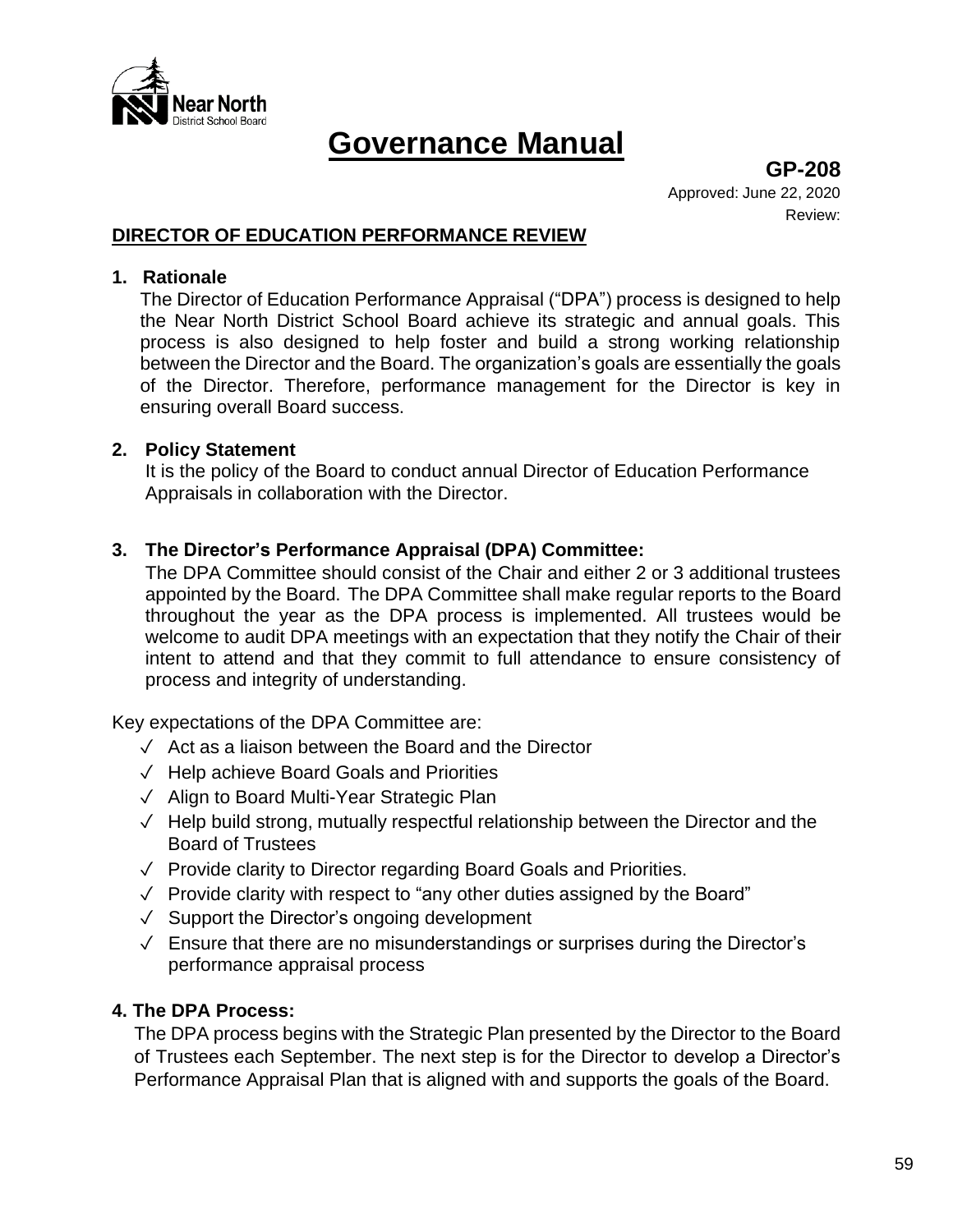

The DPA process continues throughout the year and includes both formal meetings, presentations to Board of Trustees, informal conversations and informal feedback.

The DPA Committee/Board Chair should provide regular and constructive performance feedback to help keep the Director's performance and plan on track and help the Director respond to emerging issues. This process also ensures that there are "no surprises" at the Year-End Review. The DPA Committee/Board Chair should "checkin" with the Director regularly to initiate these informal discussions.

|      | <b>Meetings / Presentation to Board of Trustees</b>        | <b>Full Board</b> | <b>DPA</b><br><b>Committee</b> | <b>Date</b>    |
|------|------------------------------------------------------------|-------------------|--------------------------------|----------------|
| 4.1  | Present Strategic Plan for school year to Board            | $\checkmark$      |                                | September      |
| 4.2  | Director's Performance Plan to DPA Committee               |                   | $\checkmark$                   | October        |
| 4.3  | DPA Committee Report to Board                              | $\checkmark$      |                                | October        |
| 4.4  | Mid-Year Strategic Plan Progress Review to<br><b>Board</b> | $\checkmark$      |                                | February/March |
| 4.5  | Mid-Year DPA Progress Review to DPA<br>Committee           |                   | $\checkmark$                   | April          |
| 4.6  | DPA Committee Report to Board                              | $\checkmark$      |                                | April          |
| 4.7  | Year-end DPA Survey to Trustees and Senior<br>Team         |                   | $\checkmark$                   | September      |
| 4.8  | Year-End/New Year Strategic Plan to Board                  | ✓                 |                                | September      |
| 4.9  | Year-End/ New Year DPA Review to DPA<br>Committee          |                   | $\checkmark$                   | October        |
| 4.10 | Year-End/New Year DPA Committee Report to<br>Board         | ✓                 |                                | October        |

# **Sample Timeline:**

# **4.1 Present Strategic Plan to Board:**

In September, the DPA process begins with the communication of the Strategic Plan, which is developed by the Director, with input from the Senior Team and references the operational plan for the upcoming school year. The Strategic Plan provides the basis and context for the Director's Performance Plan.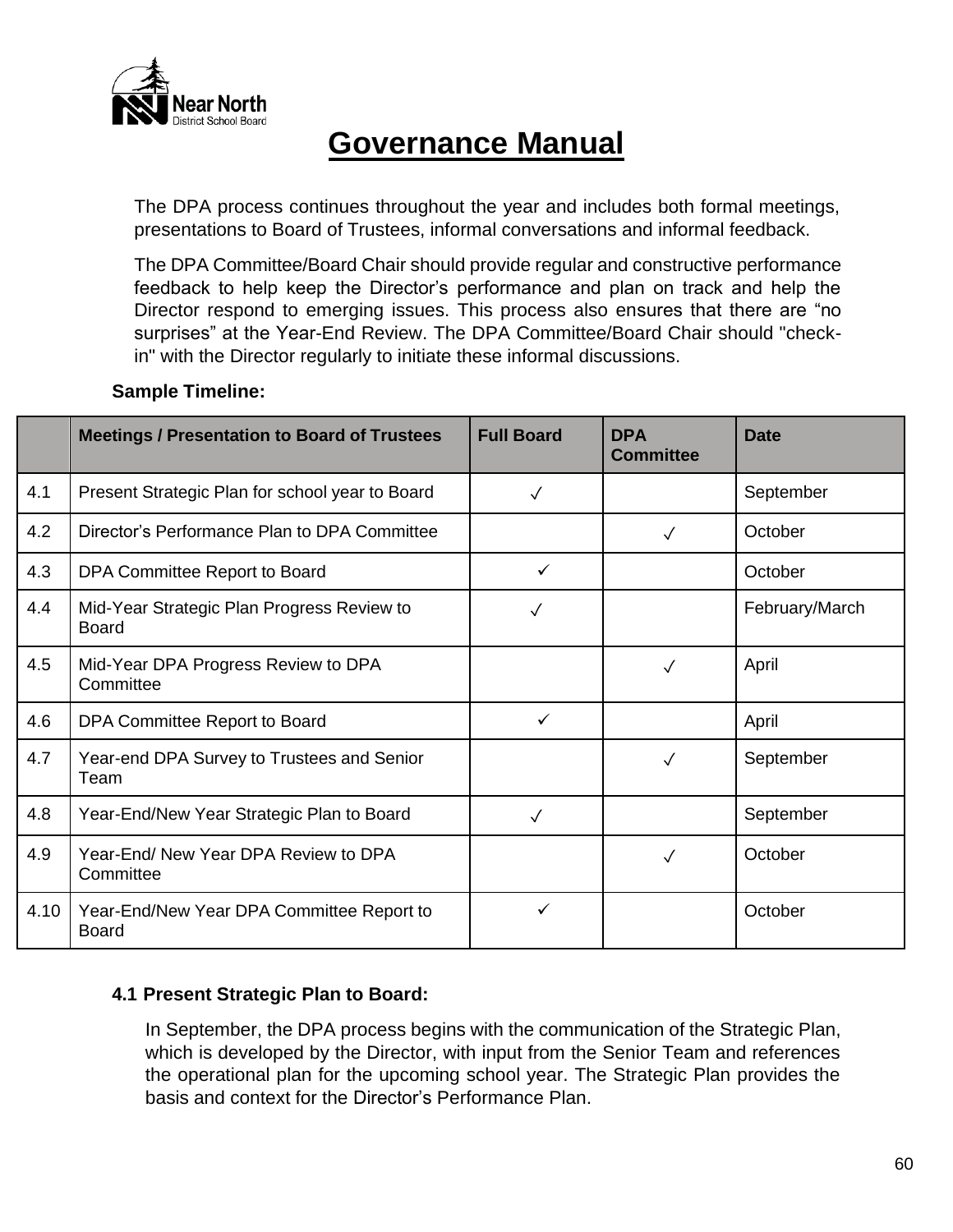

#### **4.2 Director's Performance Plan to DPA Committee:**

In October, the Director will draft a Performance Plan and review it with the DPA Committee. This meeting is the first of three formal meetings for the year and will set and clarify expectations at the beginning of the school/fiscal year. (See Appendix 1- Director's Performance Plan Form)

### **4.3 DPA Committee Report to Board:**

In October, the DPA Committee will report back to the Board. The DPA Committee will share the contents of the Director's Performance Plan and outline key performance indicators to be used in the appraisal. The DPA Committee will solicit input from the Board regarding process 4nd indicators to help inform the performance appraisal

#### **4.4 Mid-Year Strategic Plan Progress Review to Board:**

In February/March the Director shall provide an overview of the mid-year progress of the Strategic Plan implementation. The mid-year progress will be used as the basis for the Mid-Year DPA Progress Review.

#### **4.5 The Mid-Year DPA Progress Review to DPA Committee:**

In April, The Mid-Year DPA Progress Review will take place. This review allows the Director and the DPA Committee to discuss the Director's progress at the mid-point of the year. This review will cover all areas of the Directors Performance Plan, including achievements, challenges and any concerns. The Director will receive formal feedback from the DPA Committee including a performance rating based upon Implementation Targets where available. The DPA Committee will provide an update to the Board upon the completion of the Mid-Year DPA Progress Review.

### **4.6 DPA Committee Report to Board:**

In April, the DPA Committee will report back to the Board. The DPA Committee will share the contents of the Mid-Year DPA Review. The DPA Committee will solicit input from the Board regarding process and indicators to help inform the final appraisal period.

### **4.7 Trustee/Board Input:**

In September, a survey will be issued by the Research Department to all trustees. Trustees will be asked to offer their comments regarding Director performance on the goals defined in the Performance Plan using a format that allows for open, honest and constructive feedback. The DPA Committee may broaden this survey to include other stakeholder groups such as supervisory officers.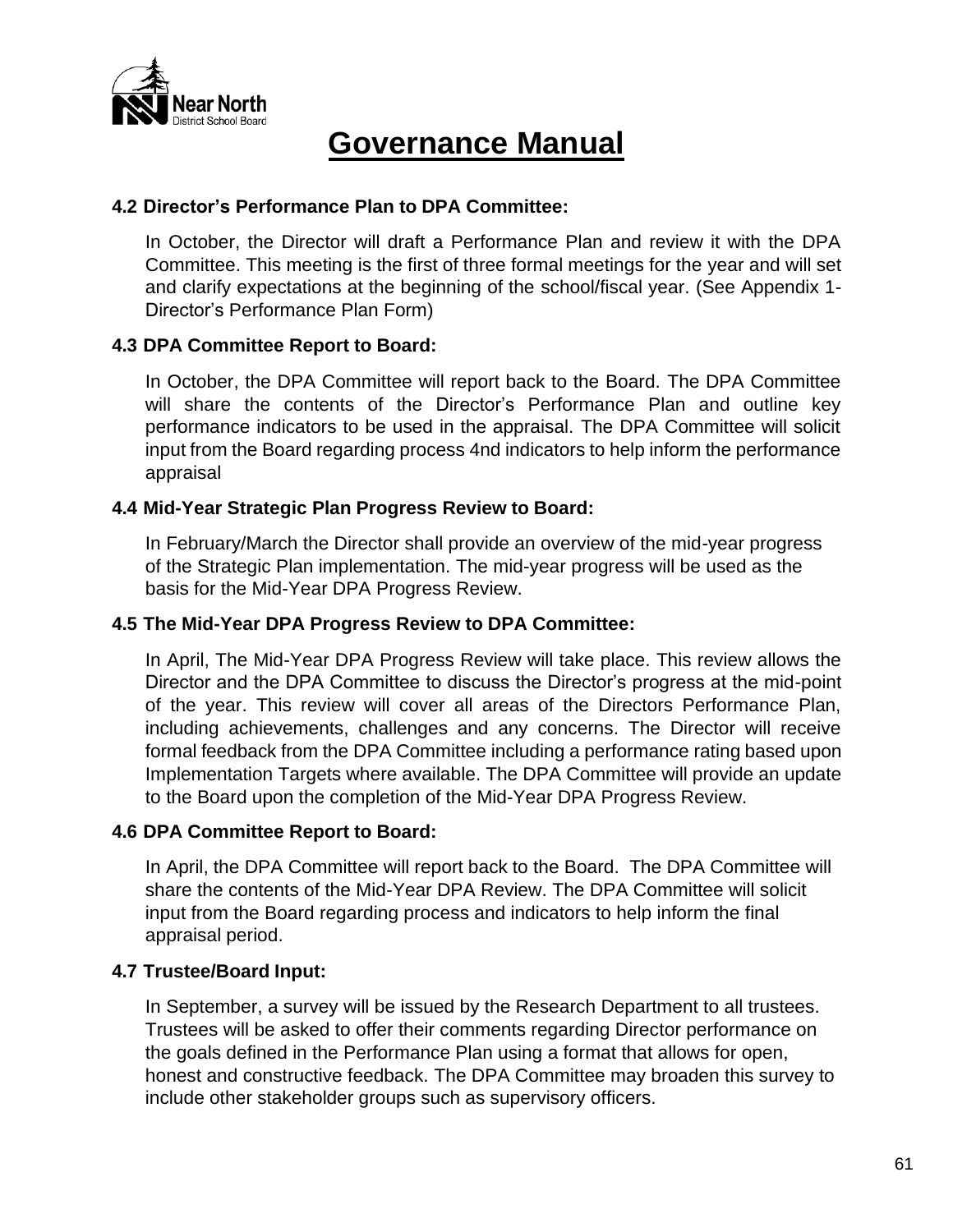

Questions should allow Trustees to comment on the following:

- 1. Which areas would you indicate as strengths in the Director's performance over the past year?
- 2. Which areas would you like to see the Director spending additional effort on over the course of the new year?

*Suggested Resource: OLF [Leadership](https://www.education-leadership-ontario.ca/application/files/8814/9452/4183/Ontario_Leadership_Framework_OLF.pdf) Core Practices (2013):*

- *Setting Directions;*
- *Building Relationships and Developing People;*
- *Developing the Organization to Support Desired Practices;*
- *Improving the Instructional Program; and*
- *Securing Accountability.*

# **4.8 Year-End/New Year Strategic Plan Review to Board:**

In September, the Director shall provide an overview of the Year-End progress of the Strategic Plan implementation. The Year-End Strategic Plan Review will be used as the basis for the Year-End DPA Progress Review.

### **4.9 Year-End/New Year DPA Review to DPA Committee:**

In October, the Year-End Review will take place. This is the formal annual performance assessment. The DPA Committee will evaluate the Director's achievements over the year measured against the Implementation and Outcome Targets.

### **4.10 Year-End/New Year DPA Committee Report to Board:**

In October, the DPA Committee will report back to the Board. The DPA Committee will share the contents of the Year End DPA Review. The DPA Committee will also provide an overview of the New Year DPA Plan.

### **5.0 The Director's Performance Plan Form:**

A Director's Performance Plan Form has been developed for the Director. The Director will complete a new form each school year, updating it on a regular basis and sending it to the DPA Committee in advance of each DPA meeting.

Properly prepared, the Director's Performance Plan Form will ensure that:

✓ The Director and the DPA Committee have clear measures/objectives to assess the Director's performance;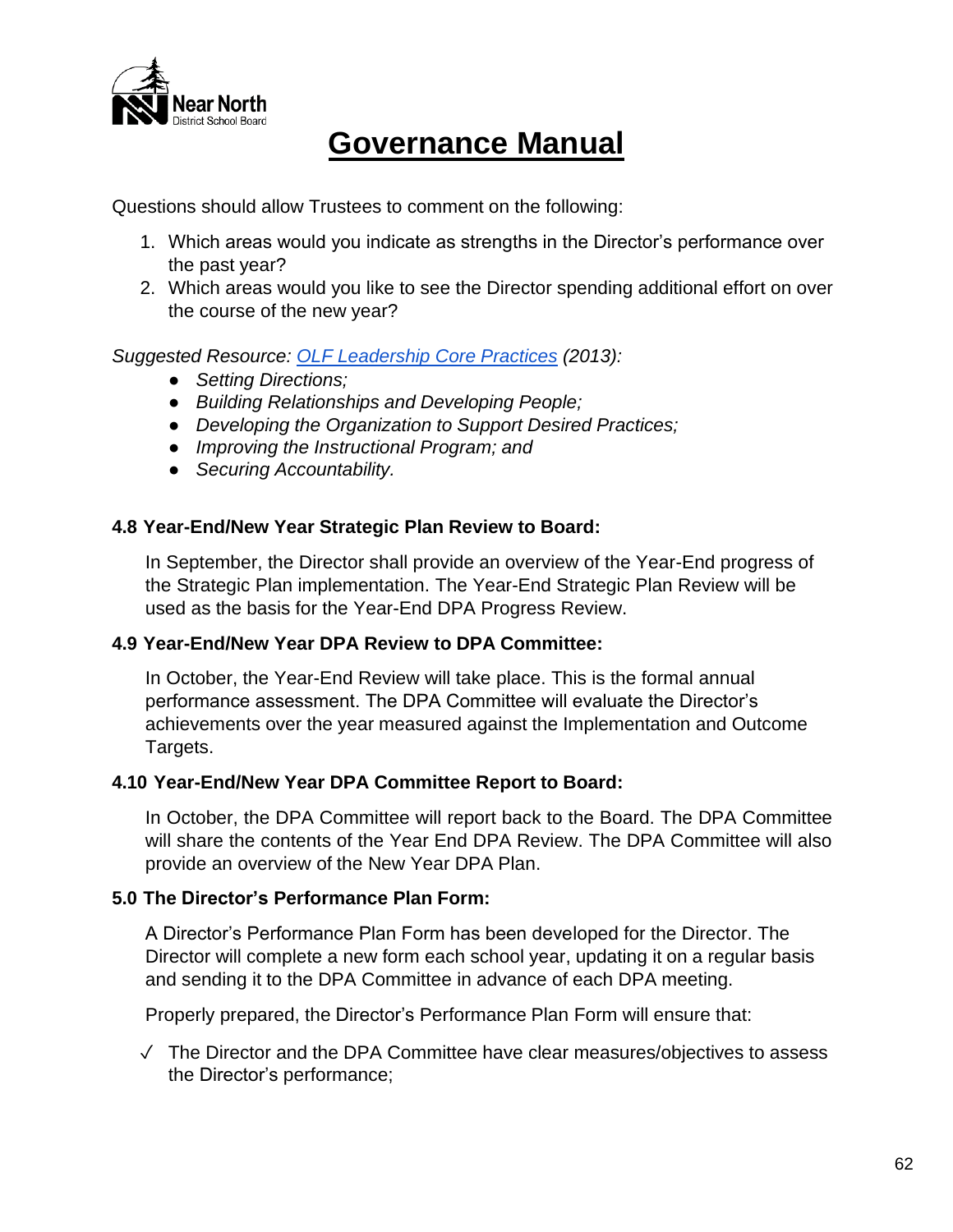

- ✓ The Director is building the knowledge, skills and experience needed to meet the needs of the Board as well as to achieve career objectives;
- ✓ The Director's efforts are aligned with and contribute to achieving the overall educational and business goals of the Board as outlined in the Board Multi-Year Strategic Plan ("MYSP").

### **References:**

*Education Act* s.169.1

The Institute for Education Leadership- The Ontario Leadership Framework A School and Leadership Guide to Putting Leadership Framework into Action, 2013.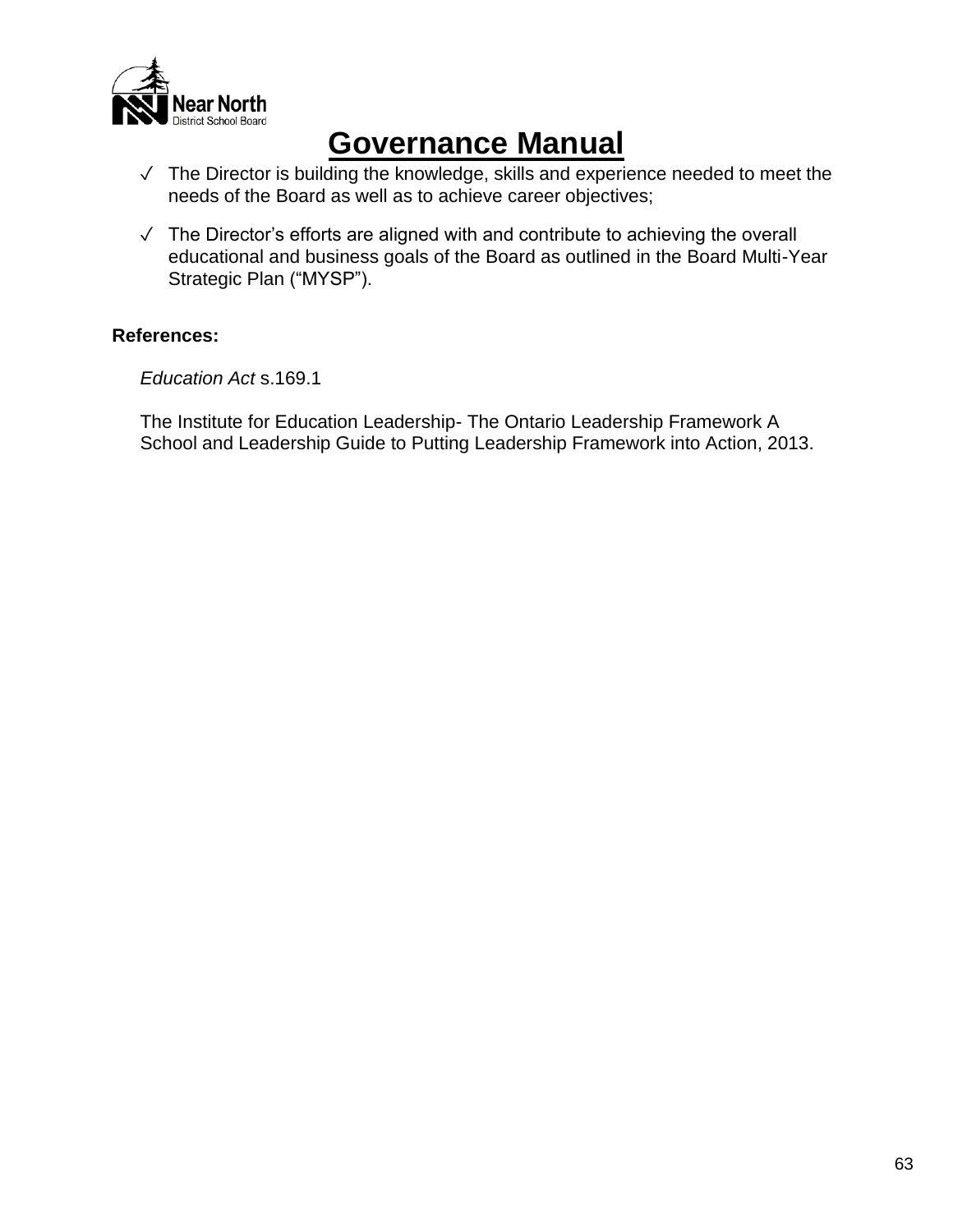

**GP-209** Approved: June 22, 2020 Review:

# **DELEGATION OF AUTHORITY**

#### 1. **Rationale**

This governance policy delegates certain responsibilities and powers of the Near North District School Board to the Director of Education and describes executive limitations on those powers.

#### **2. Policy Statement**

It is the policy of the Board to delegate authority to enable the Director of Education to provide leadership as the chief education officer and chief executive officer of the Near North District School Board. The Director of Education is responsible for the administration of all aspects of the school board's operations.

#### **3. Human Resources**

- 3.1 The Director of Education is authorized to hire staff in accordance with the *Education Act,* the *Human Rights Code,* requirements for a criminal record check under the *Criminal Code (Canada)*, and within the staff complements and salary ranges approved in collective agreements and the annual Board budget.
- 3.2 The Board delegates authority to the Director to hire staff using a fair selection process based on qualifications, experience, and merit that supports the creation of a bias-free workplace.
- 3.3 The Director is authorized to establish human resource procedures, including performance appraisals, job expectations and responsibilities, job authority for the staff, professional development of all staff, the effective handling of grievances, and protection against wrongful conditions.
- 3.4 All negotiating teams are the responsibility of the Director of Education and all members of negotiating teams are accountable to the Director.
- 3.5 The Director is expected to administer all authority under this policy in accordance with the *Education Act*, Ministry of Education policy and all other appropriate legislation.
- 3.6 The Director will obtain clear parameters for settlement from the Board before undertaking negotiations with any employee bargaining unit and will abide by the terms of collective agreements.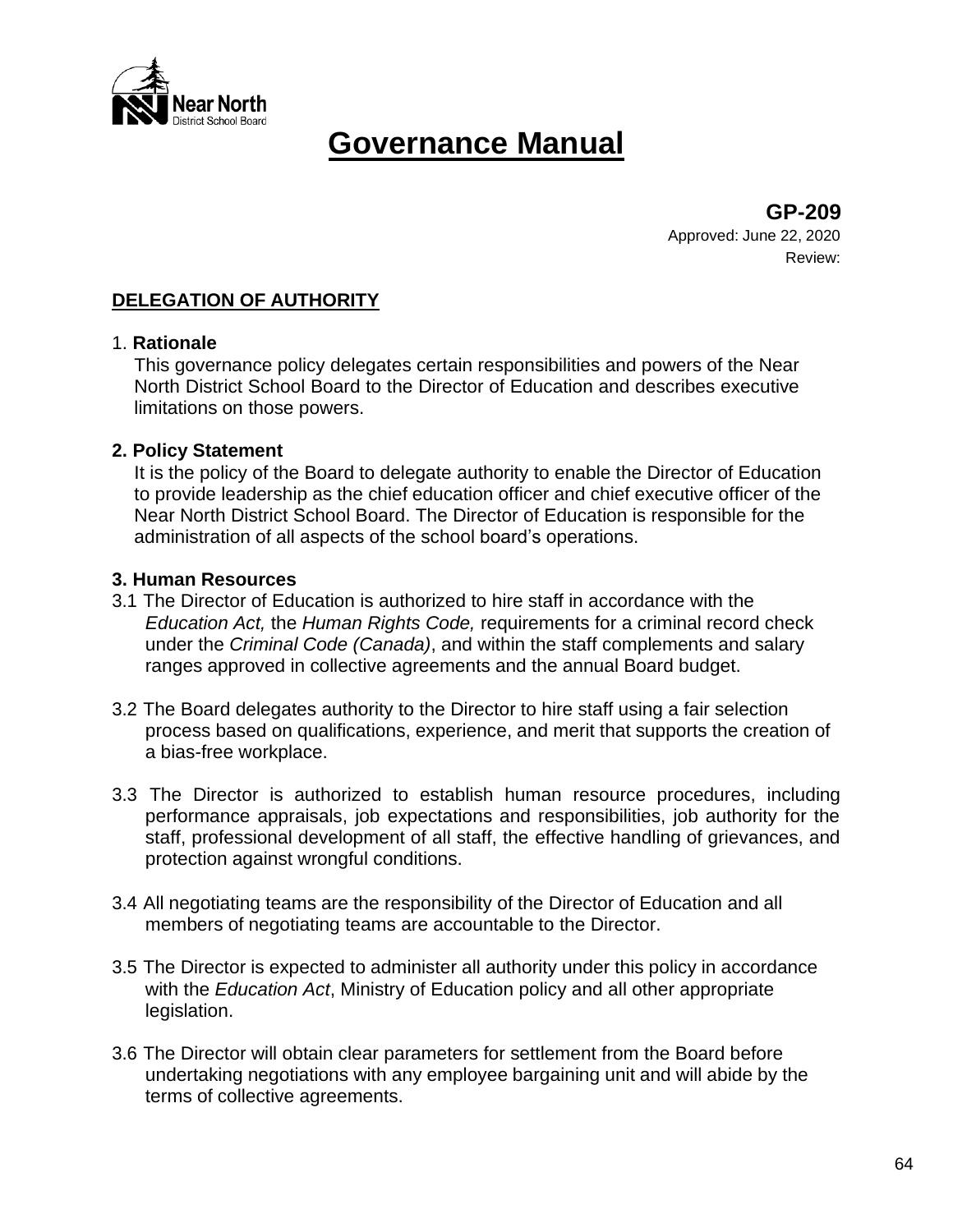

3.7 The Director will avoid and declare potential conflict and bias during the selection process and in the workplace arising from a work relationship between an employee and a member of that employee's immediate family, including the Director of Education.

#### **4. Finance**

- 4.1 The Director will ensure that Board assets are protected from unnecessary risk and are insured against theft and casualty losses to at least replacement value.
- 4.2 The Director will ensure that Board buildings and equipment are maintained in a state that meets health and safety standards.
- 4.3 The Director will protect the organization, the Board, and staff from unnecessary exposure to claims of liability or loss.

### **5. Administration**

- 5.1 The Director will ensure that student accommodation and capital planning does not deviate materially from the approved Capital Plan.
- 5.2 The Board reserves to itself the authority to make decisions on specific matters. The Board will instruct the Director of Education through written policies and decisions of the Board in public session. Further, the Board requires that any new provincial legislation or major initiatives must be initially brought to the Board for discussion and determination of decision-making authority.

### 6. **Delegation: Administrative Procedures**

- 6.1 The Board delegates to the Director the right to develop administrative procedures to implement Board policy and to address all issues not governed by Board policy.
- 6.2 The Director of Education and designates will develop, implement, and monitor a comprehensive series of administrative procedures. The procedures must comply with legislated requirements; be consistent with Board policies, goals and priorities; provide system direction; and ensure the reasonably uniform application of the procedures by those staff members responsible for their implementation.
- 6.3 Procedures will evolve over time as new tools emerge, new processes are designed, and the environment changes. Procedures must be agile and responsive to the context. Procedures that are unnecessarily restrictive limit the creativity that staff members bring to their work.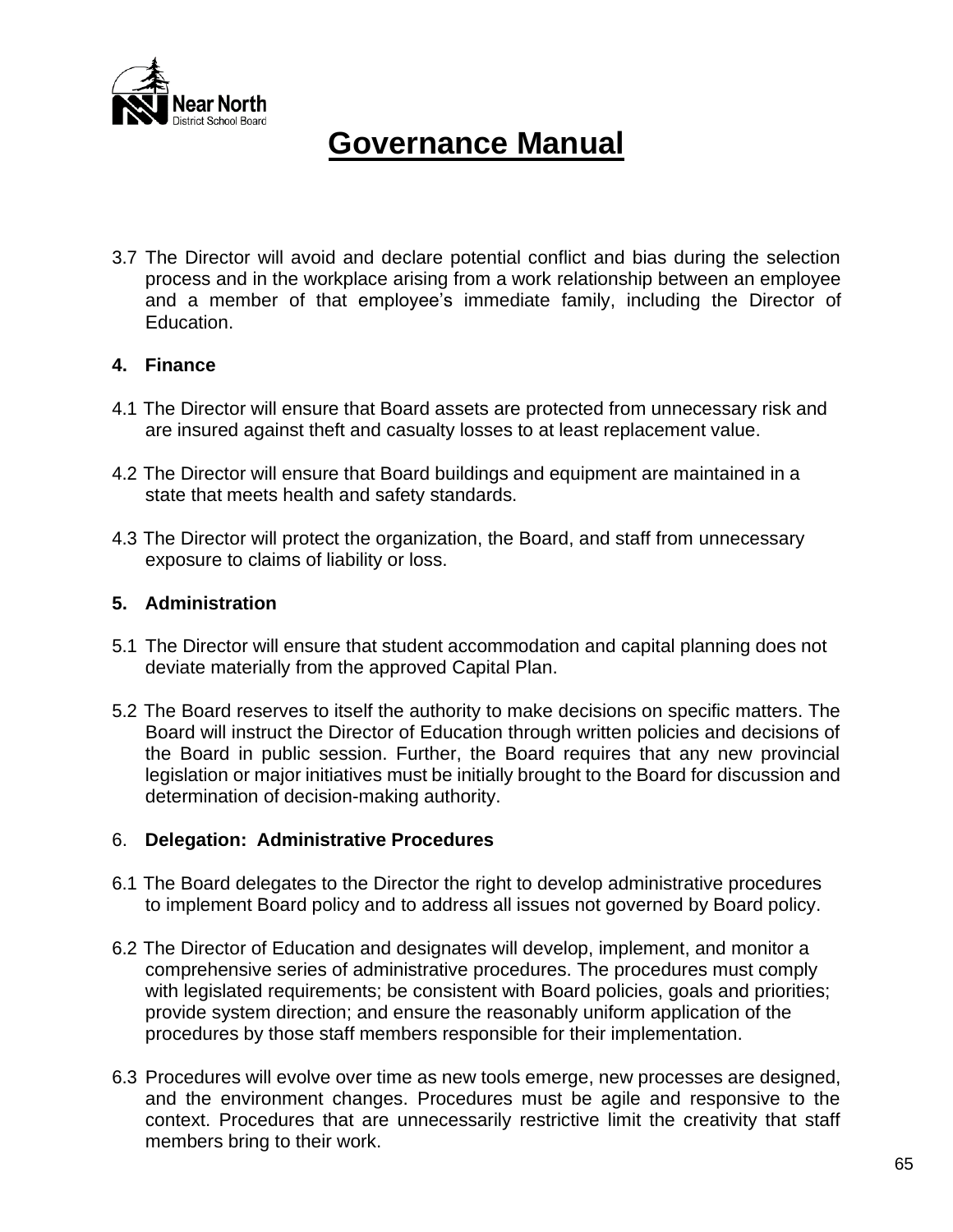

- 6.4 The Board delegates to the Director of Education the authority to develop administrative procedures in the following major categories:
	- General Administration: General administration procedures deal with system planning, matters that affect the whole district, issues that affect both students and staff members, and community involvement.
	- Educational Programs and Materials: These procedures describe school organization, the curriculum, instructional strategies, and curriculum resources.
	- Students: These administrative procedures deal with all student matters. Some examples are school attendance, student welfare and safety, supervision, emergency plans, discipline, student evaluation, reporting to parents, and awards.
	- Personnel and Staff Relations: These procedures deal with any matters related to staff members or volunteers. Procedures describe such issues as hiring of staff, staff records, health and safety, benefits and assistance, professional development, performance appraisal, professional misconduct, and recognition.
	- Business Administration: Business administration procedures relate to the management and maintenance of the Human Resources, Finance, Facilities and Information Services departments.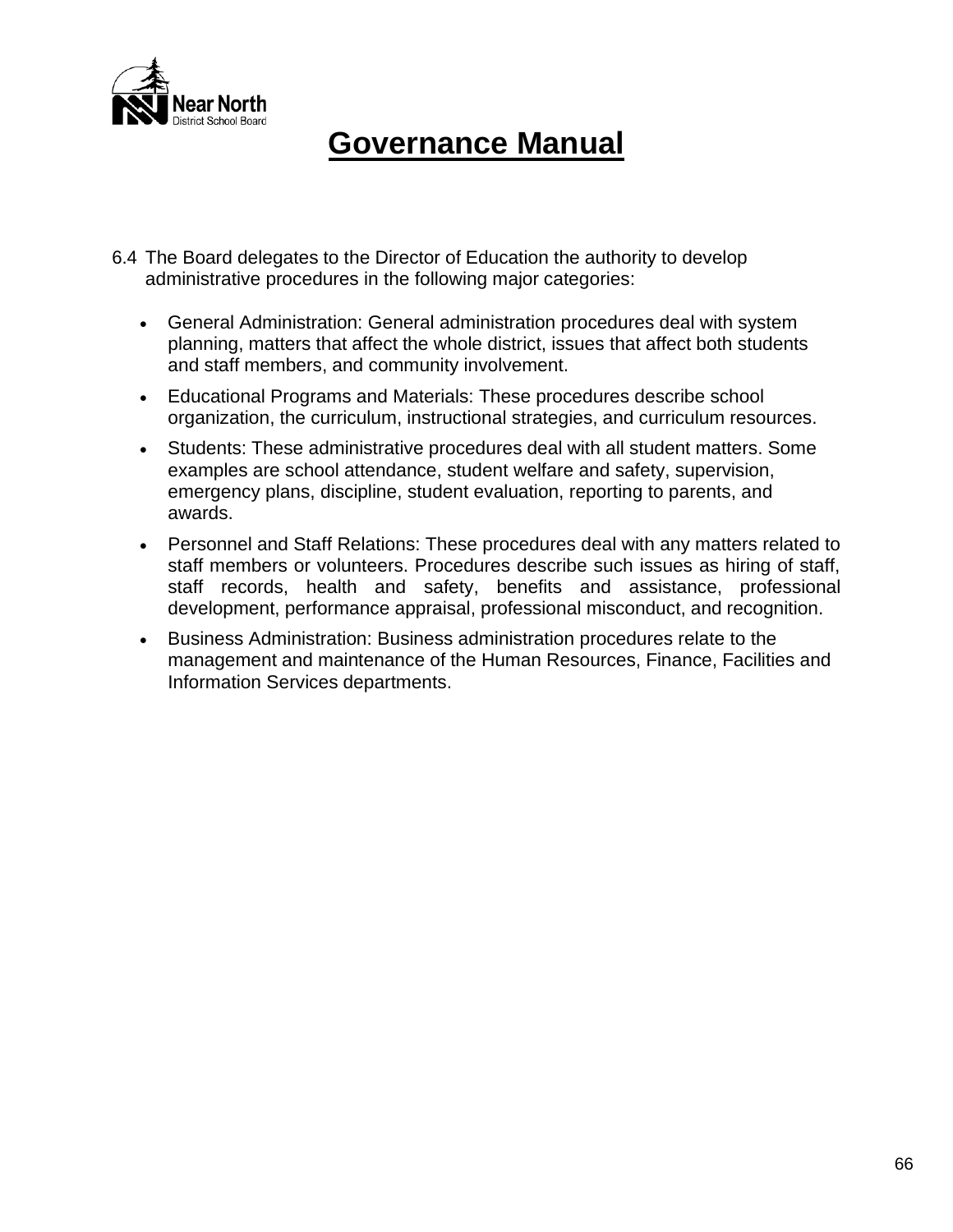

**GP-210** Approved: June 22, 2020 Review:

### **EQUITY AND INCLUSIVE EDUCATION**

#### 1. **Rationale**

The Near North District School Board and its staff are committed to the elimination of all types of discrimination as outlined in Ontario's Equity and Inclusive Education Strategy, Policy and Memorandum No. 119, "Developing and Implementing Equity and Inclusive Education Policies in Ontario Schools" (2009).

This policy outlines the steps and practices that the Board and its schools will take to ensure an equitable and inclusive environment in schools, at school events and Board activities. This document applies to all Near North District School Board students, employees, trustees, and other members of the broader community who participate in Board and school business and activities.

### **2. Policy Statement**

It is the policy of the Board to fulfill its commitments to equity and inclusion as outlined in legislation, policy and administrative guidelines.

#### **3. Programs, Guidelines and Practices**

The Board will:

- Establish the foundational framework that will inform their review and/or development and implementation of a comprehensive equity and inclusive education policy that recognizes, and addresses biases related to race, class, ethnicity, gender, sexual orientation, disability, family status, and religious and linguistic differences as well as socio-economic factors.
- Review existing equity and inclusive education and/or extend or develop such policies to fulfill the requirements of existing regulations, the *Strategy*, Policy/Program Memorandum No. 119, and the *Code*.
- Ensure that principles of equity and inclusive education permeate all Board policies, programs, guidelines, operations, practices, and Board improvement plans.
- Ensure all future policies, guidelines and practices are drafted and implemented in accordance with the Board's equity and inclusive education policy.
- Collect information needed to monitor the effects of the implementation of the Equity and Inclusion Education policy by the Board.
- Ensure persons with disabilities are accommodated appropriately and, in a manner, consistent with the *Code*.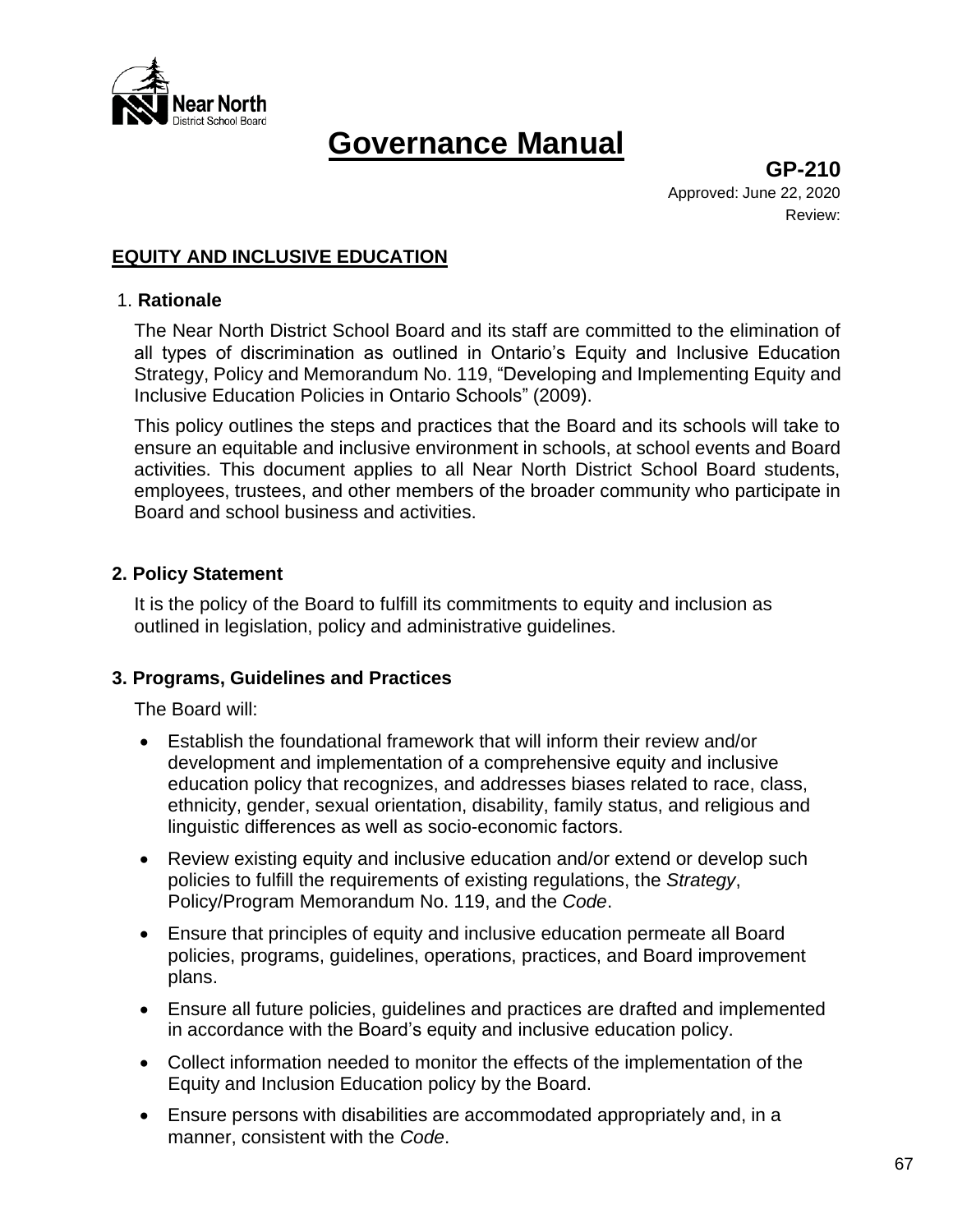

- Provide training for school leaders and hiring managers to facilitate equitable recruitment and hiring practices to reflect Ontario's diverse society
- Provide opportunities for the diverse school community, including students, staff, parents, trustees and community members, to provide active input into Board policies and improvement plans on an ongoing basis.
- Investigate in a thorough and timely manner any claims of discrimination

# **4. Shared and Committed Leadership**

The Board will:

- Establish and maintain partnerships with diverse communities so that the perspectives and experiences of all students are recognized to help meet their needs.
- Develop a system plan to build and sustain staff capacity in the areas of equity and inclusive education in curriculum and instruction, human resources and governance.
- Identify and appoint a contact person to liaise with the Ministry and other Boards to share challenges, promising practices and resources.
- Provide ongoing education and training for students, administrators, teachers (including guidance counsellors), support staff and trustees in implementing equity and inclusive education and leadership initiatives.
- Establish selection criteria for leadership positions that include demonstrated commitment, knowledge
- Provide ongoing training for all staff that reflects comprehensive attention to the principles of human rights and their fundamental role in an equitable and inclusive environment.
- Strive to include members of communities that are underserved and /or marginalized in shared leadership.

# **5. School-Community Relationships**

The Board will:

- Establish and maintain a collaborative relationship with diverse communities so that the perspectives and experiences of all students, families, and employees are recognized and addressed.
- Review and/or initiate tools, school climate surveys, to determine stakeholders' views on school environments and act upon relevant next steps.
- Review existing committees, for example, Parent Involvement Committee, to assess the levels of representation of the diversity of the Board and the wider community.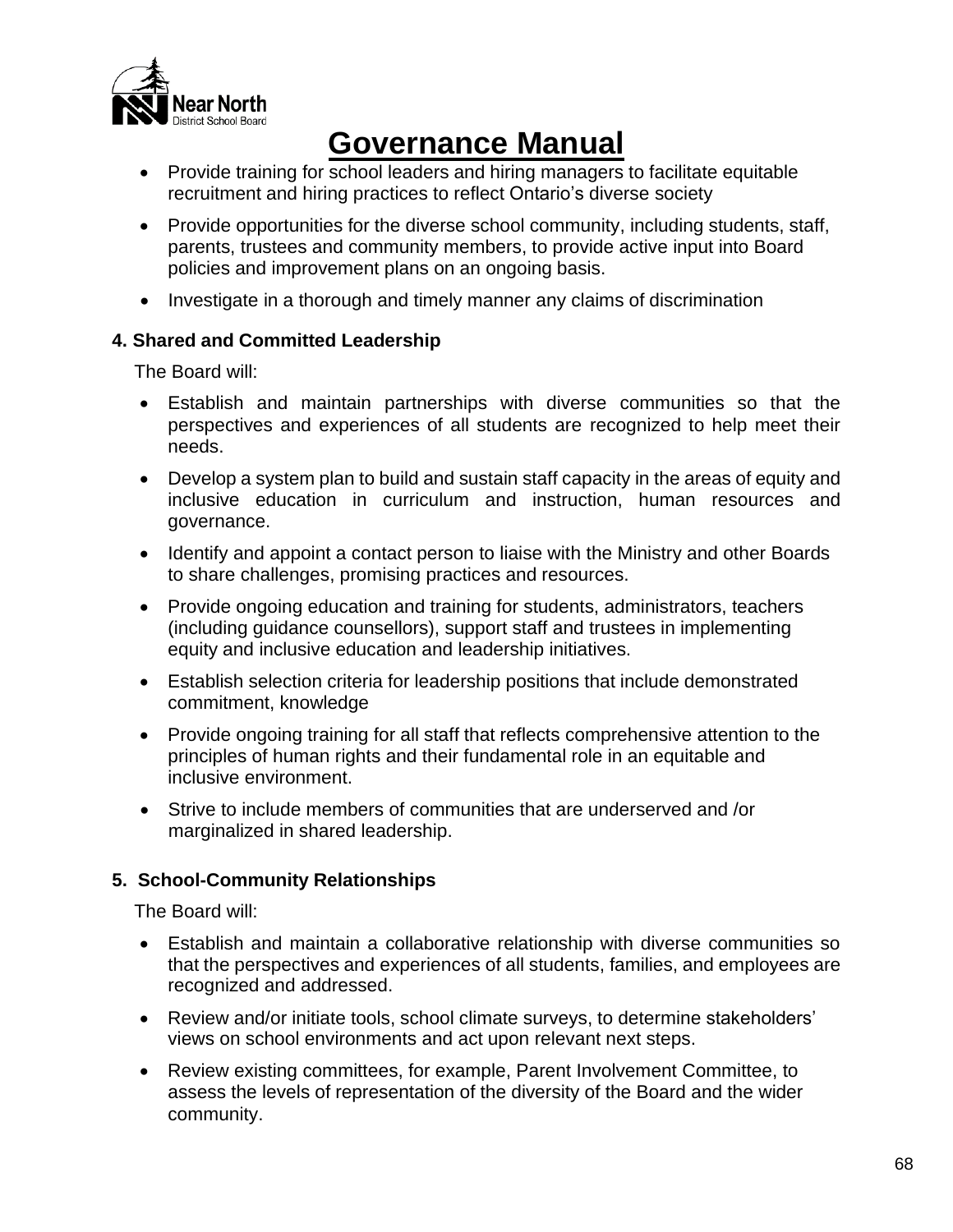

- Review and /or deepen existing community partnerships to ensure that they reflect the principles of equity and inclusive education.
- Expand community outreach efforts to foster new partnerships that engage a cross-section of diverse students, parents, staff, community members and various community organizations, including business groups to foster and support an inclusive environment.
- Establish processes to identify and address systemic barriers that limit or prevent all sectors of the school community from opportunities for Board representation and involvement in Board activity.

# **6. Religious Accommodation**

The Board will:

- Consult with members of the multiple faith communities that represent the Board in the development and implementation of this policy.
- Inform students and their parents/guardians and staff of their right to request accommodation for religious beliefs and practices.
- Prepare a religious accommodation guideline in keeping with the *Code*, which prohibits discrimination on the grounds of creed, and other *Code* protected grounds and provides a duty to accommodate.
- Provide religious accommodation for students and staff consistent with the *Code*.

# **7. School Climate and Prevention of Discrimination and Harassment**

The Board will:

- Implement strategies to identify and remove discriminatory barriers that limit engagement by students, parents, and the community, so that diverse groups and the broader community have Board-level representation and access to Board initiatives.
- Put procedures in place that will enable students and staff to report incidents of discrimination and harassment safely and that will also enable Boards to respond in a timely and effective manner as required in P/PM 145- 2009 Progressive discipline and promoting positive student Behavior.
- Promote positive behaviour through initiating or strengthening proactive programs to reduce suspensions and expulsions and as required by P/PM 144 – 2009- Bullying Prevention and Intervention**.**
- Create a culture of high expectations in which excellence is continually strived for and respect permeates the environment.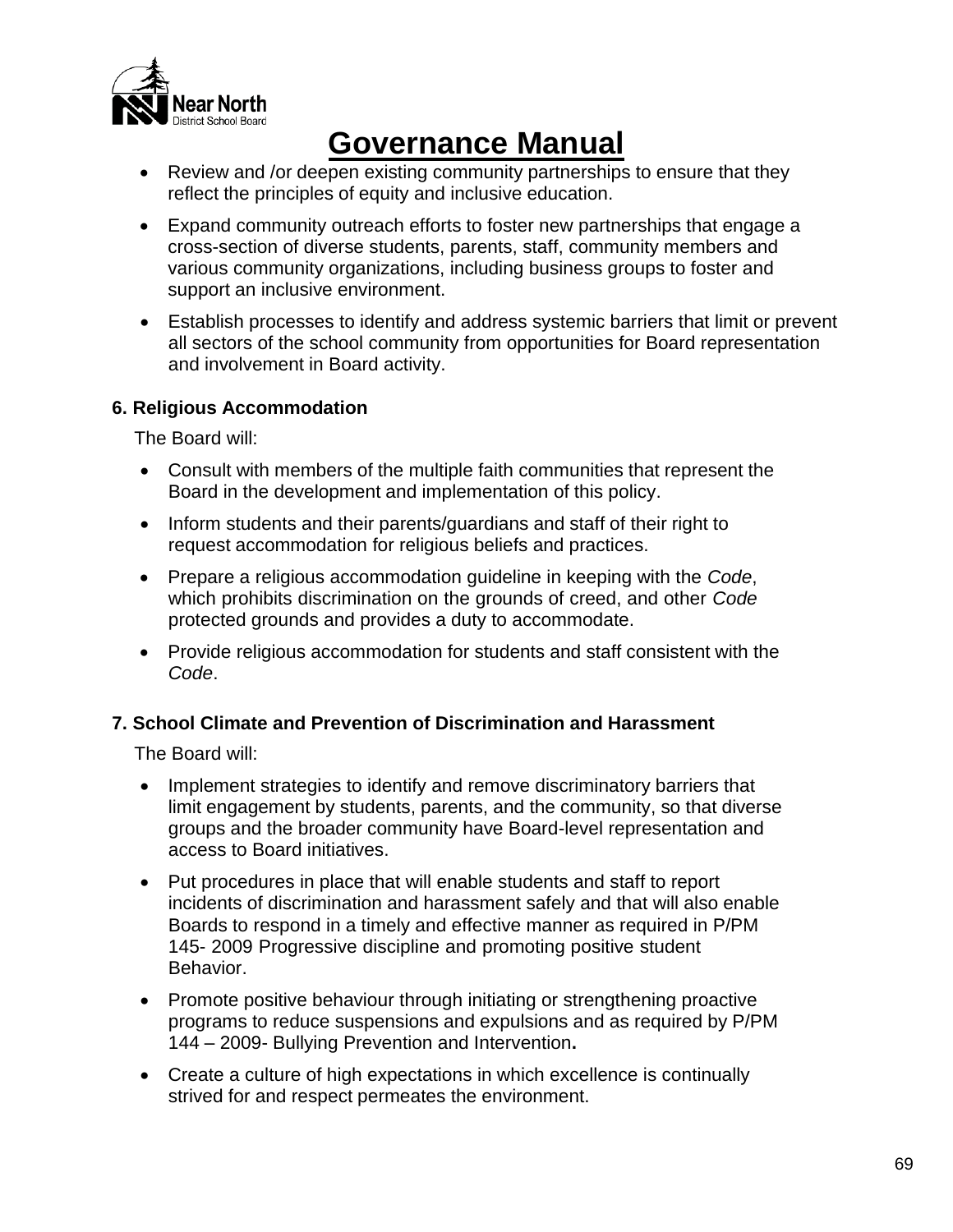

### **8. Professional Learning**

The Board will:

- Support the schools' review of classroom strategies that promote school-wide equity and inclusive education policies and practices.
- Allocate resources to provide ongoing opportunities for students, administrators, teachers, support staff, and trustees to participate in equity and inclusive education training and leadership initiatives.
- Provide antiracism and antidiscrimination training to students, administrators, teachers, support staff, and trustees.
- Ensure that the principles of equity and inclusive education are modelled and
- incorporated in professional learning programs.

# **9. Accountability and Transparency**

The Board will:

- Embed the principles of equity and inclusive education into all Board policies, programs, guidelines, and practices.
- Actively communicate the equity and inclusive education policy to students, teachers, parents, staff, school councils, community partners, and volunteers and post it on the Board's website. Seek and use feedback to improve the Equity and Inclusive Education policy, in the spirit of continuous improvement.
- Engage Board and school teams in school improvement planning with particular emphasis on identifying and removing barriers to student achievement.
- Establish processes to monitor progress and assess effectiveness of policies, programs, and procedures.
- Report on the progress of implementation of The Strategy and its impact on student achievement using specific criteria to the Ministry of Education upon request and the local community.
- Ensure the transparency of the Identification Placement and Review Committee (IPRC) process, inform, and support parents through this process.

# **Reference Documents**

# *Accessibility for Ontarians with Disabilities Act* 2005

*Education Act*, para. 8 (1) 29.1 Equity and Inclusive Education; Section 169.1 School Climate Canadian Charter of Rights and Freedoms

Ontario Regulation 298, Sections 27-29 Religion in Schools Ontario's Education, Equity Action Plan

PPM No. 119 Developing and Implementing Equity and Inclusive Education Policies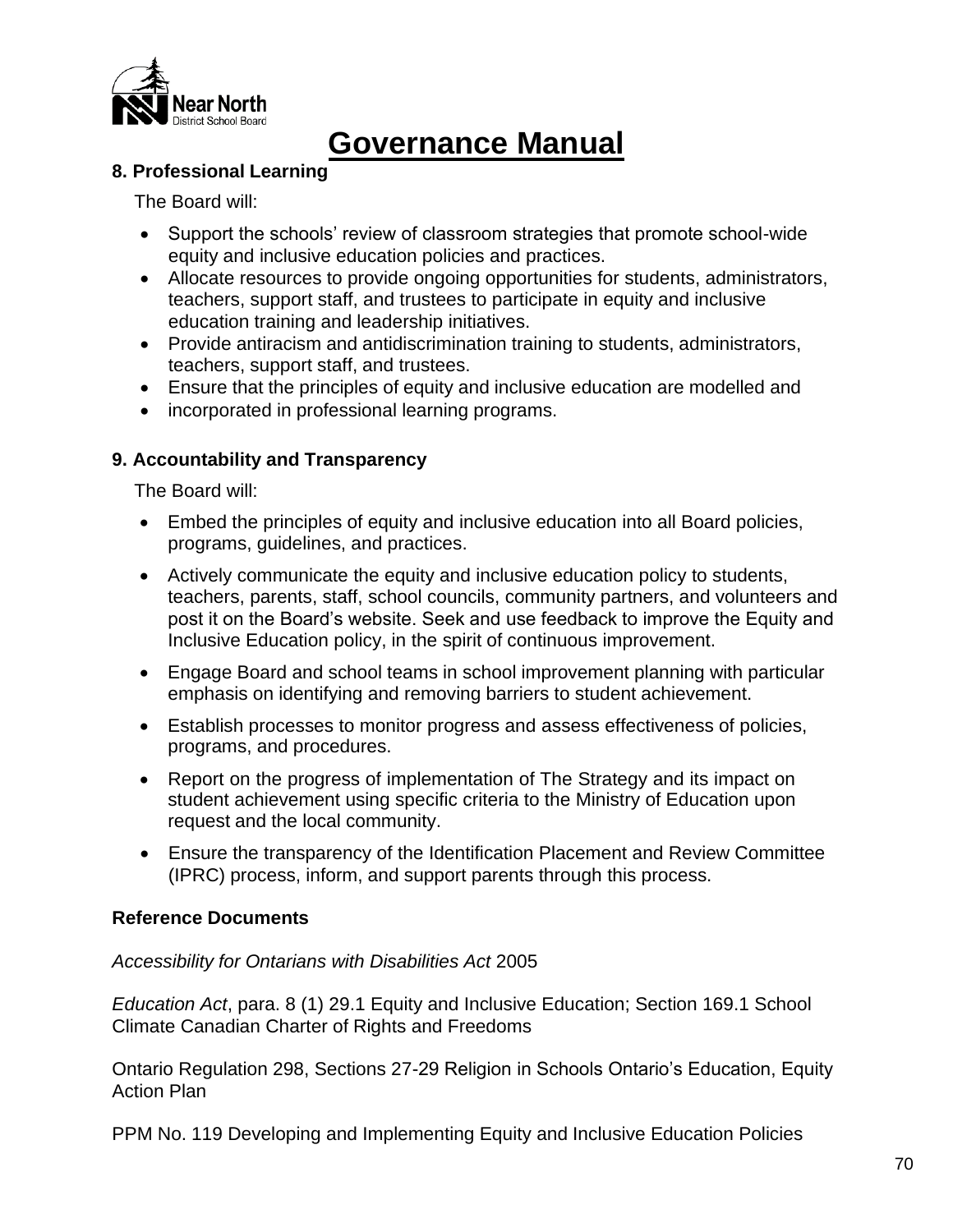

**GP-211** Approved: June 22, 2020 Review:

# **SAFE SCHOOLS**

### **1. Rationale**

The Near North District School Board is committed to:

- Working with schools, families and the community to provide a positive learning environment in which members are treated with respect and dignity.
- Promoting programs and activities that focus on building healthy relationships, character development and civic responsibility.
- Nurturing a positive school culture where conflict and difference can be addressed in a manner characterised by respect and civility.
- Encouraging the use of non-violent means to resolve conflict.

### **2. Policy Statement**

It is the policy of the Board to provide safe, clean and healthy learning/working environments for students, staff and community.

### **3. Progressive Discipline**

The goal of the policy is to support a safe, inclusive, and accepting learning and teaching environment in which every student can reach his or her full potential.

- All inappropriate student behaviour, including bullying, must be addressed.
- Responses to behaviours that are contrary to the board's code of conduct must be developmentally appropriate.
- Progressive discipline is an approach that makes use of a continuum of prevention programs, interventions, supports, and consequences, building upon strategies that build skills for healthy relationships and promote positive behaviours.
- The range of interventions, supports, and consequences used by the board and all schools must be clear and developmentally appropriate, and must include learning opportunities for students to reinforce positive behaviours and help students make good choices.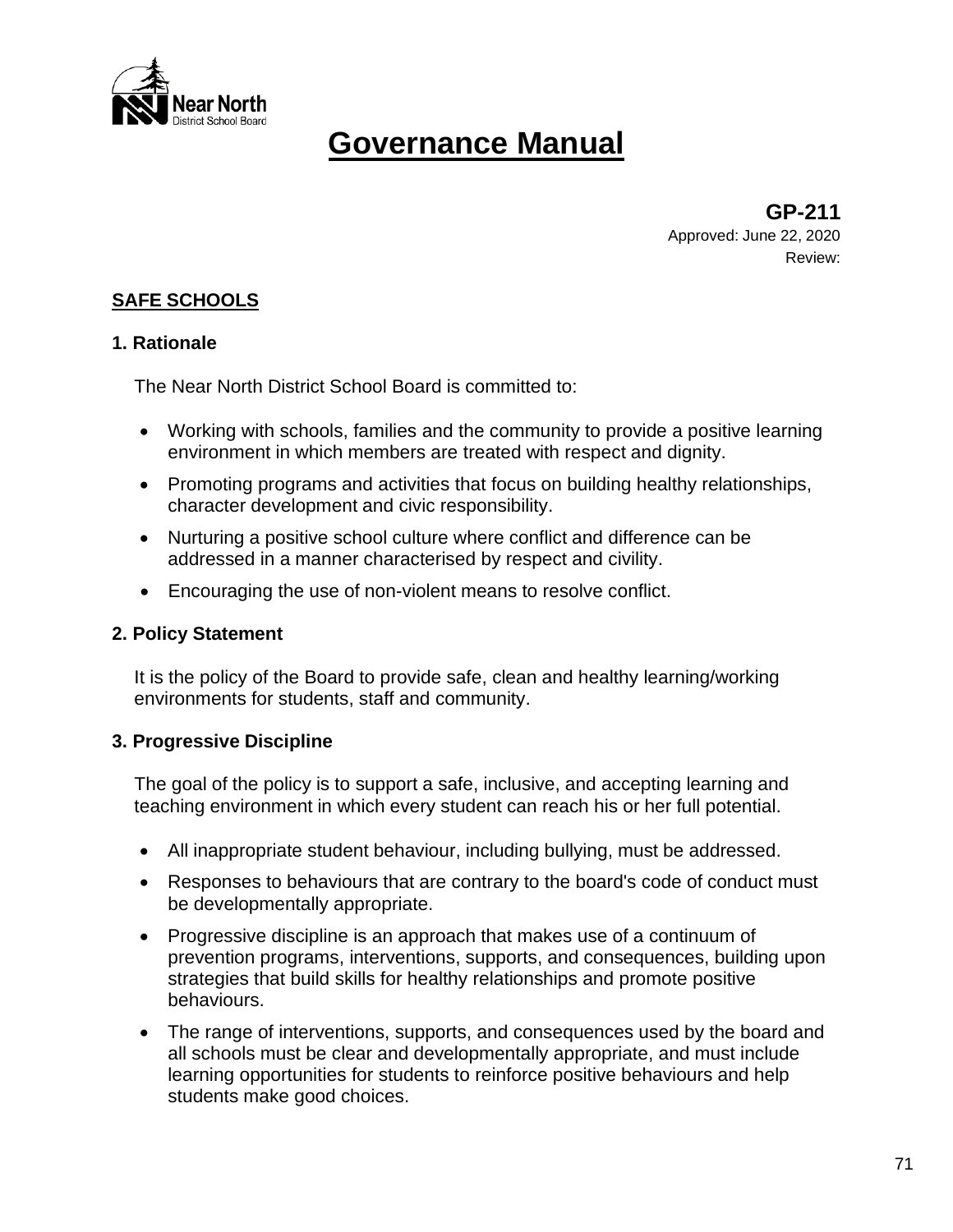

- Information in the student's IEP must be considered in the determination of interventions, supports, and consequences for students with special education needs.
- The board, and school administrators, must consider all mitigating and other factors, as required by the *Education Ac*t and as set out in Ontario Regulation 472/07.

# **4. Responding to Incidents**

The Board is committed to supporting safe learning and teaching environments in which every student can reach his or her full potential. Appropriate action must consistently be taken by schools to address behaviours that are likely to have a negative impact on a school climate including serious incidents and all inappropriate and disrespectful behaviours.

Examples of such behaviours include but are not limited to those activities which may lead to a possible suspension or expulsion and those that are contrary to provincial, Board and School Codes of Conduct, which includes, but is not limited to; inappropriate sexual behaviour, gender-based violence, homophobia, and harassment on the basis of sex, gender identity, sexual orientation, race, colour, ethnicity, culture, citizenship, ancestry, origin, religion, creed, family status, socio- economic status, disability and/or any other immutable characteristic or ground protected by the *Human Rights Code*, as well as any other behaviour, such as bullying, swearing, malicious gossip, namecalling, sexist, homophobic or racial slurs, comments, jokes or teasing and defamatory or discriminatory electronic communication and postings, graffiti and other behaviour that might cause a negative school climate. The requirement to take action applies to behaviours that occur anytime at school or at any school related activity.

### **5. Reporting Violent Incidents**

All violent incidents that occur on school premises during school-run programs must be reported by the principal to the Ministry of Education, whether the violent incident was committed by a student of the school or whether it was committed by another person. The term *violent incident* is defined as the occurrence of any one of the following or the occurrence of a combination of any of the following:

- possessing a weapon, including possessing a firearm
- physical assault causing bodily harm requiring medical attention
- sexual assault
- robbery
- using a weapon to cause or to threaten bodily harm to another person
- extortion
- hate and/or bias-motivated occurrences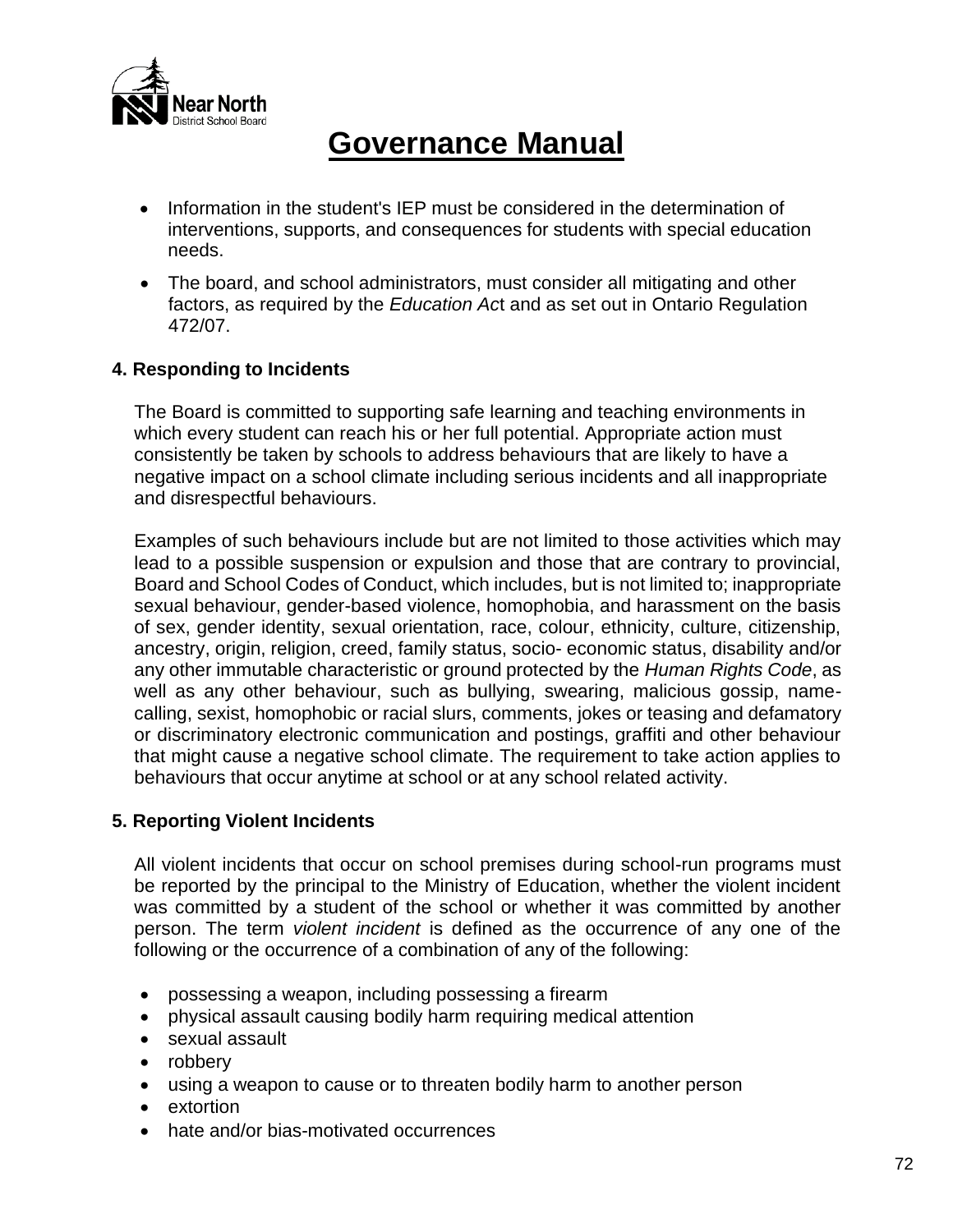

**GP-212** Approved: June 22, 2020 Review:

## **COMMUNITY PLANNING AND PARTNERSHIPS**

### **1. Rationale**

The Near North District School Board is committed to optimizing the use of boardowned assets, establishing facility partnerships for co-building opportunities when undertaking major capital projects, the leasing of space within current assets, the disposition of properties and engaging in long term planning, which will be well informed, well-coordinated, transparent, sustainable and supportive of student achievement and well-being.

#### **2. Policy Statement**

It is the policy of the Board to optimize the use of board-owned assets in a prudent and transparent manner.

### **3. Long Term Capital Planning**

**3.1.** The Board will develop a long-term capital plan that addresses the future needs of students. The Capital Plan will provide the information necessary for the Board to forecast where new schools or additions may be needed, where space is being wellutilized, which open and operating schools may have unused space and which schools may be candidates for consolidation or closure.

**3.2.** The Capital Plan will include enrolment projections, school capacity, renewal needs, potential consolidations and the construction of new schools or additions, including significant renovations.

### **4. Annual Meeting**

**4.1.** The Board will reach out to community organizations and First Nations partners to share planning information on a regular basis and prior to commencing an accommodation review. Stakeholders will be invited to participate in an info sharing meeting.

**4.2.** Any information exchanged will be formally documented by the Board.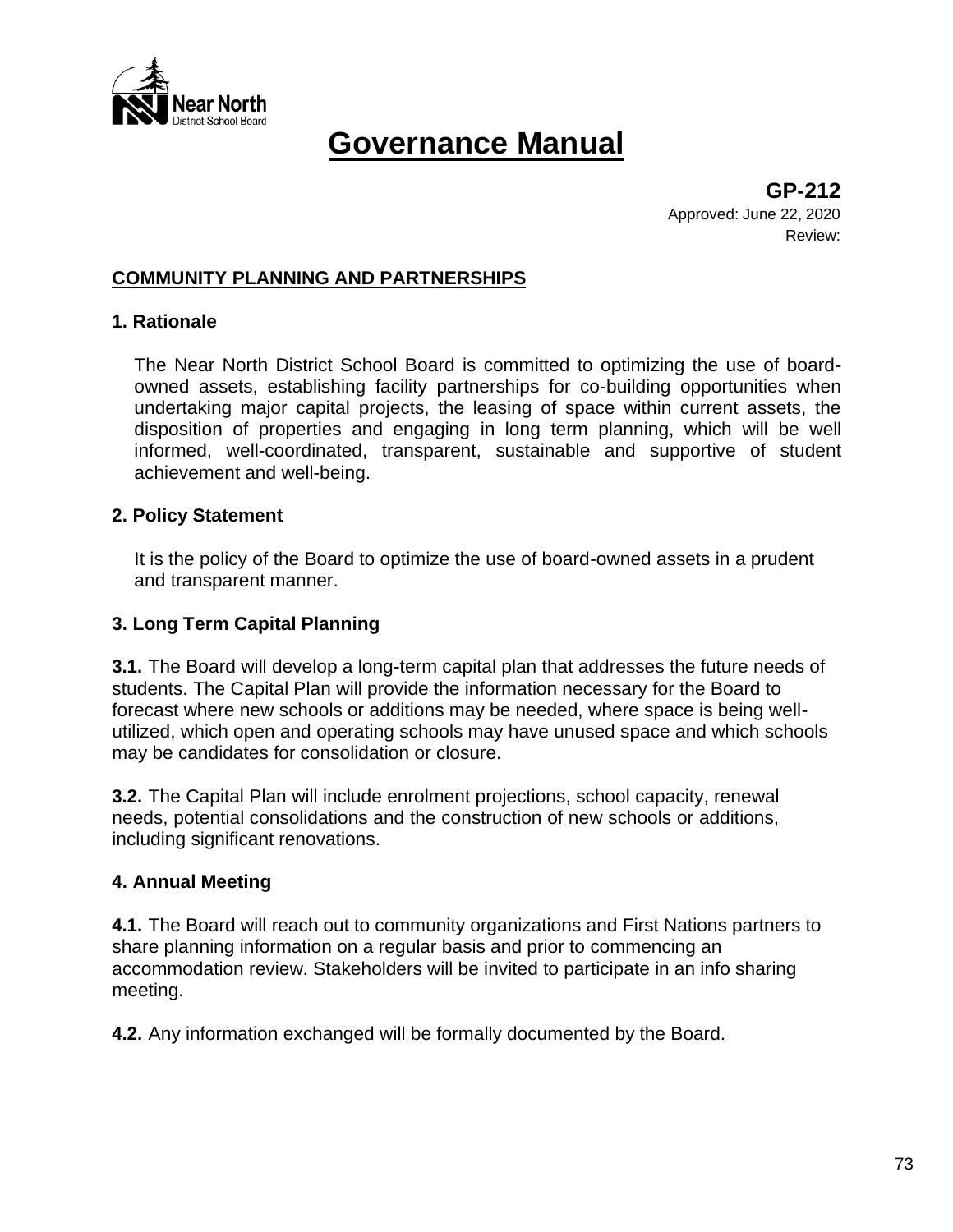

**4.3** Potential partners will be expected to bring relevant planning information (e.g., population projections, growth plans, community needs, land use and green space/park requirements etc.). The information exchanged may be included in School Information Profiles (SIPs).

## **5. Establishing Facility Partnerships**

- **5.1.** The Board will endorse and encourage facility partnerships with the intent of:
	- reducing facility operating and capital costs;
	- improving student services and supports;
	- strengthening relationships with community partners and the public;
	- maximizing use of board owned assets through increased flexibility; and,
	- creating a foundation for improved service delivery.
- **5.2.** Eligible partners will be considered based on the following criteria:
	- protection of student health and safety;
	- appropriateness for school setting; and,
	- partnerships that compliment student achievement and well-being strategy.
- **5.3.** The following entities will be considered as eligible partners:
	- Co-terminus school boards;
	- Local municipalities within the Near North District School Board Region;
	- Local Colleges and Universities;
	- First Nations Partners;
	- Provincial & Federal Government;
	- Child Care operators approved by the Board;
	- H.A.N.D.S.;
	- Agencies providing Section 23 Programs;
	- Local Health Integration Networks;
	- Social Service Organizations;
	- Literacy agencies;
	- Members of Children's Mental Health Ontario; and
	- Other partners as determined by the Board.

The Board may prioritize the notification list of eligible partners.

### **6. Schools Suitable for Facility Partnerships**

6.1. The Board will consider which schools will or will not be suitable for facility partnerships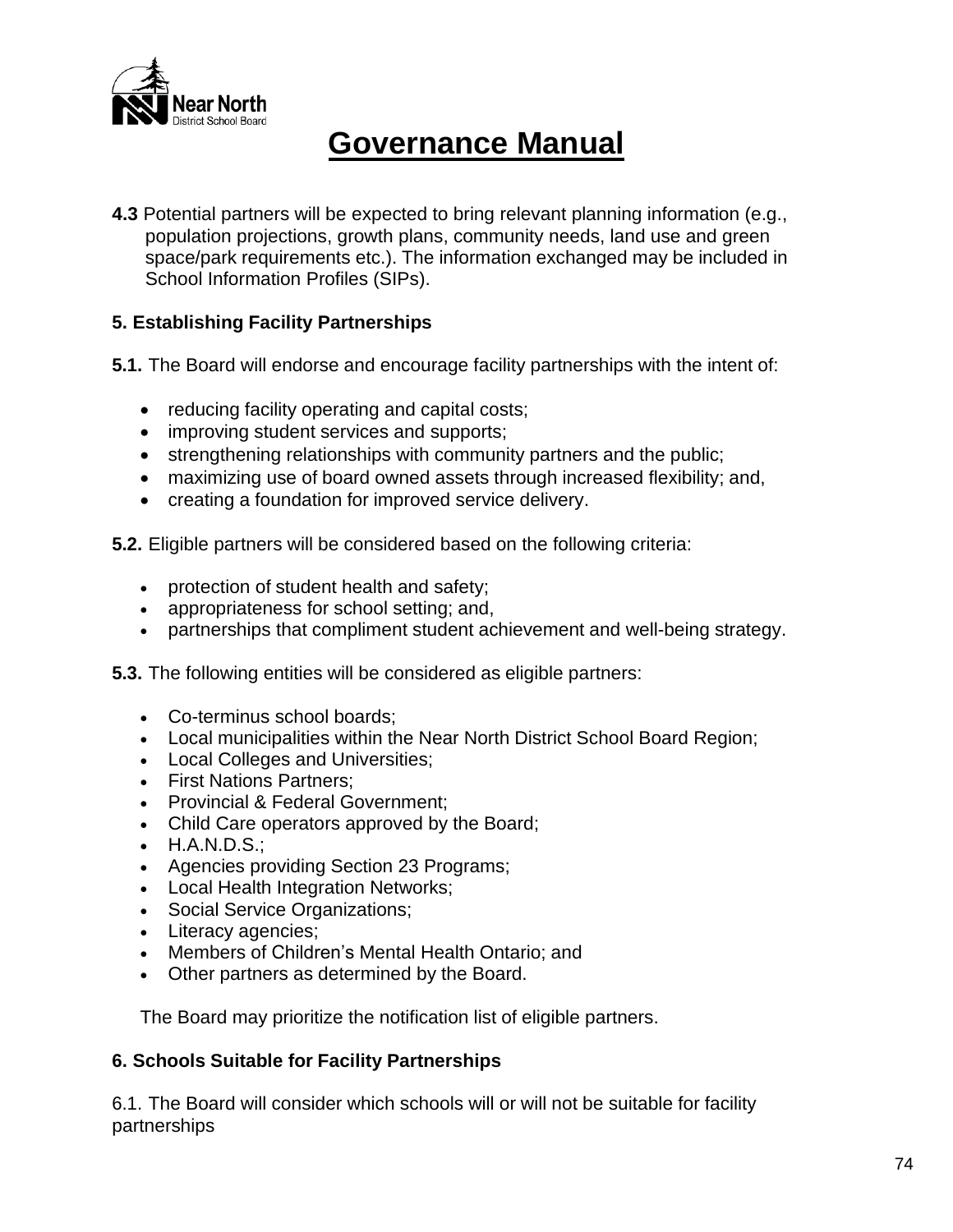

## **7. Annual Report to Board**

7.1 On an annual basis, a Partnerships List Report will be submitted to the Board for information.

## **8. Board Website**

The Board will ensure that facility partnership opportunities shall be made available to the public through established communication channels including, but not limited to, the Board website and/or newspaper ads.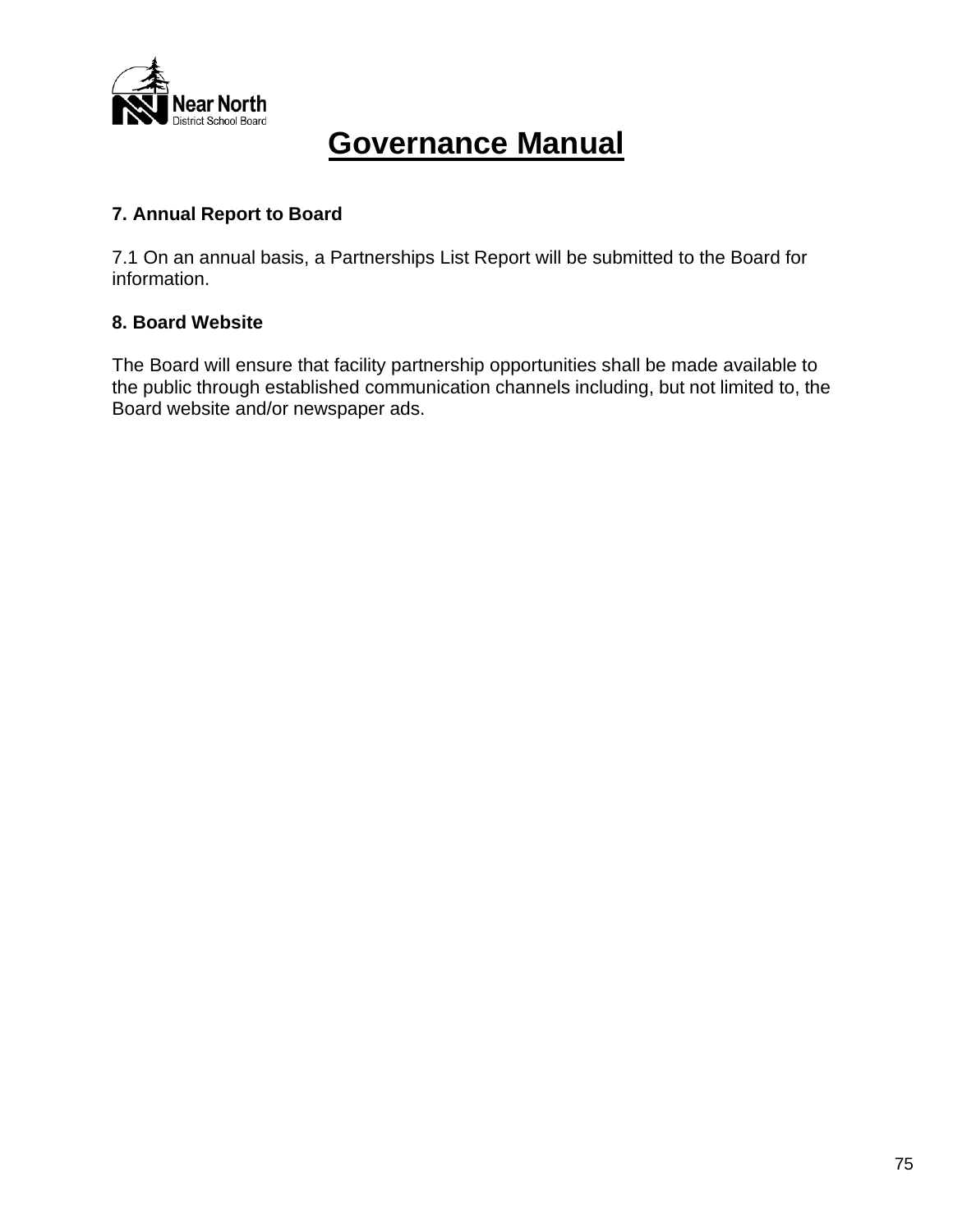

**GP-213** Approved: June 22, 2020 Review:

## **STUDENT ACCOMMODATION**

### **(Note: Pending release of new PPM will impact this Policy)**

#### **1. Rationale**

This policy is created to ensure that decisions regarding student accommodations promote board-wide student achievement and well-being while managing capital assets in a fiscally viable and sustainable manner.

The Near North District School Board is committed to working with community partners when undertaking capital planning, including when the Board is beginning to develop options to address under-utilized space in its buildings.

Further, the Board is committed to ensuring that decisions regarding student accommodations are made with the involvement of an informed local community and are based on a broad range of criteria regarding the quality of the learning experience for students.

### **2. Policy Statement**

It is the policy of the Board to ensure that student accommodation decisions are student focused, open, transparent and prudent.

### **3. Application of Policy**

- **3.1.** There are specific circumstances where the Board is not obligated to undertake a pupil accommodation review. These include:
	- Where a replacement school is to be built by the Board on the existing site, or built or acquired within the existing school attendance boundary as identified through the Board's existing policies;
	- Where a replacement school is to be built by the board on the existing site, or built or acquired within the existing school attendance boundary and the school community must be temporarily relocated to ensure the safety of students and staff during the reconstruction, as identified through the board's existing policies;
	- When a lease is terminated;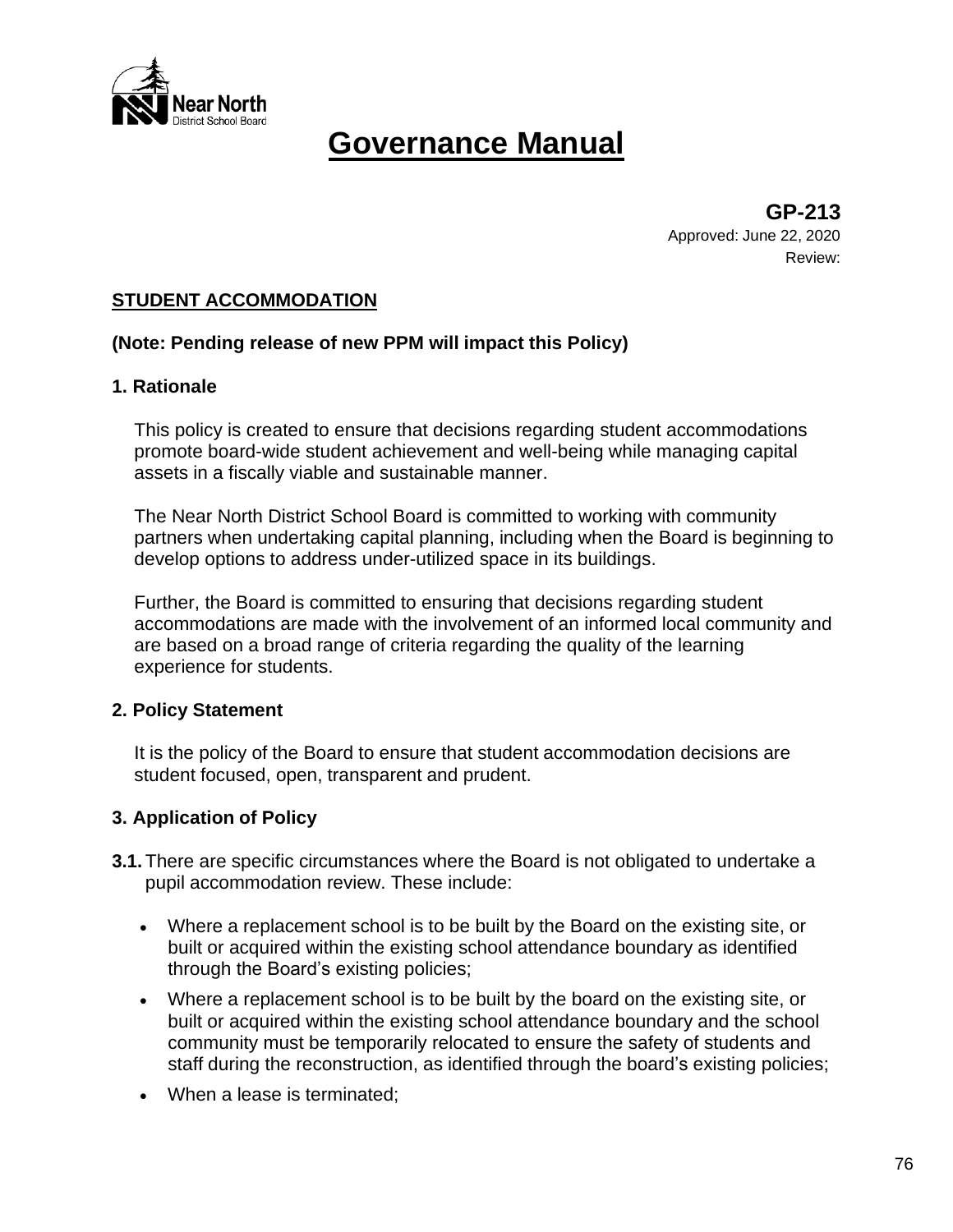

- When the Board is planning the relocation of a grade(s), or a program(s) (in any school year or over a number of years), where the enrolment constitutes less than 50% of the school's enrolment (this calculation is based on the enrolment at the time of the relocation, or the first phase of a relocation carried over a number of school years);
- When the Board is repairing or renovating a school and the school community must be temporarily relocated to ensure the safety of students during the renovations;
- Where a facility has been serving as a holding school for a school community whose permanent school is over capacity and/or under construction or repair; and,
- Where there are no students enrolled at the school at any time throughout the school year.

In the above circumstances, the Board will inform school communities and allow input about proposed accommodation plans for students before a decision is made by the Board of Trustees. The Board will also provide written notice no fewer than 5 business days after the decision to proceed with an exemption to:

- each of the affected single and upper-tier municipalities through the Clerks Department (or equivalent),
- other community partners that expressed an interest prior to the exemption,
- coterminous school boards in the areas of the affected school(s) through the Director of Education, and
- the Ministry of Education through the Assistant Deputy Minister of the Financial Policy and Business Division.
- **3.2.** Local communities will be consulted prior to adopting or amending the Board's student accommodation review policy contained herein.
- **3.3.** A copy of the Board's student accommodation review policy, the government's *Pupil Accommodation Review Guideline* and the *Administrative Review of Accommodation Review Process* documents will be made available to the public upon request and will be posted to the Board's website.
- **3.4.** The Board will adhere to all Ministry of Education requirements related to student accommodation, including alterations or additions, boundary changes, construction of new facilities, or closure of existing facilities.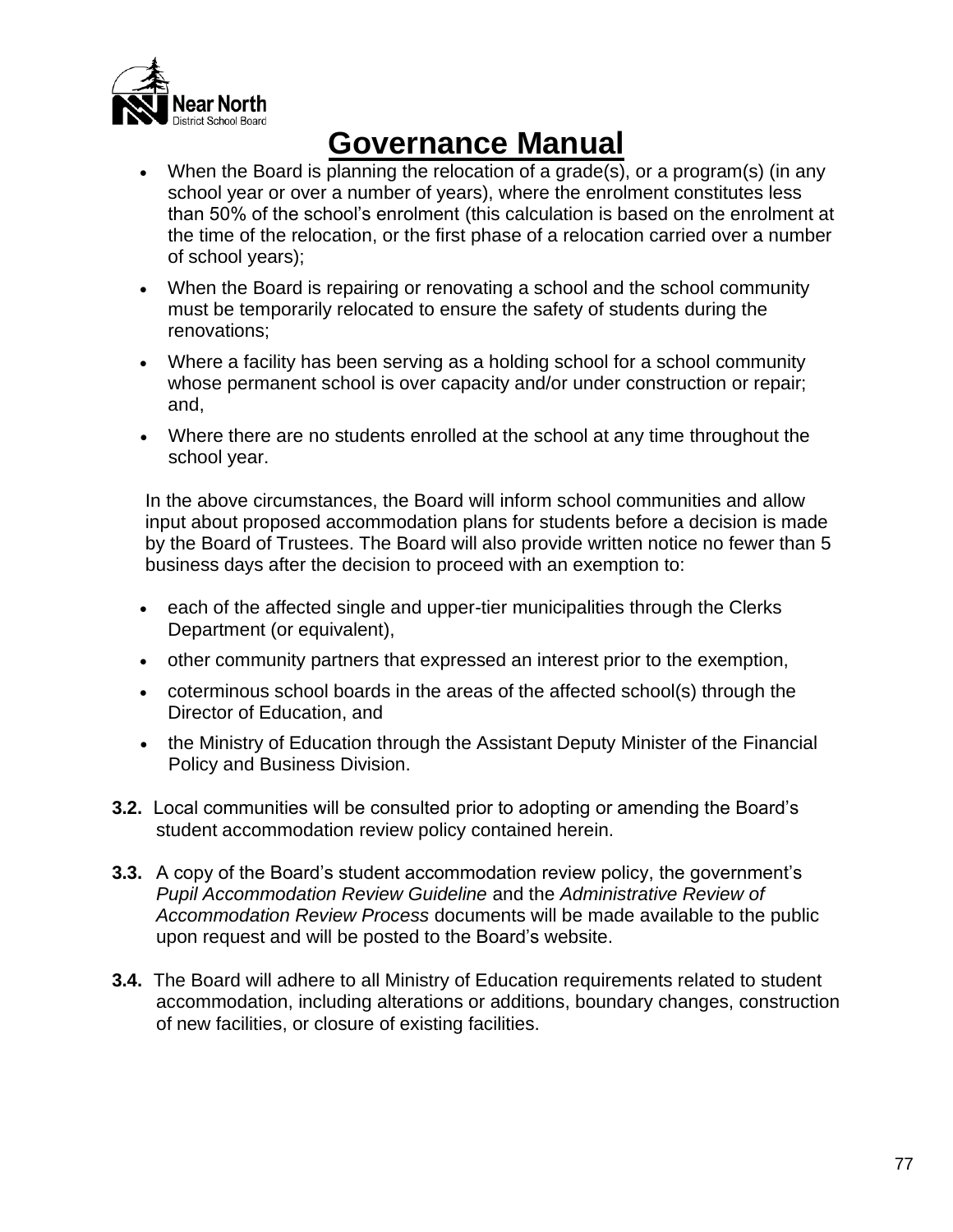

- **3.5.** The final decision regarding the future of a school or a group of schools will be solely made by the Board of Trustees.
- **3.6.** The Board will establish and communicate clear timelines and a transition plan to all affected school communities regarding the closure of a school or group of schools.
- **3.7.** Prior to an accommodation review, the Board will undertake long-term capital planning and accommodation planning that is informed by any relevant information from local municipal governments and other community partners, which takes into consideration long-term enrolment projections and planning opportunities for the effective use of space in all area schools as described in the policy **GP-212 Community Planning and Partnerships***.*
- **3.8.** A separate staff committee will be established to address the transition for staff and students following a decision to close or consolidate a school(s). Transition planning will be carried out in consultation with the parents/guardians of the affected school(s) and staff.

## **4. Initial Staff Report**

- **4.1.** An initial staff report will be prepared for the Board of Trustees which contains one or more options to address the accommodation issue(s). The staff report must include Further, a transition plan will be put into place following the Board of Trustees' decision to consolidate, close or move a school or students in accordance with this section. Information on actions taken by Board staff prior to establishing a student accommodation review process and supporting rationale as to any actions taken or not taken. There must be a recommended option if more than one option is presented. Each option must include:
	- a supporting rationale,
	- a timeline for implementation,
	- a summary of accommodation issue(s) for the school(s) under review,
	- where students would be accommodated,
	- proposed changes to existing facility or facilities are required as a result of the student accommodation review,
	- identification of any program changes as a result of the proposed option,
	- how student transportation would be affected if changes took place,
	- if new capital investment is required, as a result of the student accommodation review, how the Board intends to fund this as well as a proposal on how students would be accommodated if funding does not become available, and,
	- any relevant information obtained by municipalities and other community partners prior to the commencement of the student accommodation review, including any confirmed interest in using the under-utilized space.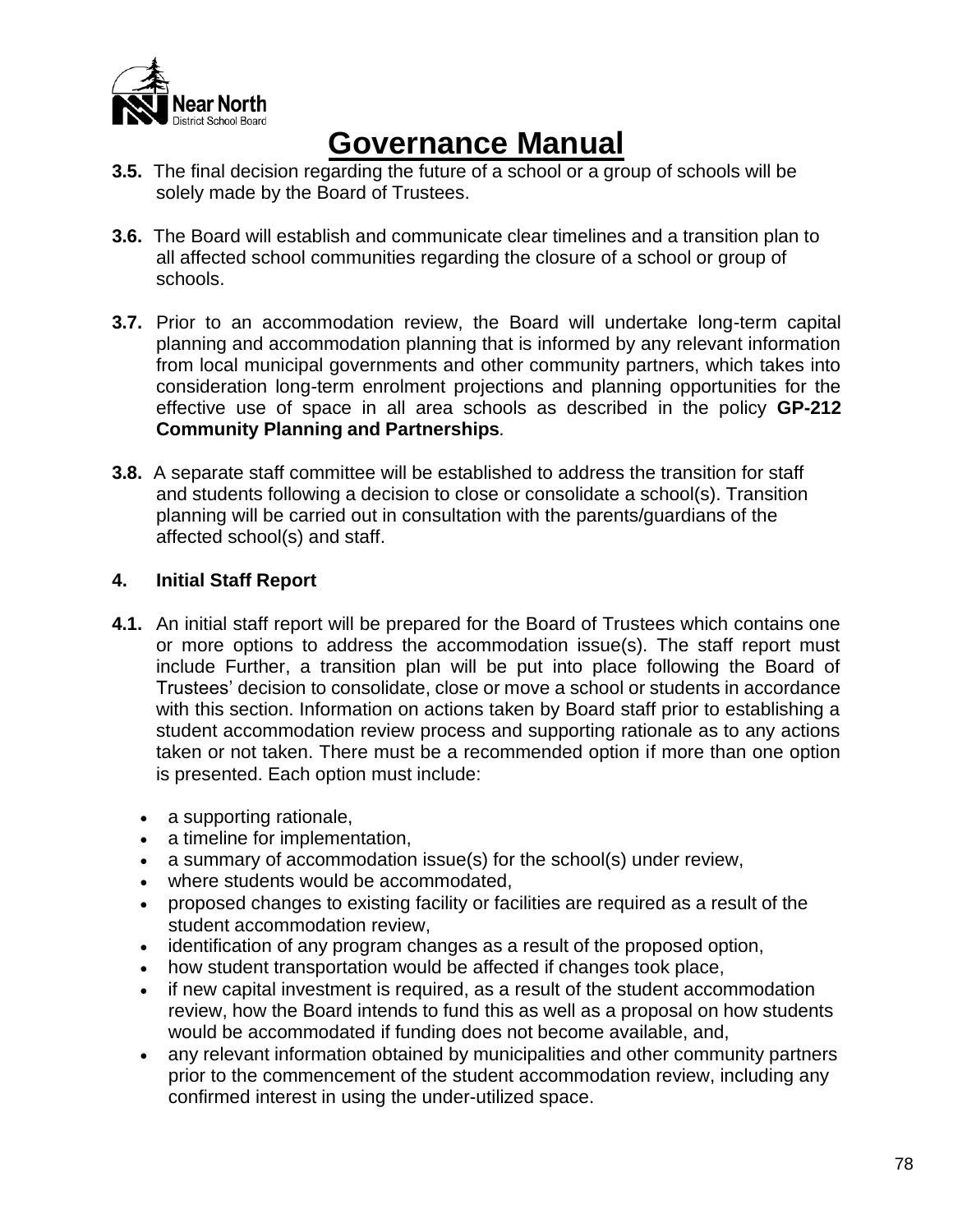

**4.2.** The initial staff report will be made available on the Board's website and a print copy will be available to the public upon request following the decision to proceed with an accommodation review by the Board of Trustees.

## **5. Notice of Accommodation Review**

- 5.1. The Board will provide written notice of the decision and include an invite to attend a meeting to discuss and comment on the recommended option(s) the Board's initial staff report to:
	- the Directors of Education of coterminous boards and the Ministry of Education through the Office of the Assistant Deputy Minister of the Financial Policy and Business Division; and,
	- the affected single and upper-tier municipalities through the Clerk's Department (or equivalent) as well as other community partners that expressed an interest prior to the pupil accommodation review process.
- 5.2. Responses on the recommended option(s) in the Board's initial staff report must be expressed before the final public meeting**.**
- 5.3. The Board will document its efforts to meet with the affected single and upper-tier municipalities, as well as other community partners that expressed an interest prior to the student accommodation review.

## **6. Accommodation Review Committee (ARC)**

- 6.1. The Accommodation Review Committee (ARC) will be formed following the Board of Trustees' consideration of the initial staff report but prior to the first public meeting.
- 6.2. The ARC has the opportunity to provide other accommodation options than those in the initial staff report, however the ARC must include supporting rationale for any such option. The ARC does not need to achieve consensus regarding the information provided to the Board of Trustees.
- 6.3. In its membership, the ARC:
	- must include parent/guardian representatives from each of the schools under review, chosen by their respective school communities;
		- must include principals from the schools under review and the superintendent(s) responsible for the school(s);
		- may include secondary school representation, First Nation representation if school(s) under review are in the catchment area; and,
		- may include representation from the broader community
		- may include ad hoc school board trustee members.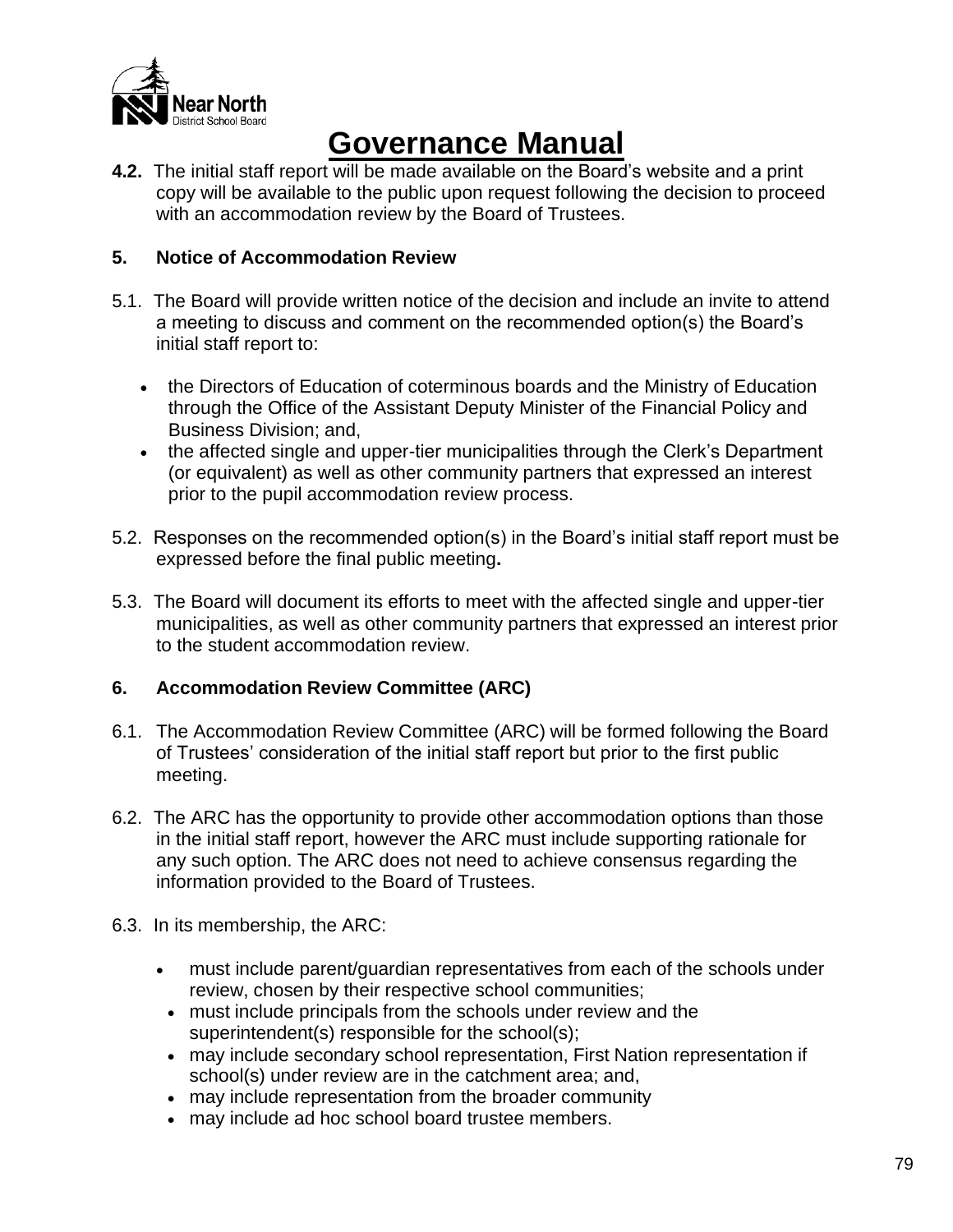

- 6.4. Board staff will provide the ARC with Terms of Reference that:
	- describe the ARC's mandate, which will refer to the Board's education and accommodation objectives in undertaking an ARC;
	- reflect the Board's strategy for supporting student achievement and wellbeing;
	- describe the ARC's mandate, which will refer to the Board's education and accommodation objectives in undertaking the ARC;
	- clearly outline the Board's expectations of the roles and responsibilities of the ARC;
	- describe the procedures of the ARC; and,
	- outline the minimum number of working meetings of the ARC to review materials presented by Board staff.
- 6.5. The Board will host an orientation for ARC members from the school(s) under review, to describe the mandate, roles and responsibilities, and procedures of the ARC.
- 6.6. Where information is technical in nature, it will be presented in plain language.

### **7. School Information Profiles**

7.1. Prior to the commencement of a student accommodation review, the ARC will be provided with School Information Profiles (SIPs), completed at the same point-intime by Board staff, for each of the schools under review that includes data that considers 1) value to the student and, 2) the value to the Board. SIPs are not subject to the approval by the ARC, but the ARC can request clarification about the information provided in the SIP. SIPs will include the following data requirements:

Facility Profile

- school name and address,
- site plan and floor plan(s) (or space template) of the school with the date of school construction and any subsequent additions,
- school attendance area (boundary) map,
- context map of the school indicating the existing land uses surrounding the school,
- planning map of the school with zoning, Official Plan or secondary plan with land use designations,
- size of the school site (acres or hectares),
- building area (square feet or square metres),
- number of portable classrooms,
- number and type of instructional rooms as well as specialized classroom teaching spaces (e.g., science lab, tech shop, gymnasium, etc.),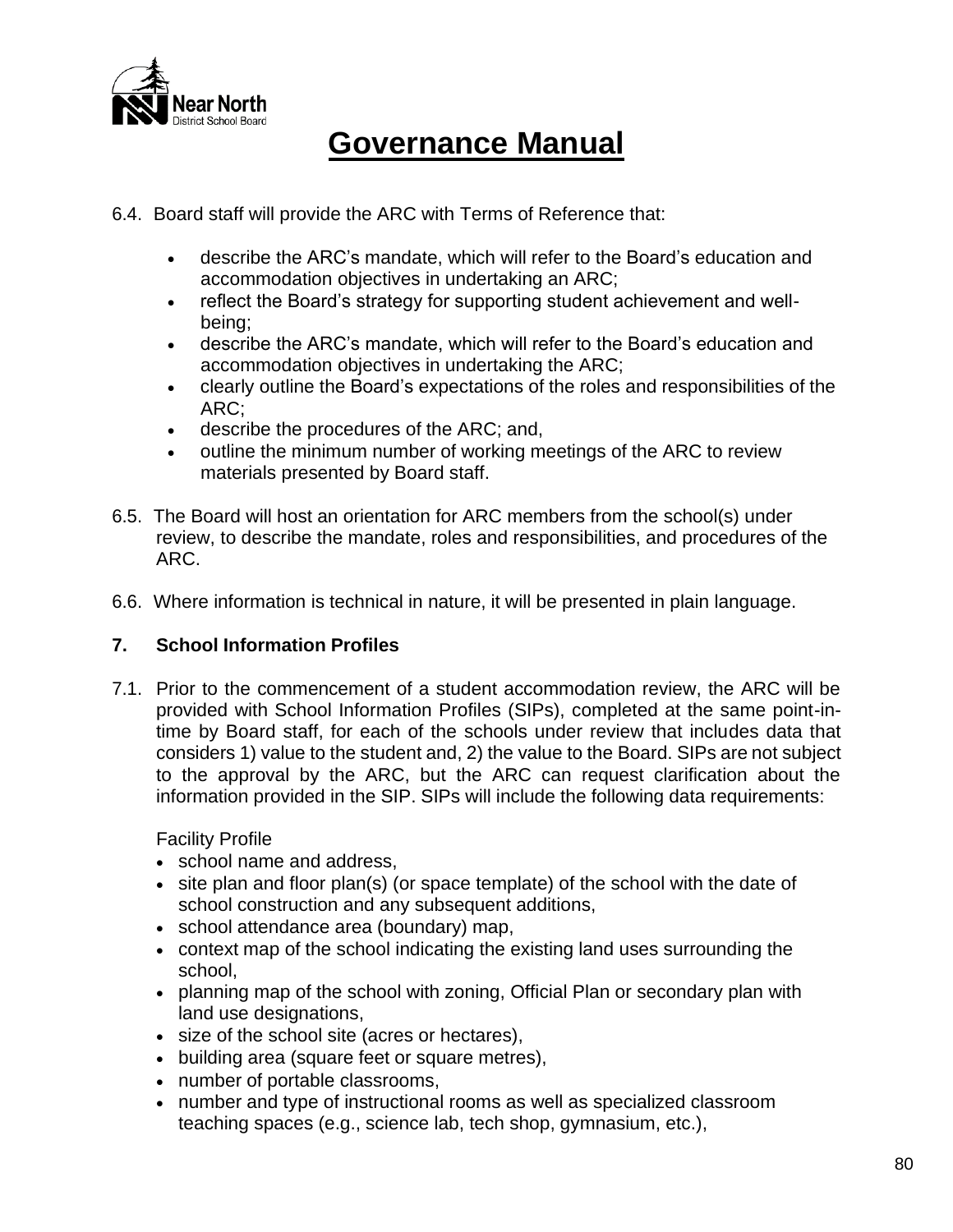

- area of hard surfaced outdoor play area and/or green space, the number of play fields, and the presence of outdoor facilities (e.g. tracks, courts for basketball, tennis, etc.)
- ten-year history of major facility improvements (item and cost),
- projected five-year facility renewal needs of school (item and cost),
- current Facility Condition Index (FCI) with a definition of what the index represents,
- a measure of proximity of the students to their existing school, and the average distance to the school for students,
- percentage of students that are and are not eligible for transportation under the Board's policy, and the length of the bus ride to the school (longest, shortest, and average length of bus ride times),
- school utility costs (totals, per square foot, and per student),
- number of parking spaces on site at the school, an assessment of the adequacy of parking, and bus/car access and egress,
- measures that the Board has identified and/or addressed for accessibility of the school for students, staff and the public with disabilities (i.e. barrier-free), and,
- On-the-Ground (OTG) capacity, and surplus/shortage of pupil spaces.

Instructional Profile

- describe the number and type of teaching staff, non-teaching staff, support staff, itinerant staff, and administrative staff at the school,
- describe the course and program offerings at the school,
- describe the specialized service offerings at the school (e.g. cooperative placements, guidance counselling etc.)
- current grade configuration of the school (e.g. Junior Kindergarten to Grade 6, Junior Kindergarten to Grade 12 etc.),
- current grade organization of the school (e.g. number of combined grades, etc.),
- number of out-of-zone students,
- utilization factor/classroom usage,
- summary of five previous years' enrolment and 10-year enrolment
- projection by grade and program, and
- current extracurricular activities.

Other School Use Profile

- current non-school programs or services resident at or co-located with the school as well as any revenue from these non-school programs or services and whether or not or is at full cost recovery,
- current facility partnerships as well as any revenue from the facility partnerships and whether or not it is at full cost recovery,
- community use of the school as well as any revenue from the community use of the school and whether or not it is at full cost recovery,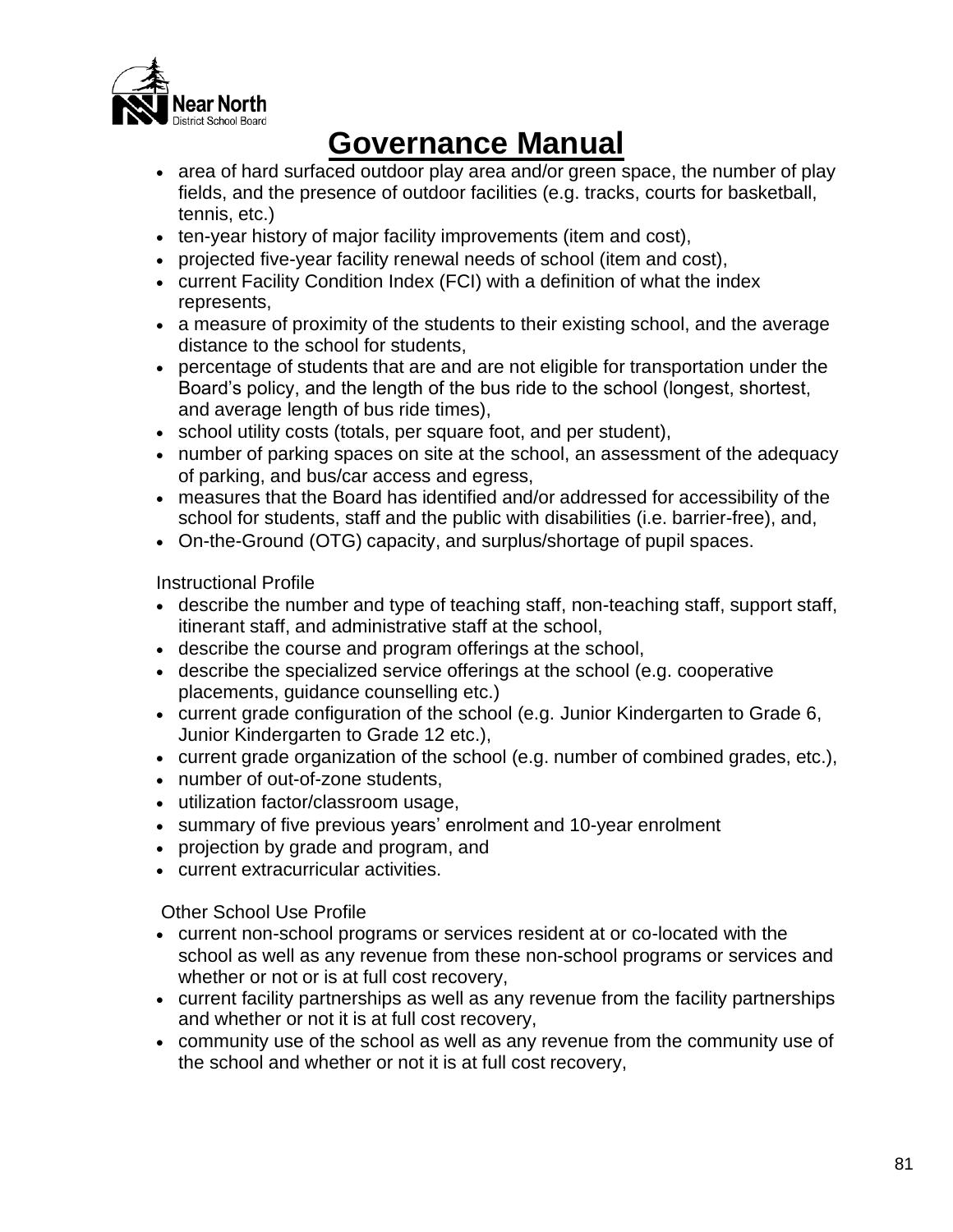

- availability of before and after school programs or services (e.g. child care) as well as any revenue from the before and after school programs and whether or not it is at full cost recovery,
- lease terms at the school as well as any revenue from the lease and whether or not it is at full cost recovery,
- description of the school's suitability for facility partnerships, and
- any additional items that could be used to reflect local circumstances and priorities.

## **8. Public Meetings**

- 8.1. A minimum of two public meetings, facilitated by Board staff, will be held for broader community consultation on the recommended option(s) contained in the initial staff report, once the Board of Trustees has received the initial staff report and has approved the initiation of a student accommodation review.
- 8.2. The public meetings will be announced and advertised publicly in a variety of ways that include but are not limited to the Board website, a media release and through direct communication to the parents and guardians of the school(s) under review.
- 8.3. The first public meeting will include an overview of the ARC orientation session, the initial staff report with recommended options(s), and a presentation of the SIPs.
- 8.4. Board staff will meet directly with the staff(s) at each school(s) under review. 7.

## **9. Final Staff Report**

- 9.1. At the conclusion of the student accommodation review process, Board staff will provide the Board of Trustees with a final staff report. The report may include amendments to the proposed option(s) set out in the initial staff report, should staff wish to make any amendments.
- 9.2. The report will include a proposed accommodation plan for the recommended option(s), which contains a timeline for implementation.
- 9.3. The report will include a community consultation section that contains feedback from the ARC, any public consultations and any relevant information received prior to or from the community stakeholders.
- 9.4. The Board shall provide the final staff report to municipalities and community partners that expressed an interest in the Student Accommodation Review.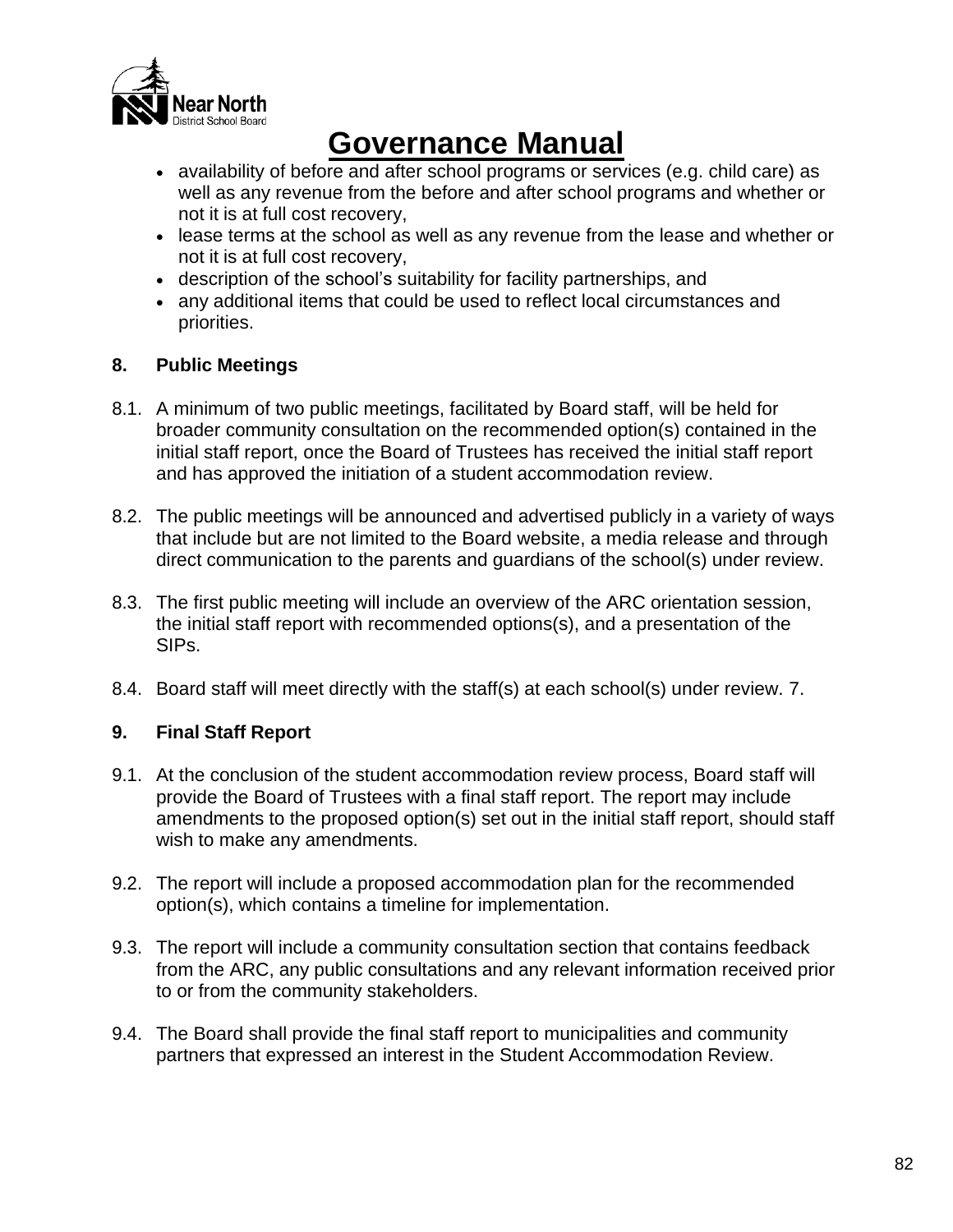

### **10. Public Meeting with Board of Trustees**

- 10.1. The Board of Trustees will hold a public meeting to receive feedback from the public, either in writing or by public delegation, on the final staff report (once it has been submitted by staff to the Board of Trustees).
- 10.2. The opportunity for public delegations will be announced and advertised publicly and well in advance through the Board website, a media release and through direct communication to the parents and guardians of the schools under review.
- 10.3. Following the public meeting, Board staff will compile feedback from the public delegations which will be presented to the Board of Trustees with the final staff report.

### **11. Final Decision**

- 11.1. The Board of Trustees will review the final staff report, including the compiled feedback from the public delegations and make a final decision that approves the recommendation(s) of the final staff report as presented, modifies the recommendation(s) of the final staff report or approves a different outcome.
- 11.2. If at all possible, the final decision will not take place during the summer holiday period (according to the Board's approved School Year Calendar).

## **12. Minimum Timelines**

| <b>ACTION</b>                                                                                                       | <b>ARC TIMELINE</b>                                                                  |
|---------------------------------------------------------------------------------------------------------------------|--------------------------------------------------------------------------------------|
| Presentation of the Initial Staff Report to the As a result of the annual review of the<br><b>Board of Trustees</b> | Capital Plan.                                                                        |
| Decision to establish an ARC                                                                                        | Following the approval of the Initial Staff<br>Report.                               |
| Municipality and community partner notice<br>of Board decision to establish an ARC                                  | Within five (5) business days of Board of<br>Trustee's decision to establish an ARC. |
| Meeting of municipal and community<br>partners                                                                      | As scheduled by the Board but before the<br>first public meeting.                    |
| <b>ARC Orientation</b>                                                                                              | As scheduled by the Board but before first<br>public meeting.                        |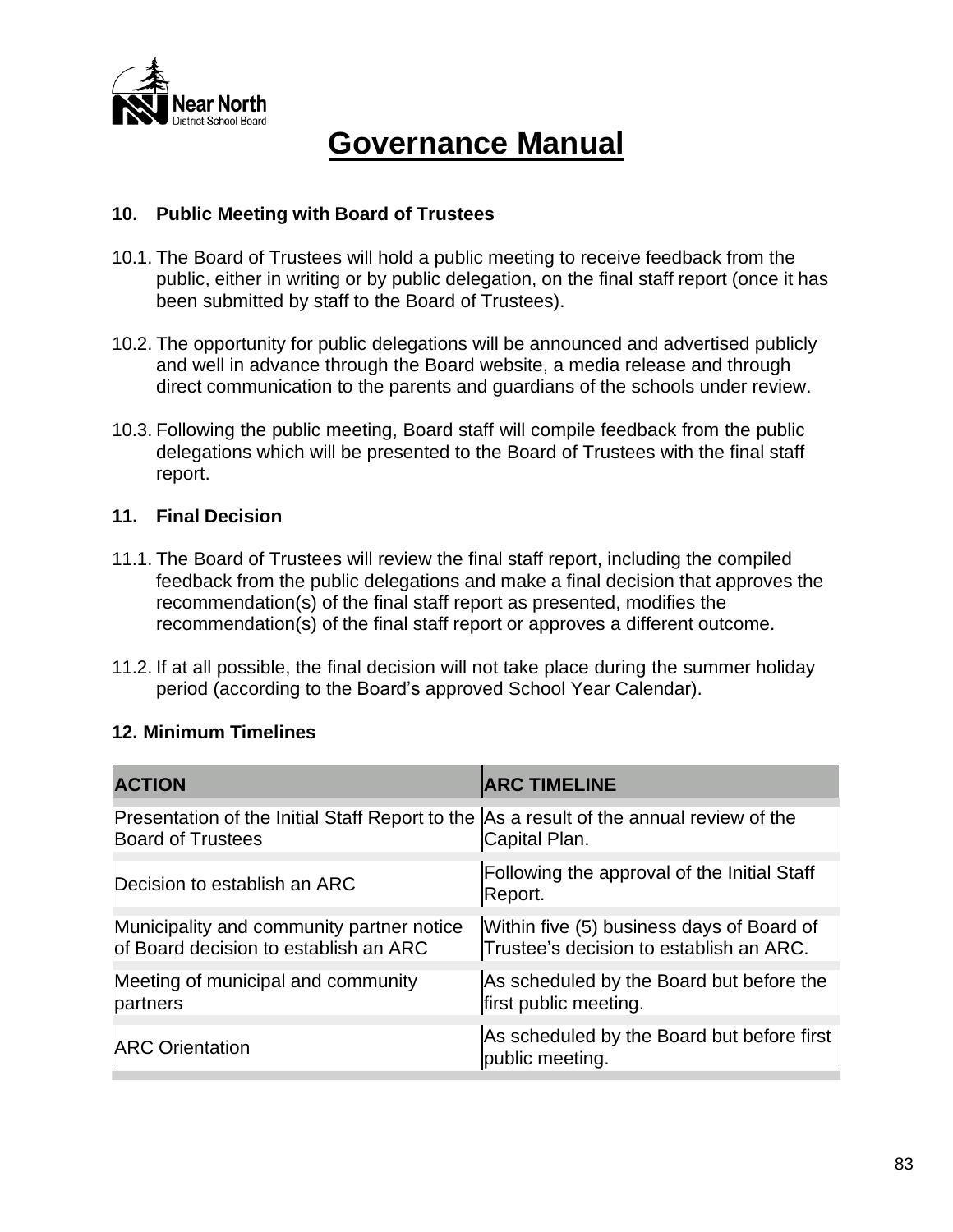

| <b>ACTION</b>                                                                                      | <b>ARC TIMELINE</b>                                                                                                                                |
|----------------------------------------------------------------------------------------------------|----------------------------------------------------------------------------------------------------------------------------------------------------|
| <b>First public meeting</b>                                                                        | Not before a minimum of thirty (30) business days<br>from the date of the Trustee's decision to establish<br>an ARC.                               |
| <b>Working Committee Meetings</b>                                                                  | Before the final public meeting.                                                                                                                   |
| Final public meeting                                                                               | Minimum of forty (40) business days and a<br>maximum of sixty (60) business days between the<br>first public meeting and the final public meeting. |
| Delivery of the Final Staff Report to<br>the Board of Trustees and posting<br>to the Board website | Earliest available Board meeting but not before ten<br>(10) business days after the final public meeting.                                          |
| <b>Public Delegations</b>                                                                          | Not before ten (10) business days after the Final<br>Staff Report is presented at a Board meeting.                                                 |
| Final decision of the Board of<br><b>Trustees</b>                                                  | Not before ten (10) business days after public<br>delegations.                                                                                     |

## **13. Modified Accommodation Review**

- 13.1 In certain circumstances where the potential student accommodation options available are deemed by the Board of Trustees to be less complex and the Board finds it appropriate to undertake a student accommodation process that is a modified student accommodation review process. In order to undertake a modified accommodation review, at least two (2) or more of the following factors must be met:
	- there is a distance of 10 km or less to the nearest school;
	- the school has a utilization rate of 50% or less;
	- the number of students enrolled in the school is less than 50 students; and,
	- when the Board is planning the relocation (in any school year or over a number of school years) of a program, in which the enrolment constitutes more than or equal to 50% of the school's enrolment (this calculation is based on the enrolment at the time of relocation, or the first phase of a relocation carried over a number of school years).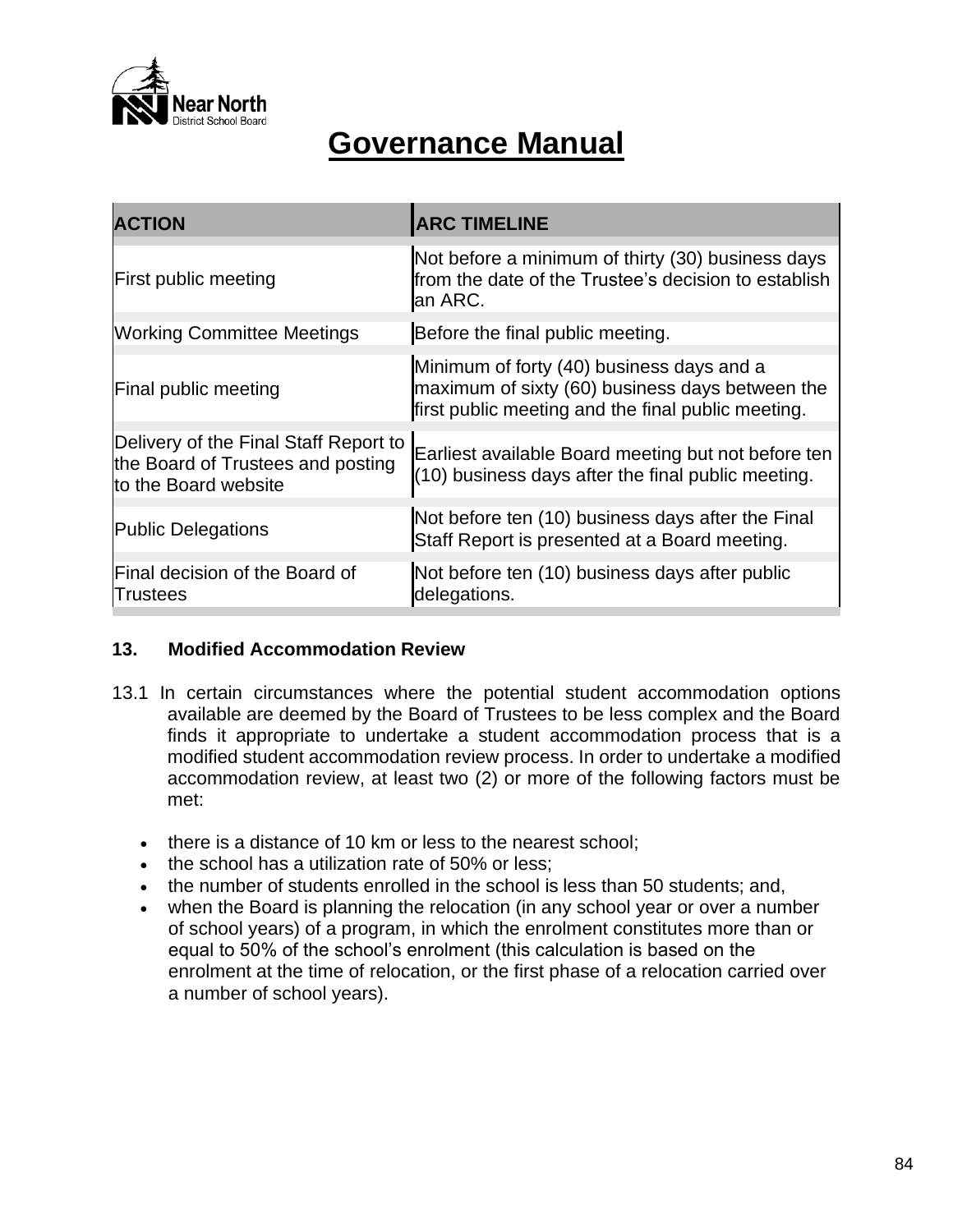

## **14. Initial Staff Report**

- 14.1. The initial staff report will explain the rationale for exempting school(s) from the standard student accommodation review process.
- 14.2. The initial staff report, and the SIPs will be posted on the Board's website and print copies will be made available to the public upon request.
- 14.3. Affected single and upper-tier municipalities, as well as other community partners that expressed interest prior to the modified student accommodation review, provide their response on the recommended option(s) in the Board's initial staff report before the final public meeting.

## **15. Public Meeting**

15.1. A maximum of two public meetings will be held which will be announced and advertised publicly and well in advance through the Board website, a media release and through direct communication to the parents and guardians of the schools under review.

### **16. Final Staff Report**

- 16.1. Following the public meeting, Board staff will submit a final staff report to the Board of Trustees. The report will include a community consultation section that contains feedback from any public consultations as well as any relevant information obtained from municipalities and other community partners prior to and during the modified student accommodation review.
- 16.2. The final staff report will be posted on the Board's website and print copies will be made available to the public upon request.

### **17. Public Meeting with the Board of Trustees**

- 17.1. The Board of Trustees will hold a public meeting to receive feedback from the public, either in writing or by public delegation, on the final staff report (once it has been submitted by staff to the Board of Trustees).
- 17.2. The opportunity for public delegations will be announced and advertised publicly and well in advance through the Board website, a media release and though direct communication to the parents and guardians of the schools under review.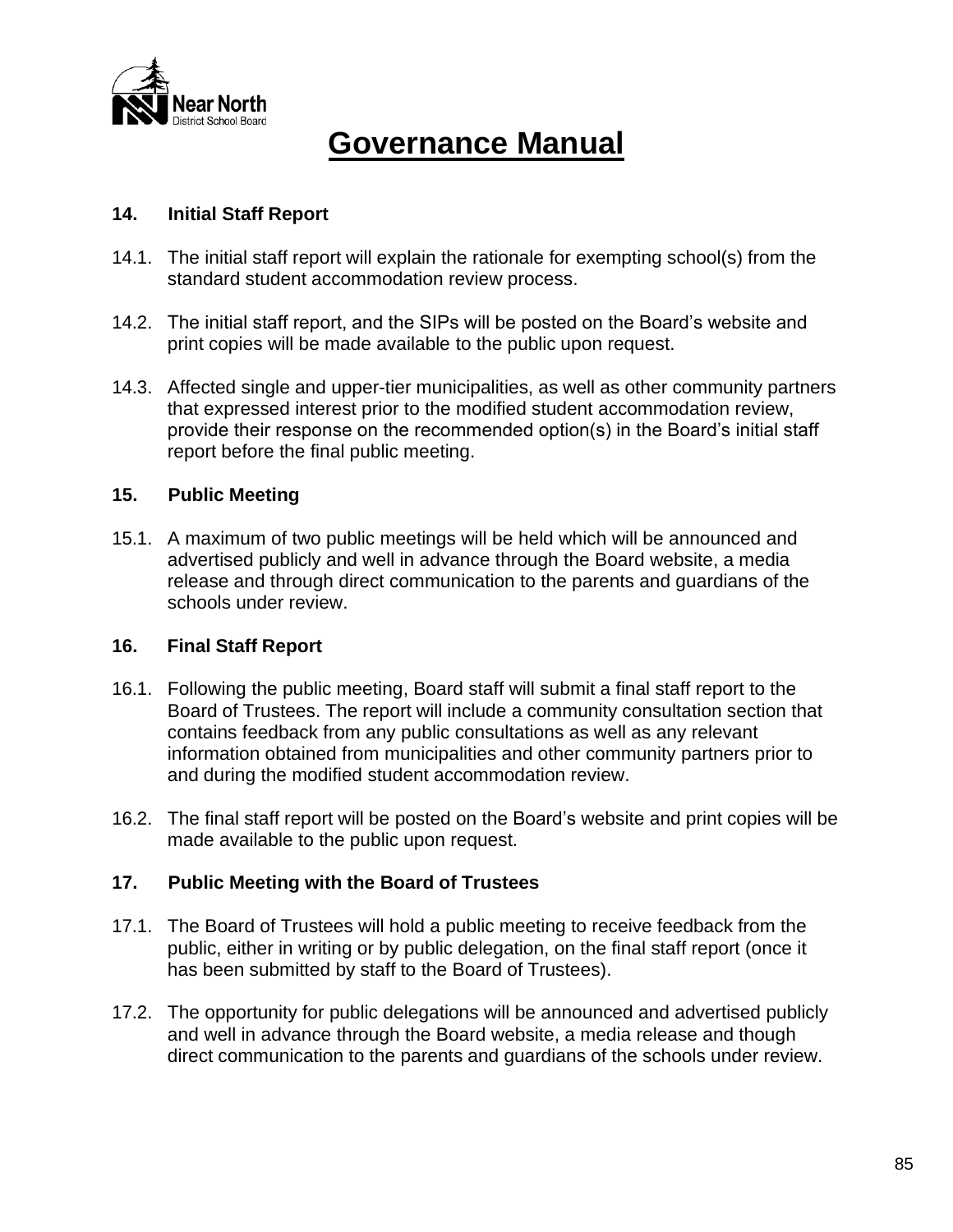

## **18. Final Decision**

- 18.1. The Board of Trustees will review the final staff report, including the compiled feedback from the public delegations and make a final decision that approves the recommendation(s) of the final staff report as presented, modifies the recommendation(s) of the final staff report or approves a different outcome.
- 18.2. If at all possible, the final decision will not take place during the summer holiday period (according to the Board's approved School Year Calendar).

#### **19. Minimum Timelines**

| <b>ACTION</b>                                                                                                                     | <b>MODIFED ARC TIMELINE</b>                                                                                                                              |
|-----------------------------------------------------------------------------------------------------------------------------------|----------------------------------------------------------------------------------------------------------------------------------------------------------|
| <b>Presentation of the Initial Staff Report</b><br>for a Modified Student Accommodation<br><b>Review to the Board of Trustees</b> | As a result of the annual review of the Capital<br>Plan.                                                                                                 |
| <b>Accommodation Review</b>                                                                                                       | Decision to establish a Modified Student Following the approval of the Initial Staff<br>Report.                                                          |
| Municipality and community partner<br>notice of Board decision to establish a<br><b>Modified Student Accommodation</b><br>Review  | Within five (5) business days of Board of<br>Trustee's decision to establish a modified<br>student accommodation review.                                 |
| Meeting of municipal and community<br>partners                                                                                    | As scheduled by the Board but before the first<br>public meeting.                                                                                        |
| Public meeting(s)                                                                                                                 | Not before a minimum of thirty (30) business<br>days from the date of the Trustee's decision to<br>establish a modified student accommodation<br>review. |
| Delivery of the final staff report to the<br>Board of Trustees and posting to the<br><b>Board website</b>                         | Earliest available Board meeting but not<br>before ten (10) business days after the last<br>public meeting.                                              |
| <b>Public Delegations</b>                                                                                                         | Not before ten (10) business days after the<br>Final Staff Report is presented at a Board<br>meeting.                                                    |
| Final decision of the Board of Trustees                                                                                           | Not before ten (10) business days after public<br>delegations.                                                                                           |

**Reference Documents:** *Education Act*, sections 218.1 and 283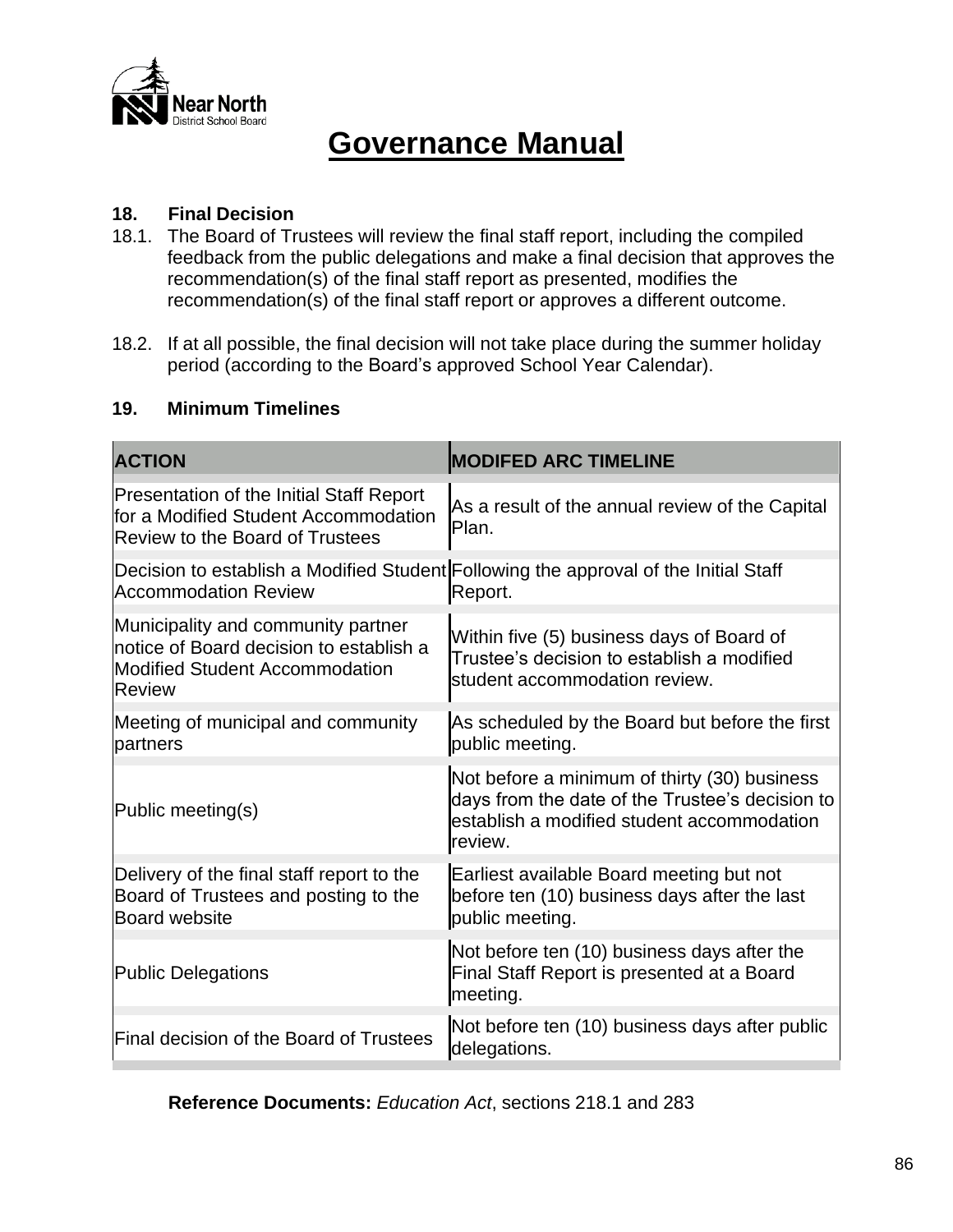

**GP-214** Approved: June 22, 2020 Review:

## **TRANSPORTATION**

#### **1. Rationale**

The Near North District School Board has entered into a partnership with coterminous school boards to provide safe, secure, efficient student transportation services, while also ensuring effective stewardship of the Board's resources.

#### **2. Policy Statement**

It is the policy of the Board that:

- Transportation to and from school is the responsibility of the students and their parents or guardians. The *Education Act* states that "a board may provide for a pupil who is enrolled in a school that the board operates, transportation to and from the school that the pupil attends."
- School transportation services are a privilege, not a right, and can be withdrawn if the rules are not followed.
- The Board will endeavour to meet the transportation needs of students residing within the boundaries of the Board in an efficient and accommodating manner.
- The Nipissing Parry Sound Student Transportation Service administers student transportation on behalf of four co-terminus Boards, the Near North District School Board. Nipissing-Parry Sound Catholic District School Board, Conseil Scolaire public du Nord-Est de l'Ontario, and Conseil Scolaire Catholique Franco-Nord).

### **3. Consortium Expectations**

The NPSSTS is governed by a Board of Directors, which is composed of the Superintendents of Business and Finance of the four school boards.

### **4. Transportation Agreement**

• The four member boards of the NPSSTS have developed a student transportation agreement to provide effective service in accordance with the *Education Act* and its regulations, the *Highway Traffic Act,* and Ministry of Education guidelines.